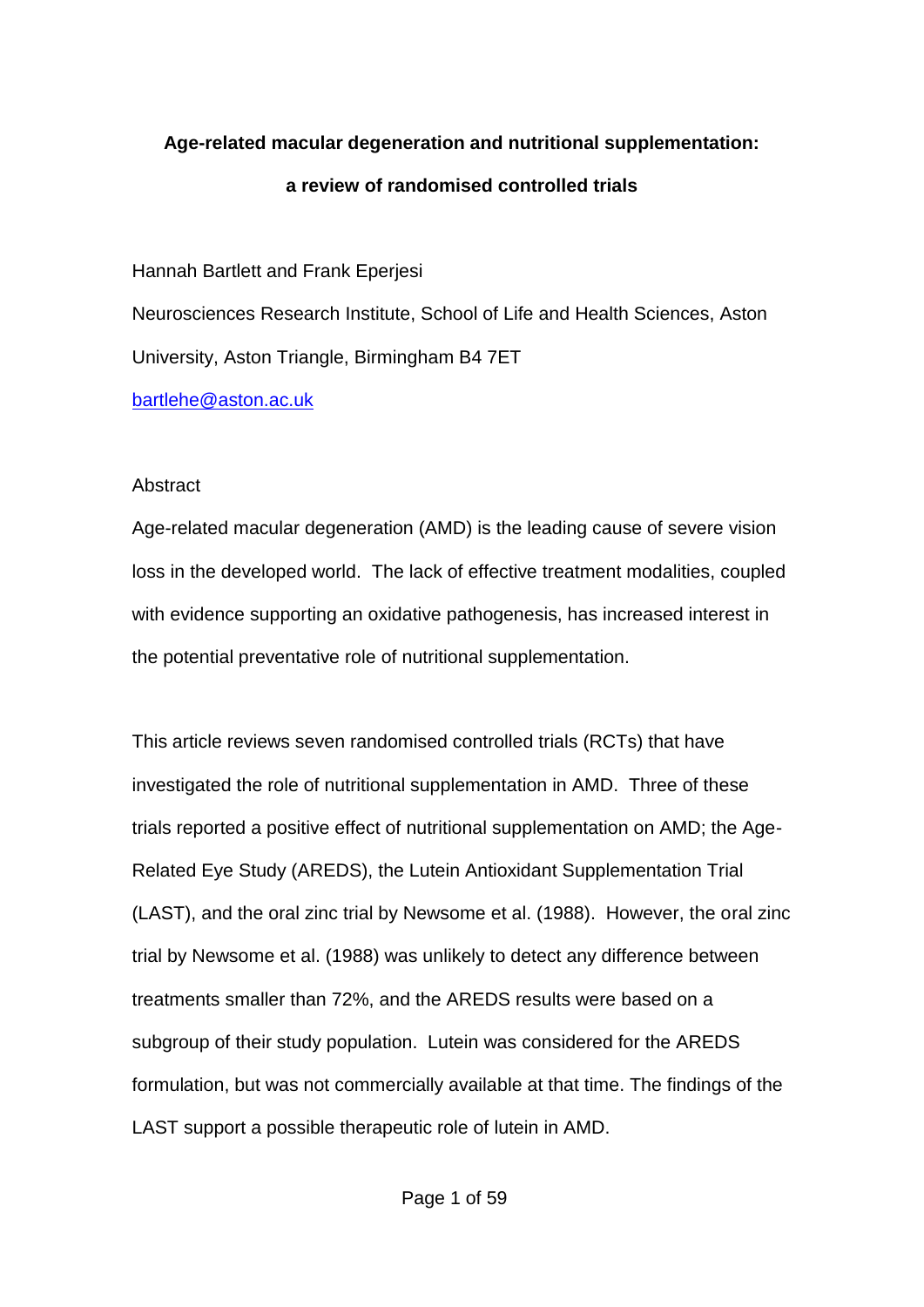## **Keywords**

Age-related macular degeneration, randomised controlled trials, antioxidants, carotenoids, lutein

## **Introduction**

Randomised controlled trials (RCTs) are considered to be the gold standard in clinical research (Gray, 1997; Huwiler-Muntener, 2002). The aim of this review is to evaluate RCTs that relate to the effect of nutritional supplements on agerelated macular degeneration (AMD). RCTs involve random assignment of participants into treatment and placebo groups. The advantage of trials of this type is the ability to reduce, by masking, the influence of confounding variables by random assignment of the treatment (intervention), and the ability to reduce bias or the possibility that any observed effect is due to other factors. The term 'double-masked' or 'double-blinded' refers to the fact that neither investigator nor participants know who is in the treatment or placebo group. In RCTs designed to investigate the effect of nutritional supplements, this is usually achieved by coding of the tablet containers. At the end of the trial period the code is broken and the gathered data analysed.

In summary, any RCT will involve the following steps (Hulley *et al.*, 2001):

- 1. Sample selection from the population
- 2. Baseline variables measured
- 3. Participants randomised
- 4. Interventions applied (one will be a placebo)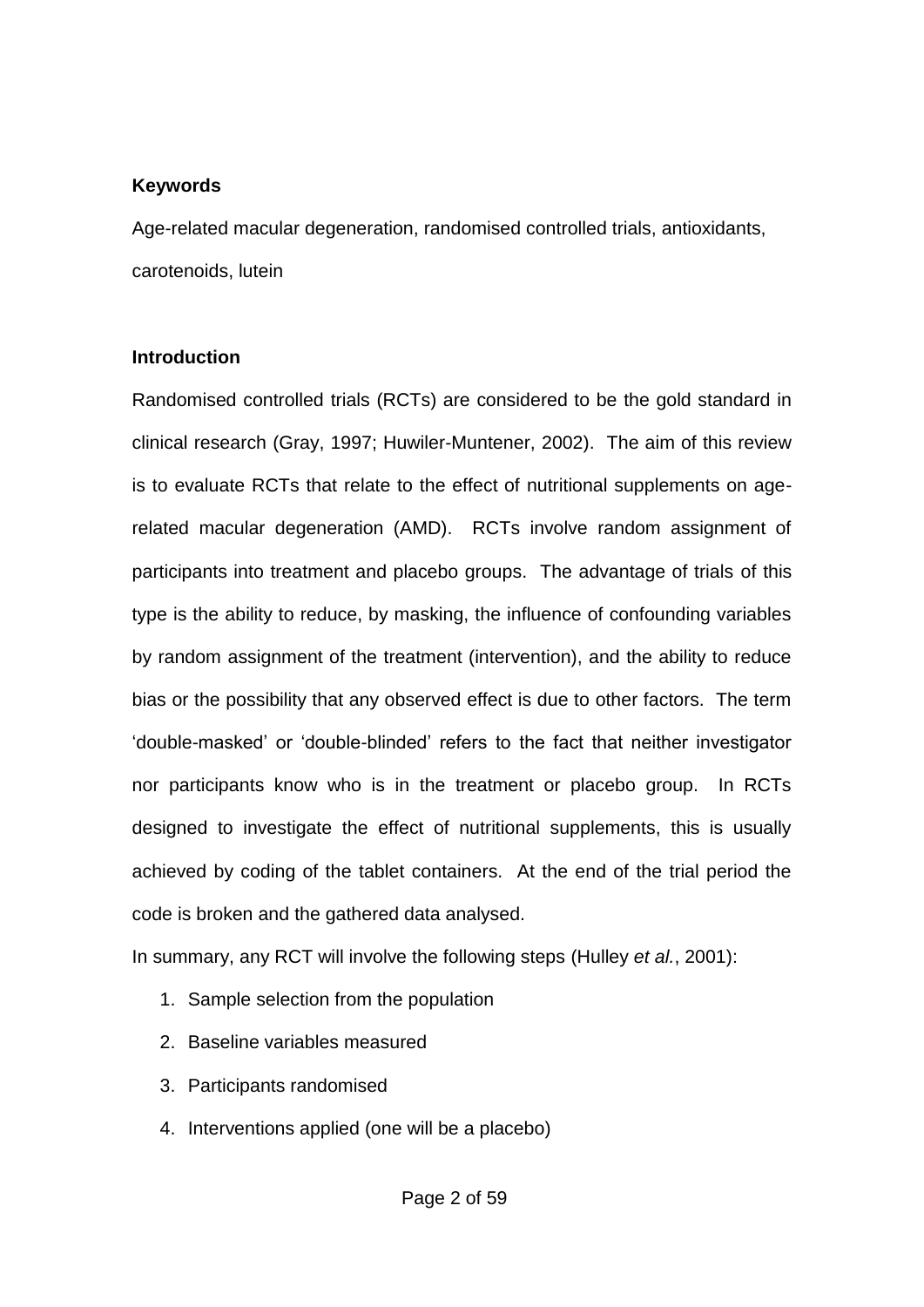- 5. Follow up of the cohort
- 6. Outcome variables measured
- 7. Results analysed

The role of nutritional supplementation in ocular health is of interest to eye care practitioners. Many have expressed a need for clearer guidance regarding the recommendation of supplements to their patients (Evans, 2002; Stainer, 2002). The increase in advertising and marketing of nutritional formulations has, in turn, increased awareness of the potential benefits of these supplements within the general population.

# **Terminology of age-related macular degeneration**

The International Classification and Grading System for Age-Related Maculopathy (ARM) and Age-Related Macular Degeneration (AMD) has been developed in an attempt to standardise terminology (Bird *et al.*, 1995):

**ARM** is characterised by soft, confluent drusen, areas of hyperpigmentation associated with drusen, areas of hypopigmentation of the RPE without any visibility of choroidal vessels associated with drusen (also known as 'early AMD').

**AMD** is a late stage of ARM and includes both non-exudative and exudative macular degeneration.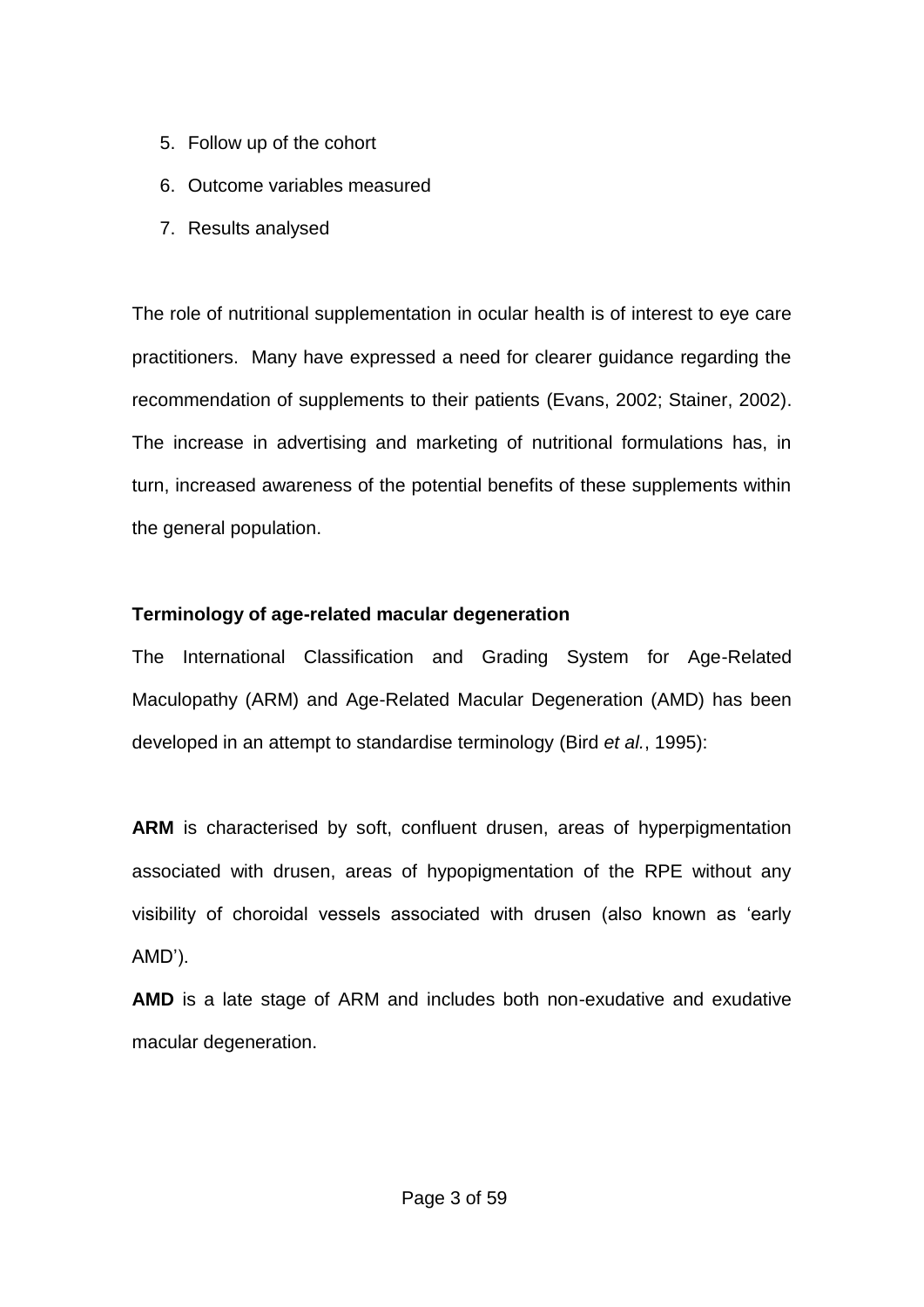In this article the terms ARM and AMD will be used according to this classification.

#### **Aetiogenesis of AMD**

AMD is the leading cause of blindness in the developed world (Klein *et al.*, 1992; Klein *et al.*, 1995; Evans and Wormald, 1996). Diet has been related to AMD as well as other chronic conditions such as hypertension and cardiovascular disease (Williams *et al.*, 1971; Manson *et al.*, 1991; Osilesi *et al.*, 1991; Jacques, 1992a; Jacques, 1992b; Gey *et al.*, 1993; Vitale *et al.*, 1993; West *et al.*, 1994).

#### *Oxidation hypothesis*

One hypothesis for the aetiology of AMD involves the breakdown of antioxidant systems within the retina. An antioxidant can be defined as 'any substance that when present at low concentrations compared to those of an oxidisable substrate, significantly delays or prevents oxidation' (Halliwell, 1999). In the retina, normal metabolic processes, as well as exposure to high-energy visible light generate potentially damaging, activated forms of oxygen (Eye Disease Case Control Study (EDCCS) Group, 1993) called free radicals. Free radicals are molecules that have one or more unpaired electrons and are produced via the process of oxidation. Normal aerobic metabolism produces free radicals such as superoxide, hydroxyl radicals, singlet oxygen radicals and hydrogen peroxide. Free radicals can initiate lipid peroxidation, which is thought to lead to oxidative damage to DNA, protein and carbohydrate within cells (Curcio and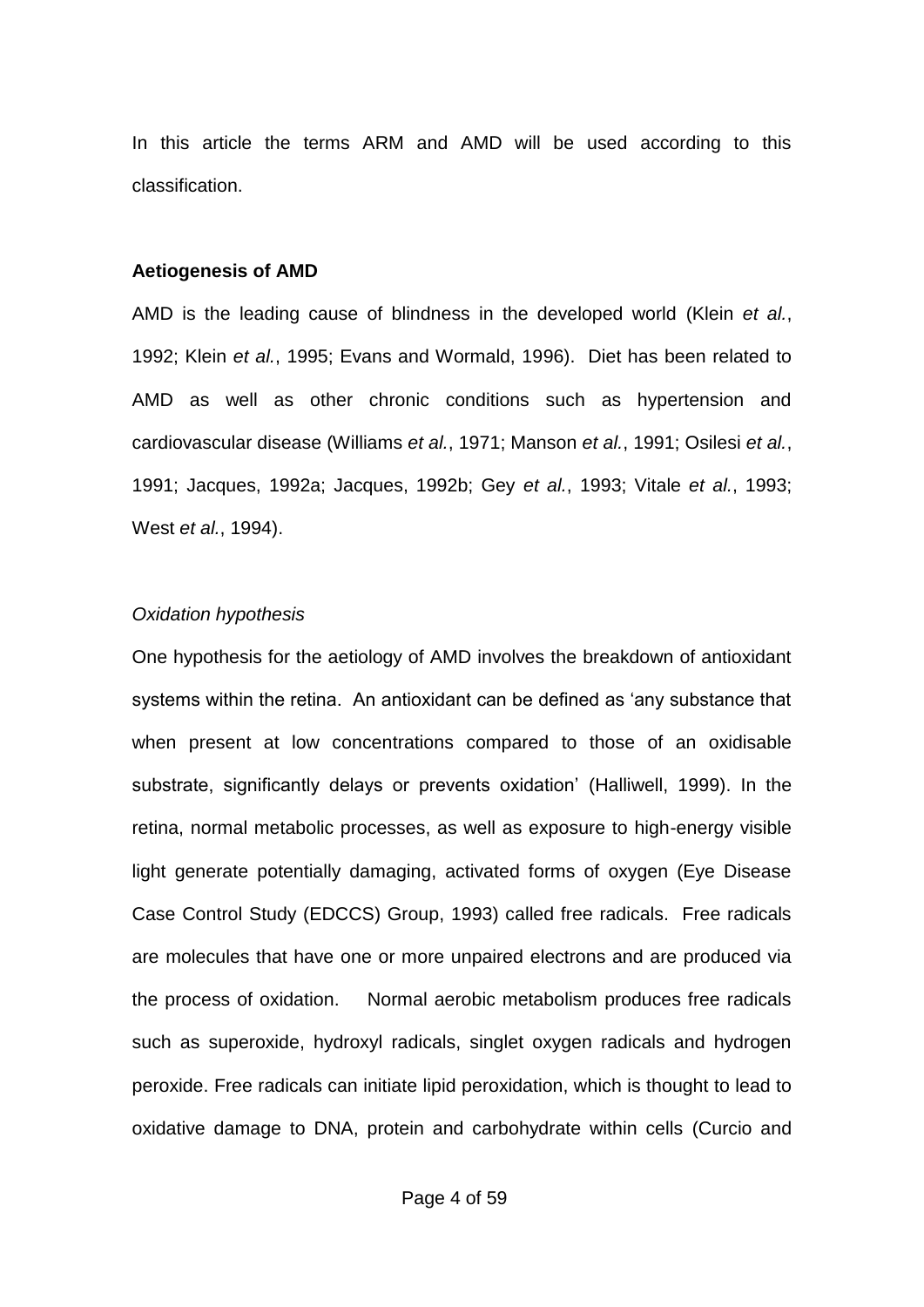Millican, 1999). The retina is particularly susceptible to damage via this process for several reasons:

1. Polyunsaturated fatty acids are abundant in the retina, particularly the macular region. They are found in photoreceptor outer membranes and are readily oxidised (Machlin and Bendich, 1987; Beardsley, 1991; Van der Hagen *et al.*, 1993).

2. The retina is subjected to high levels of light exposure. Light (particularly blue light) is a strong oxidising agent. The simultaneous presence of light and oxygen promotes production of free radicals (Schalch, 1992).

3. Phagocytosis, which itself produces free radicals, occurs within the retinal pigment epithelium (RPE).

4. The retina is highly active metabolically and has a much higher blood flow than other tissues (Schalch, 1992).

The body has several defence mechanisms against the production of free radicals. The first involves antioxidant enzymes such as catalase and peroxidase (Sies, 1991). Other micronutrients such as selenium, zinc, manganese, and copper facilitate these antioxidant enzymes (Sies, 1991; Bressler and Bressler, 1995). The second involves antioxidant nutrients such as vitamin E (alpha-tocopherol) (Machlin, 1980; Fukuzawa and Gebicki, 1983;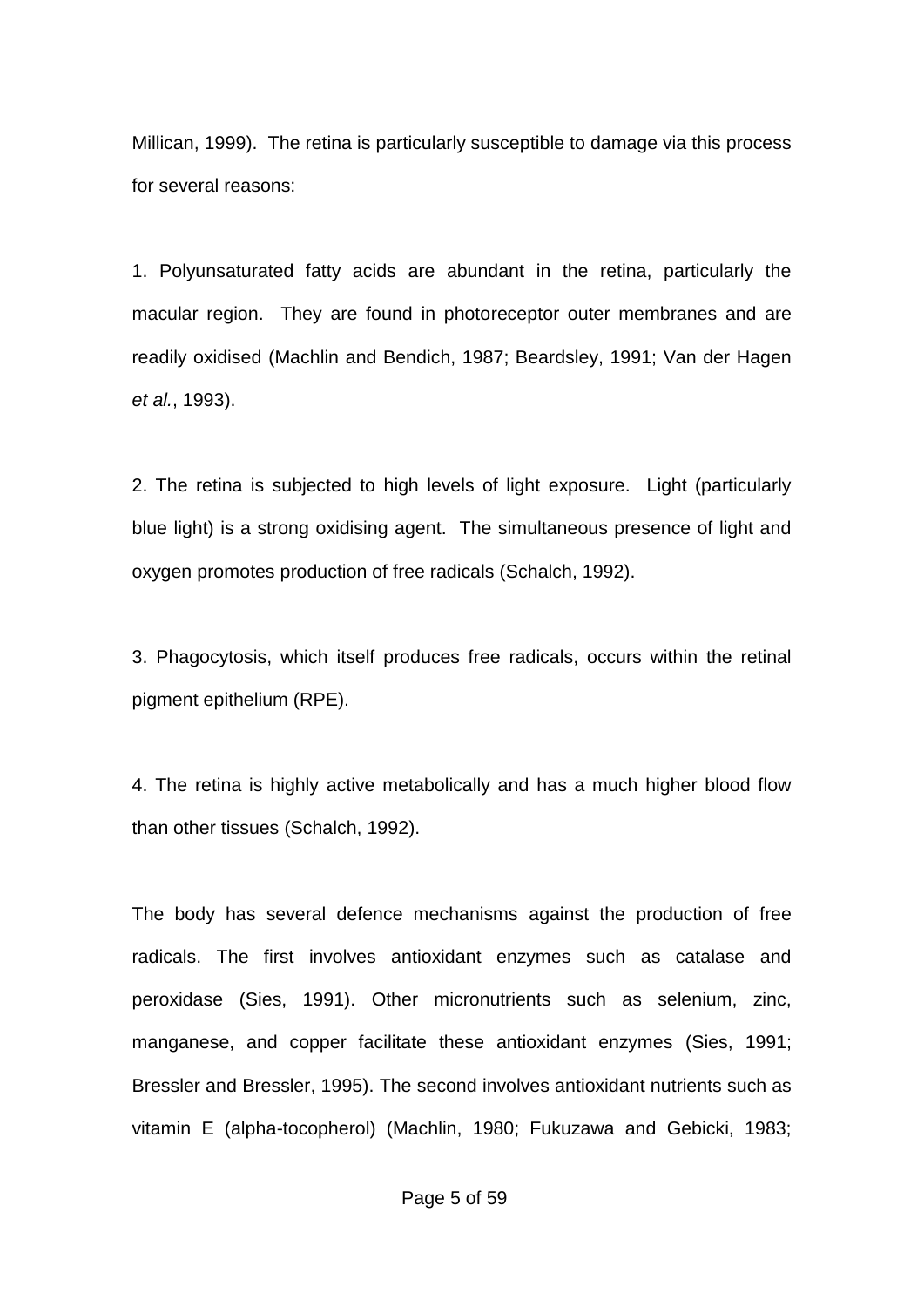Ozawa *et al.*, 1983; Burton *et al.*, 1985; McCay, 1985), beta-carotene (Burton and Ingold, 1984a) and vitamin C (ascorbate) (Nishikimi, 1975; Bodannes and Chan, 1979; Bielski, 1982; Hemila *et al.*, 1985; Sies, 1991). Other antioxidants believed to play a part in maintenance of ocular health include the carotenoids lutein and zeaxanthin (Snodderly *et al.*, 1984). Further defence mechanisms include antioxidant compounds such as metallathionein, melanin, and glutathione, and DNA repair. Compartmentalisation is another defence mechanism and this involves the separation of reactive oxygen species (ROS) from cellular components that are susceptible to oxidative damage (Sies, 1991). Insufficient intake of dietary antioxidant vitamins and minerals can decrease the efficiency of the body's natural antioxidant systems and may allow cellular damage by free radicals (Machlin and Bendich, 1987; Pippenger *et al.*, 1991).

Other factors in AMD pathogenesis have been proposed, such as the declining function of Bruch's membrane with age (Feeney-Burns and Ellersieck, 1985; Bird and Marshall, 1986; Chuang and Bird, 1988), vascular insufficiency (Klein 1999), and genetic predisposition (Hyman *et al.*, 1983; Smith and Mitchell, 1998).

#### *Bruch's membrane deterioration*

As the conductivity of Bruch's membrane declines with age (Feeney-Burns and Ellersieck, 1985; Bird and Marshall, 1986; Chuang and Bird, 1988); the consequential impedance of fluid flow from the RPE towards the choroid results in RPE detachment. Geographic atrophy may result if there is a reduction in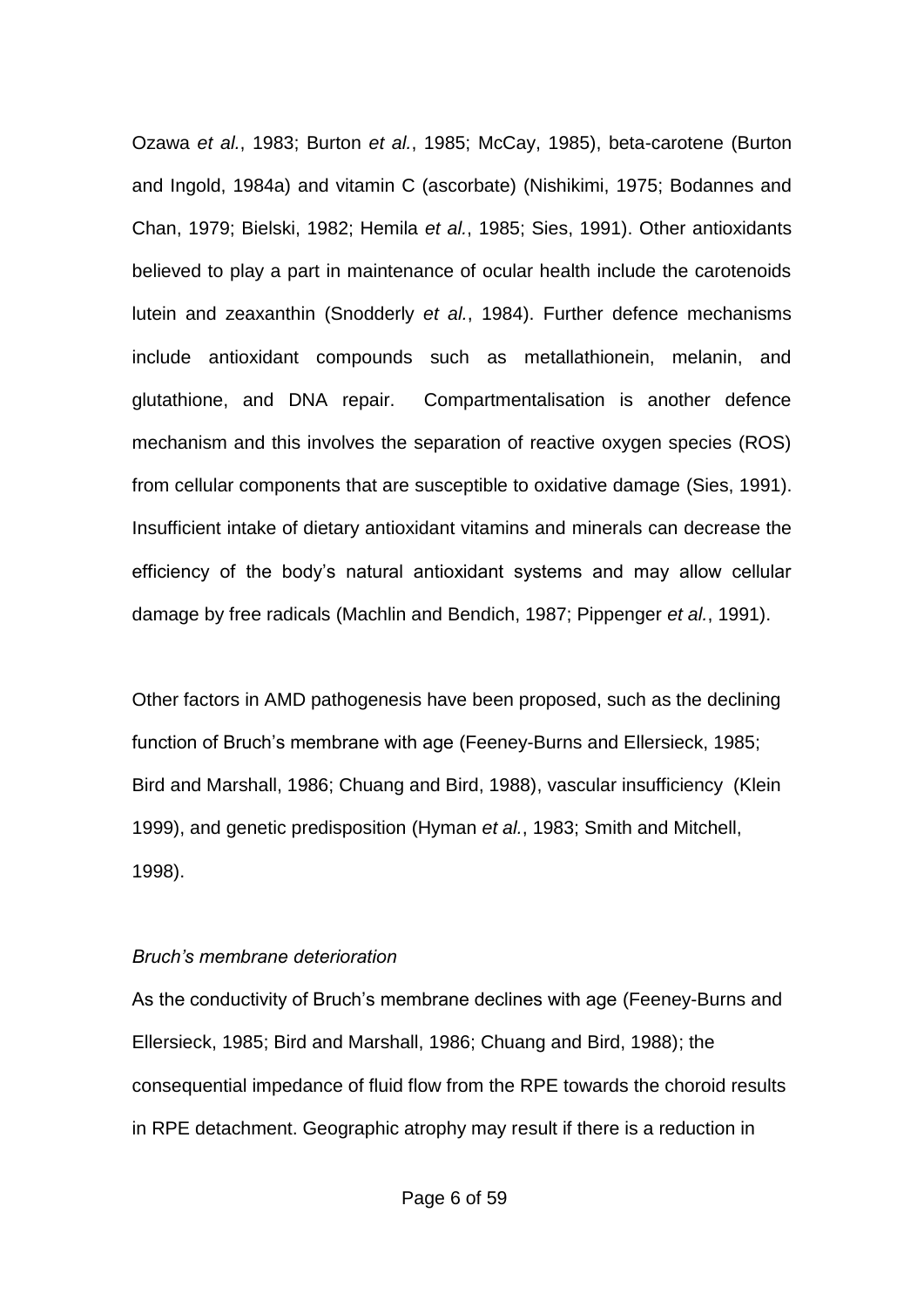metabolic exchange between the choroid and the RPE. The material in Bruch's membrane may be derived from the RPE (Ishibashi *et al.*, 1986; Sheraidah *et al.*, 1993; Moore *et al.*, 1995). Blockage of nutrition or proliferation of choroidal blood vessels under the retina caused by this thickening of Bruch's membrane, may initiate choroidal neovascularisation. These new blood vessels destroy structures around them as they grow (Silvestri, 1997).

## *Vascular insufficiency*

Changes in choroidal circulation may effect the normal diffusion of substances and gasses across the RPE-Bruch's membrane complex and have been linked with development of AMD (Verhoeff and Grossman, 1937; Potts, 1966; Kornzweig, 1977; Bischoff and Flower, 1983; Pauleikhoff *et al.*, 1990). Removal of waste materials and disruption the supply of metabolites and gasses to the neural retina is disturbed. Deterioration of the RPE may result from this build up of waste products. (Friedman *et al.*, 1995).

#### *Genetics*

Several studies have shown that there is an increased risk of AMD with a positive family history (Hyman *et al.*, 1983; Smith and Mitchell, 1998). A genetic basis for AMD is supported by the occurrence of the condition in families. Genes for other macular dystrophies such as Stargardt's macular dystrophy and Best's vitelliform macular dystrophy have been mapped to specific chromosomes (Stone *et al.*, 1992; Kaplan *et al.*, 1993; Stone *et al.*, 1994; Zhang *et al.*, 1994). AMD is a multifactorial condition and it is likely that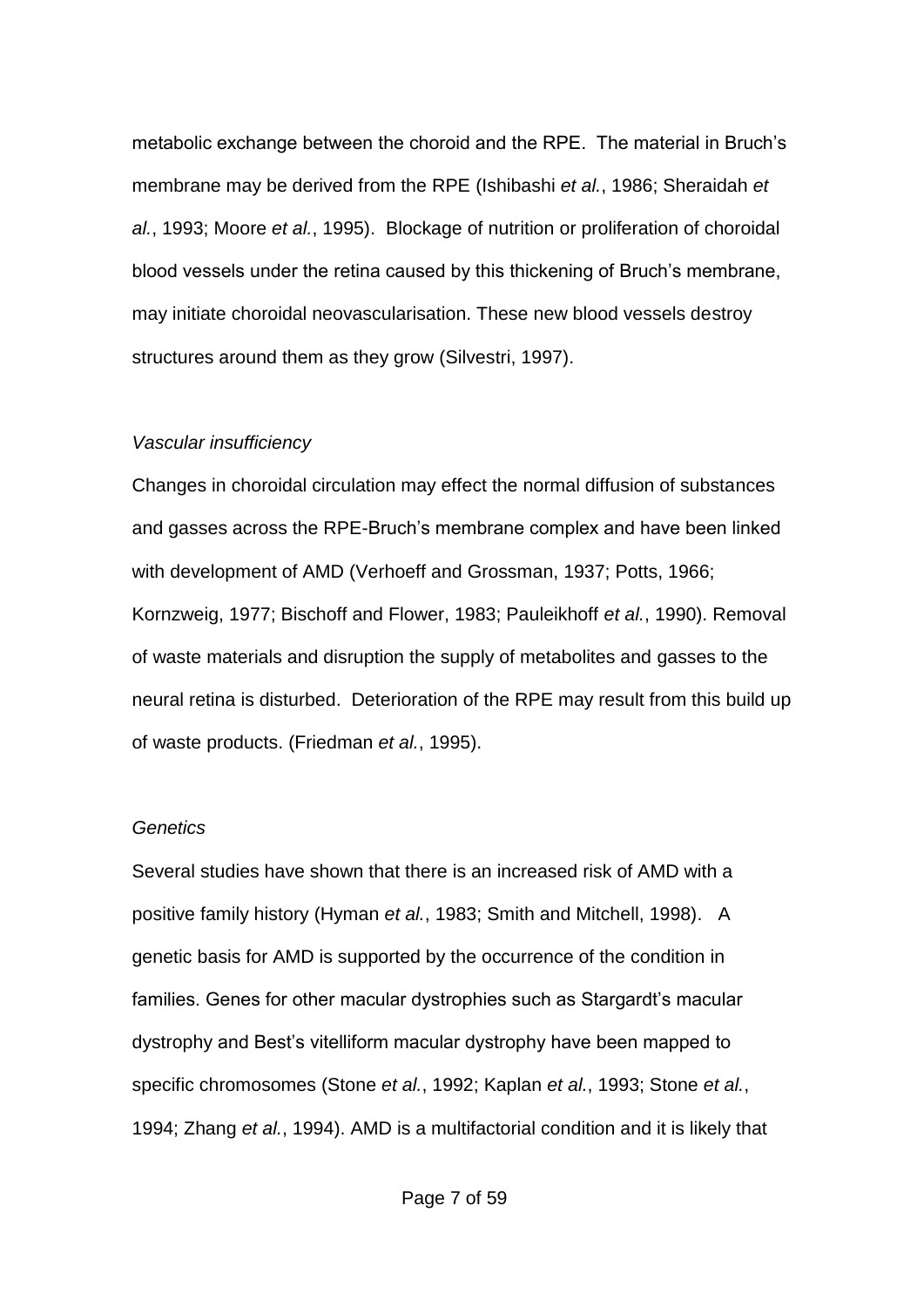those with an inherited predisposition for the condition will develop it only with exposure to appropriate environmental factors (Bird, 1996; Silvestri, 1997).

#### **Clinicopathogenesis of AMD**

The first indication that the metabolic state of the normal, healthy retina has been altered can be seen as deposition of metabolic debris between the basement membrane of the RPE and Bruch's membrane. This accumulation of metabolic debris occurs in the senescent RPE and involves remnants of incomplete degradation from the phagocytosis of rod and cone cell membranes. Photoreceptor outer segments that are not digested in the lysosomes of RPE remain in the RPE cells as highly oxidised lipid material (lipofuscin) (Curcio and Millican, 1999). Part of the accumulation of lipid material on the inner collagenous layer of Bruch's membrane (Pauleikhoff *et al.*, 1990) is clinically visualised as large drusen (Curcio and Millican, 1999), eventually leading to a drusenoid pigment epithelial detachment (PED). Inflammatory cells are thought to invade the drusenoid PED, leading the way to choroidal neovascularisation (Algvere and Seregard, 2002).

# **Inclusion criteria for review studies**

| Type of study        | Randomised controlled trial comparing nutritional |
|----------------------|---------------------------------------------------|
|                      | supplementation with a control.                   |
| Type of intervention | Any antioxidant vitamin or mineral, alone or in   |
|                      | combination. The vitamins or minerals have        |
|                      | antioxidant properties themselves, or are a       |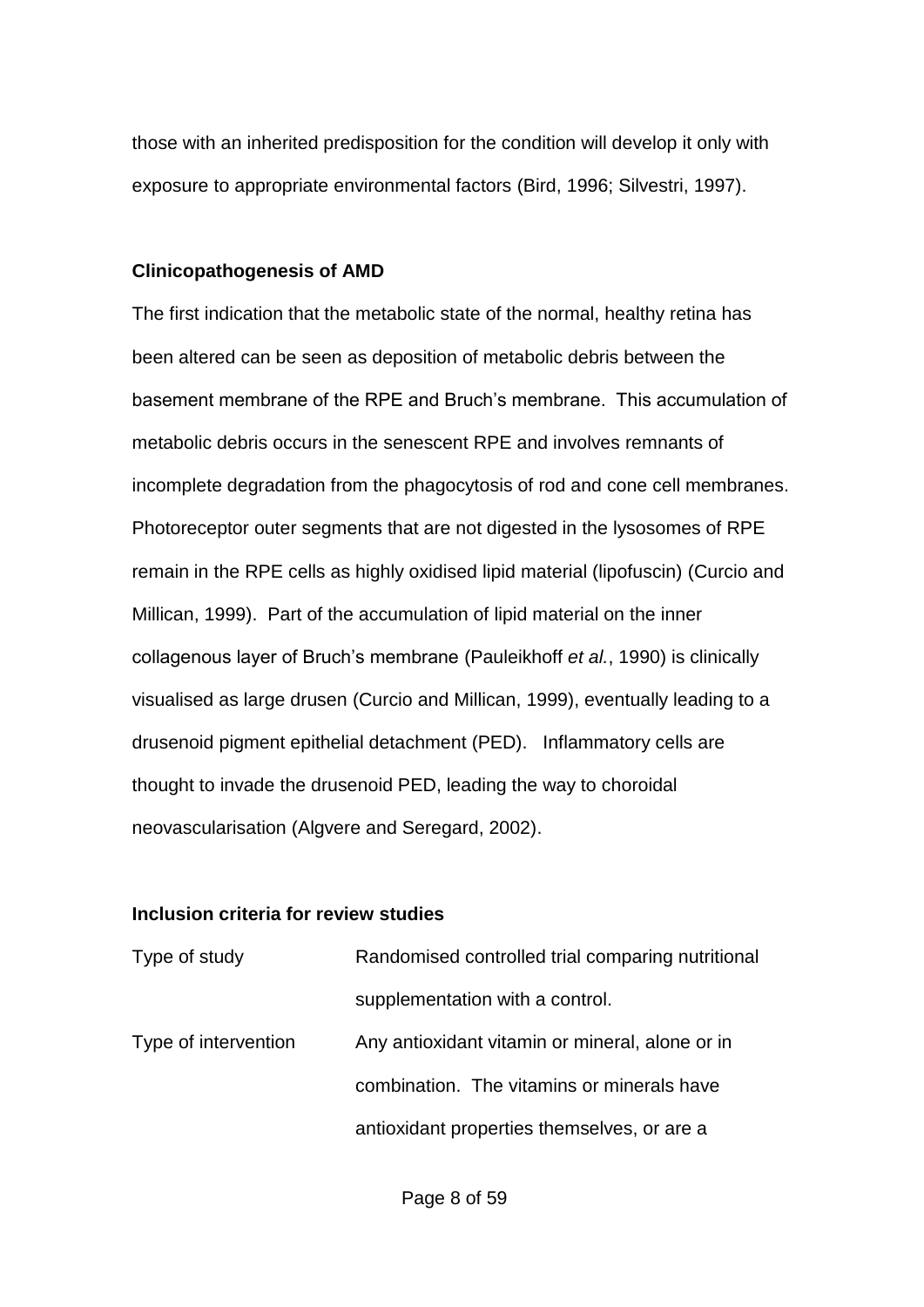component of an antioxidant enzyme within the retina.

A literature search was carried out on Web of Science and PubMed using the terms, 'age-related macular degeneration', 'macular degeneration', 'randomised controlled trial', 'controlled trial', 'supplementation', 'antioxidant', 'carotenoids', 'lutein'. The reference sections of those papers located in this way were then searched for other relevant studies.

RCTs included in this review are shown in table 1, and the nutrient amounts included in each study formulation are shown in table 2. Recommended daily allowance (RDA) values for nutrients included in the review are shown in table 3 (where RDA values have been determined).

Insert table 1. Insert table 2. Insert table 3.

# **Statistical analysis**

One way of comparing the reliability of RCTs is to calculate the ability of the trial to detect a difference between treatment means. An approximate formula for this calculation is,

 $R = 2C\sqrt{2}/\sqrt{r}$  (Ridgman, 1975)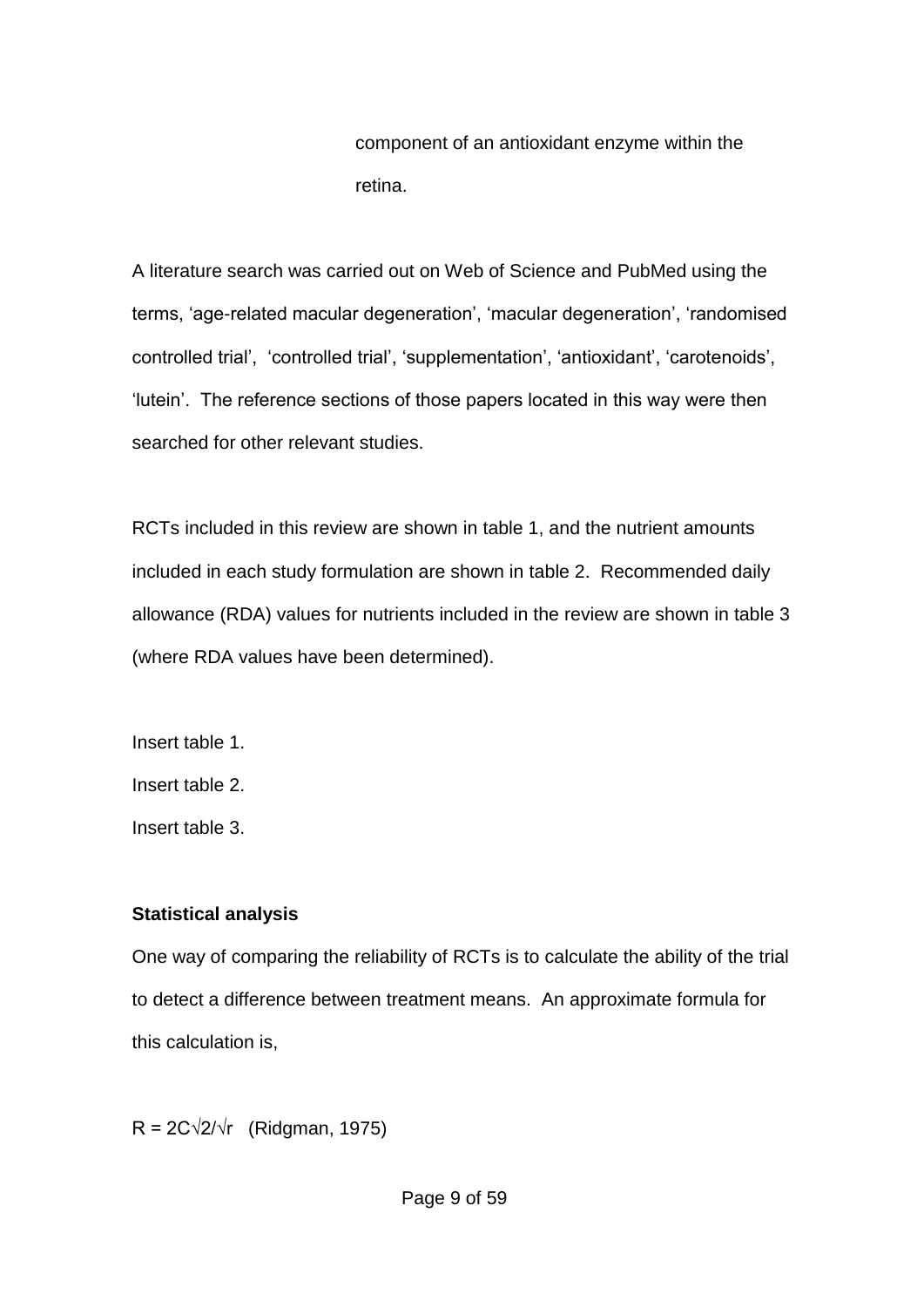where 'R' is the percentage difference detectable in an experiment, 'C' is the coefficient of variation (the standard deviation as a percentage of the mean), and 'r' is the number of participants in each group. For example, if  $R = 10\%$ then a true difference between the treatments of less than 10% is unlikely to be detected by the trial (Armstrong *et al.*, 2000).

R values have been calculated for the trials shown in table 4 because C and r could be determined. R values could not be calculated for the other trials reviewed because the required data was not available in the publications.

Insert table 4

# **Review of trials**

# **Zinc in AMD**

# *Subjects*

A computer-generated table of random numbers was used to randomise 151 participants. For inclusion visual acuity in one eye had to be 20/80 or better and ARM or AMD had to be evident by varying degrees of pigmentary change and drusen visualised with fundoscopy.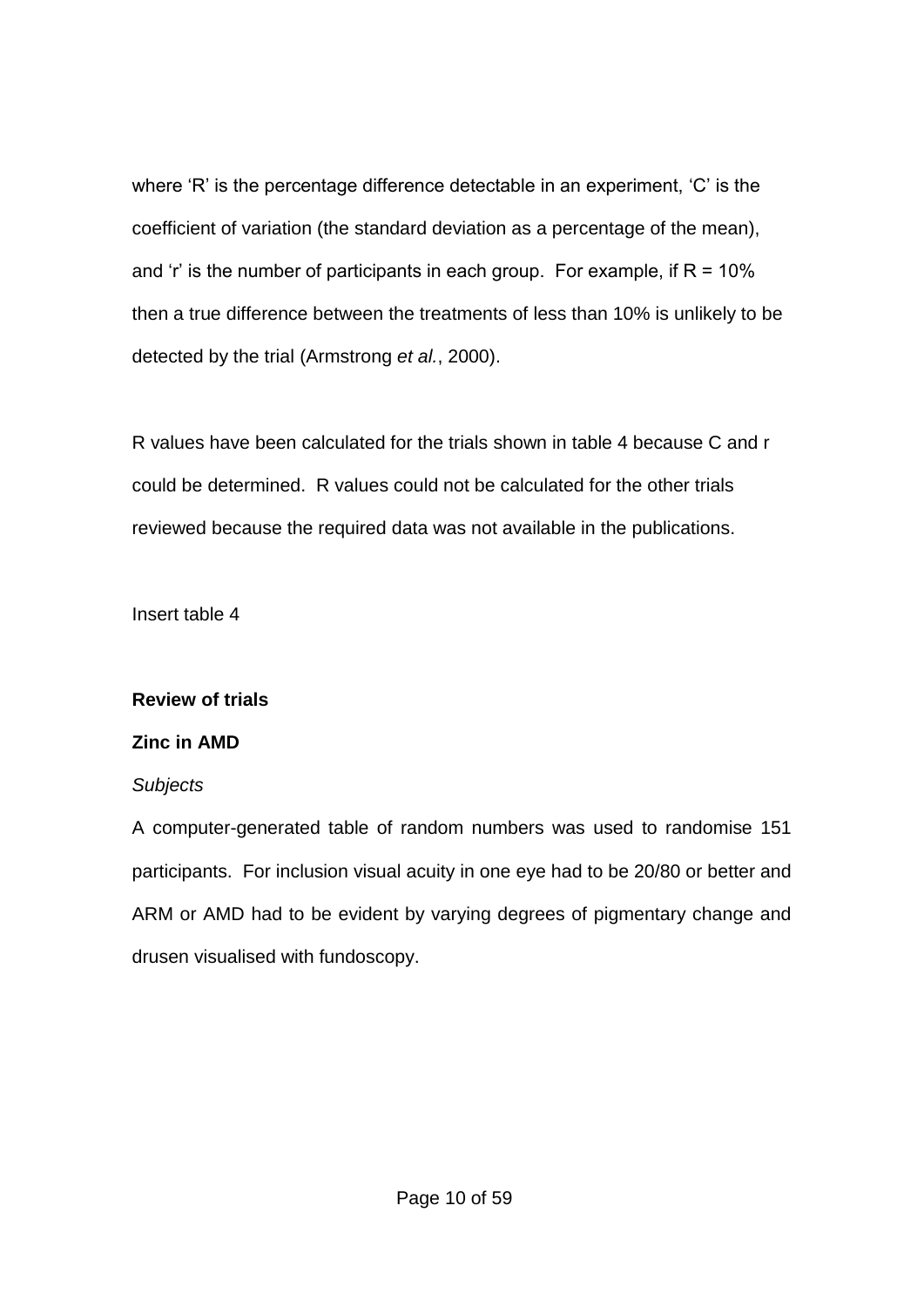# *Experimental design*

The treatment group took one tablet containing 100mg of zinc sulphate twice daily and the placebo group took identical tablets containing lactose and fructose. All tablets were provided in identical containers.

# *Outcomes*

Visual acuity with current glasses, pinhole visual acuity, colour vision, glare recovery time and serum zinc levels were all recorded, as well as fundus photographs. Masked independent observers graded baseline and final fundus photographs.

It has been found that zinc interacts with copper by stimulating metallothionein levels of the intestinal wall. Metallothionein binds to dietary copper preventing absorption, which leads to copper defiency. This can result in copper deficiency anaemia, since copper is required for production of erythrocytes (Dunlap *et al.*, 1974; Fischer *et al.*, 1983; Flanagan *et al.*, 1983). Although copper was not included in the intervention formulation, the hematocrit (percentage of the whole blood that is comprised of red blood cells) was determined serially throughout the study period for each subject. No evidence of copper-deficiency anaemia was found.

# *Results*

The investigators determined that the decrease in mean visual acuity in the zinc treated group was less than that of the placebo group (Newsome *et al.*, 1988),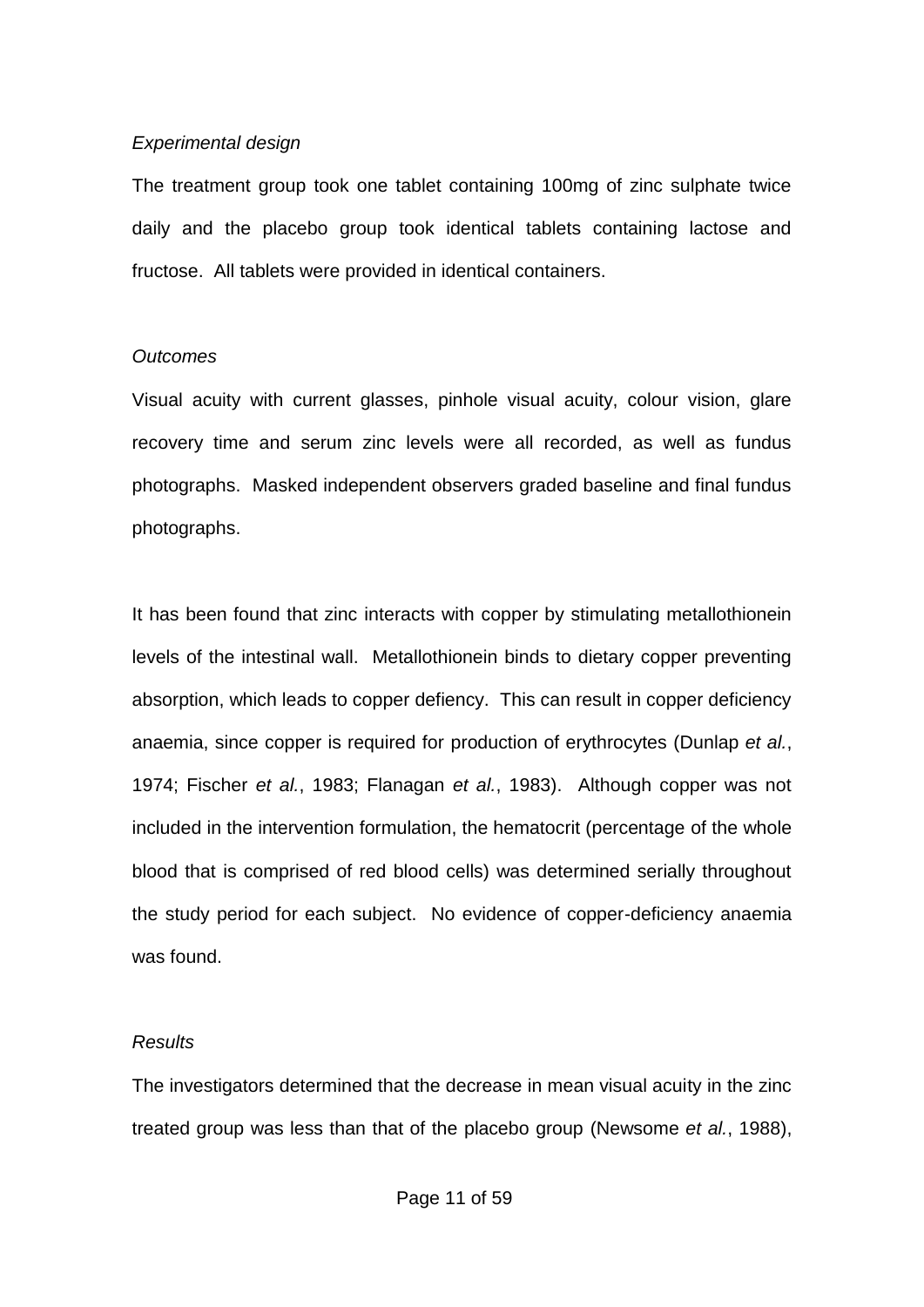in other words, zinc reduced progression of AMD (see figure 1). Figure 2 shows the change in the number of drusen assessed by each observer, for example, observer 1 found that 12 participants in the zinc group and 1 participant in the placebo group had fewer drusen at the end of the trial period than at baseline.

Figure 1 (Newsome *et al.*, 1988).

Figure 2 (Newsome *et al.*, 1988)

# *Limitations*

Calculation of the R value for this trial shows that it was unlikely to detect any difference between treatments smaller than 72% and that the results should be treated with caution. The authors suggest potential sources of bias including the use of subjects from a relatively small geographical area, and high soil and water mineral contents in this area.

Although five different parameters were measured, it would have been beneficial to measure the refractive error of subjects at each visit rather than relying upon pinhole visual acuities. The number of participants was small compared with the AREDS, ATBC and VECAT trials, but larger than the Visaline<sup>®</sup> trial. The use of a single nutrient provides more specific information about the role of zinc in AMD.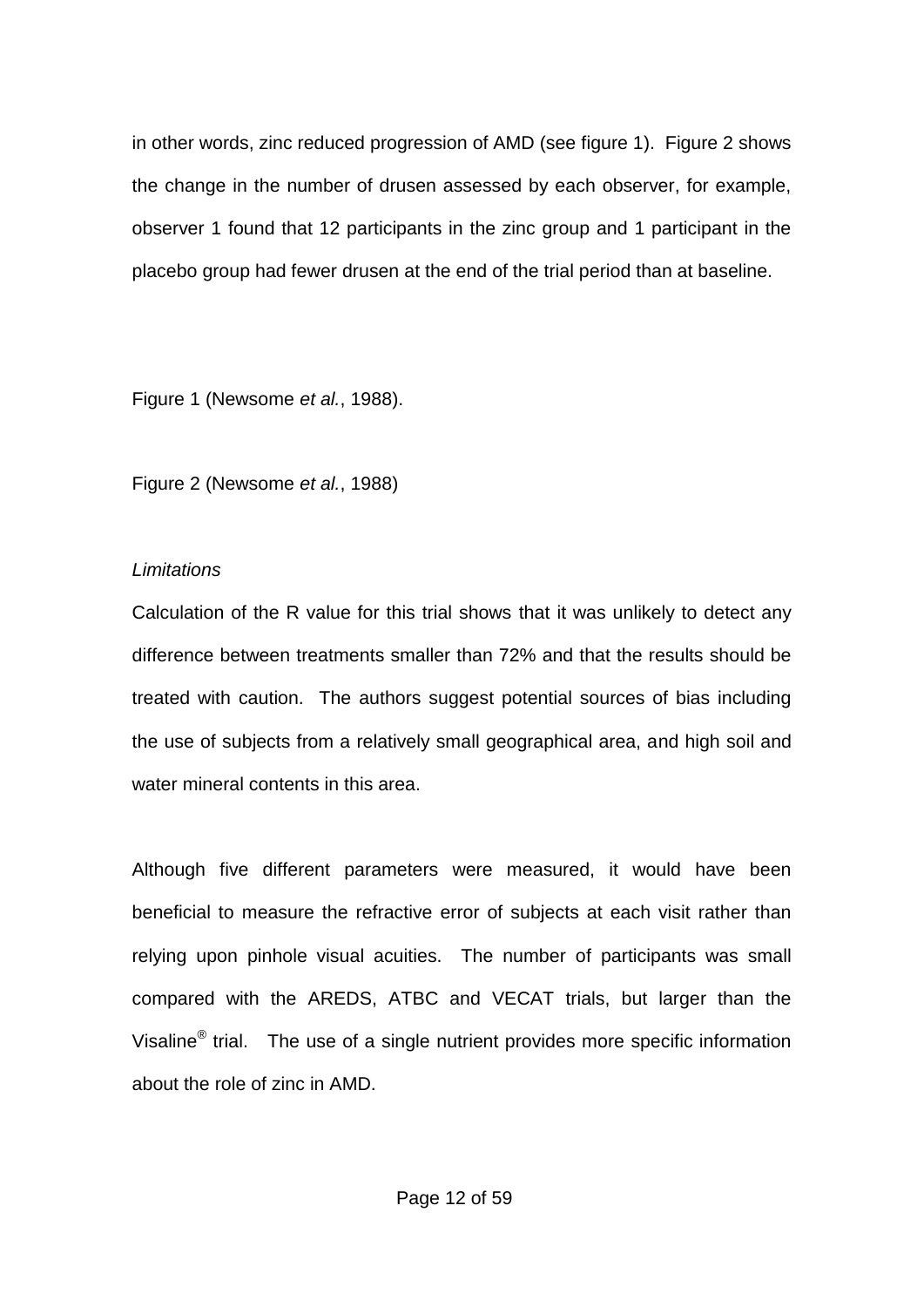#### **Visaline® in the treatment of AMD**

#### *Subjects*

This trial investigated the effect of Visaline® on the progression on AMD in 20 subjects with early stages of the condition. The subjects were over 50 years of age and had consulted an ophthalmologist due to non-exudative AMD. Follow up occurred at 3 and 6 months.

## *Experimental design*

Visaline<sup>®</sup> is registered in Switzerland for the treatment of AMD. Eleven patients were allocated to Visaline<sup>®</sup> and nine to the placebo. Participants and investigators were masked as to intervention and placebo allocation. Two tablets were taken twice daily except for weekends, according to clinical recommendations.

#### *Outcomes*

Lens opacity was quantified with the Opacity Lens Meter (LOM) 701 (Interzeag, Switzerland), to assess the effect of cataract on results. This instrument assesses cataract by measuring the degree of scatter of a red light beam (700nm) by the lens (Clarke *et al.*, 1990; Costagliola *et al.*, 1990). Retinal visual acuity was measured using the Moire Interferometer (Haag-Streit, Berne, Switzerland). Macular function was evaluated using the Octopus field tester, and distance and near visual acuity, intra-ocular pressure, fundus inspection, contrast sensitivity and the Pandel-15 colour vision test were also measured.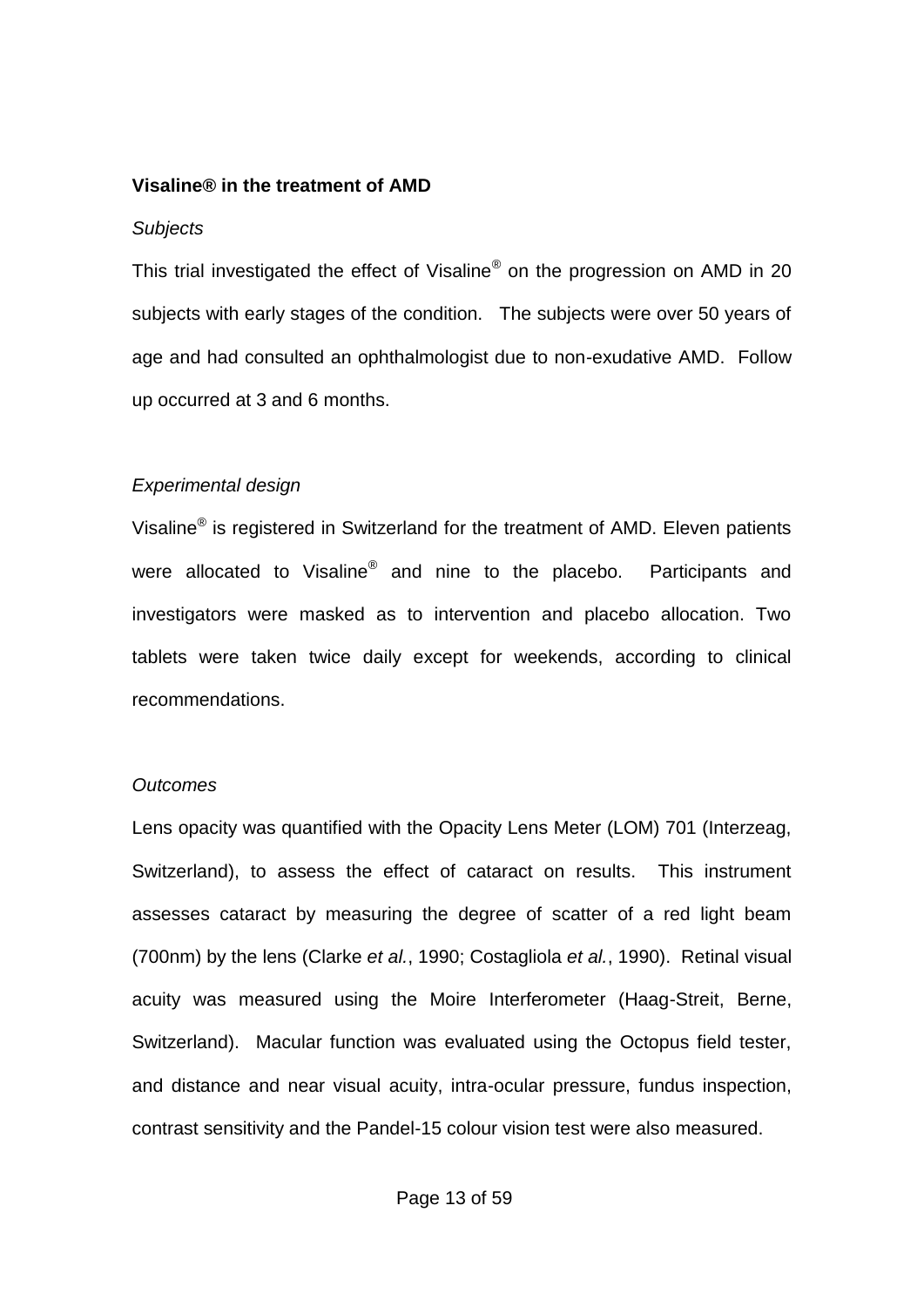#### *Results*

Results showed no significant difference in measured parameters between the intervention and placebo groups.

#### *Limitations*

The fact that no treatment effect was determined is unsurprising considering the small sample size and the calculated R value for the study of 89%. This means that the study was only likely to be capable of detecting a difference between treatments that was greater than 89%. Interestingly, the effect of the Visaline<sup>®</sup> was subjectively considered to be more effective than placebo, despite the fact that the trial was designed to be double-masked. Investigators hypothesise that this could be a result of increased cerebral perfusion of buphenine (Kaiser *et al.*, 1995), although no mechanism for this effect has been suggested. No information is given about the appearance, taste or smell of the placebo and intervention tablets, or about their packaging. It is possible that masking was not complete. As with AREDS and the ATBC study, the intervention formulation contained more than one substance, limiting the conclusions that may be drawn regarding specific nutrients.

Insert figure 3

An advantage of this trial is the fact that several visual parameters were measured.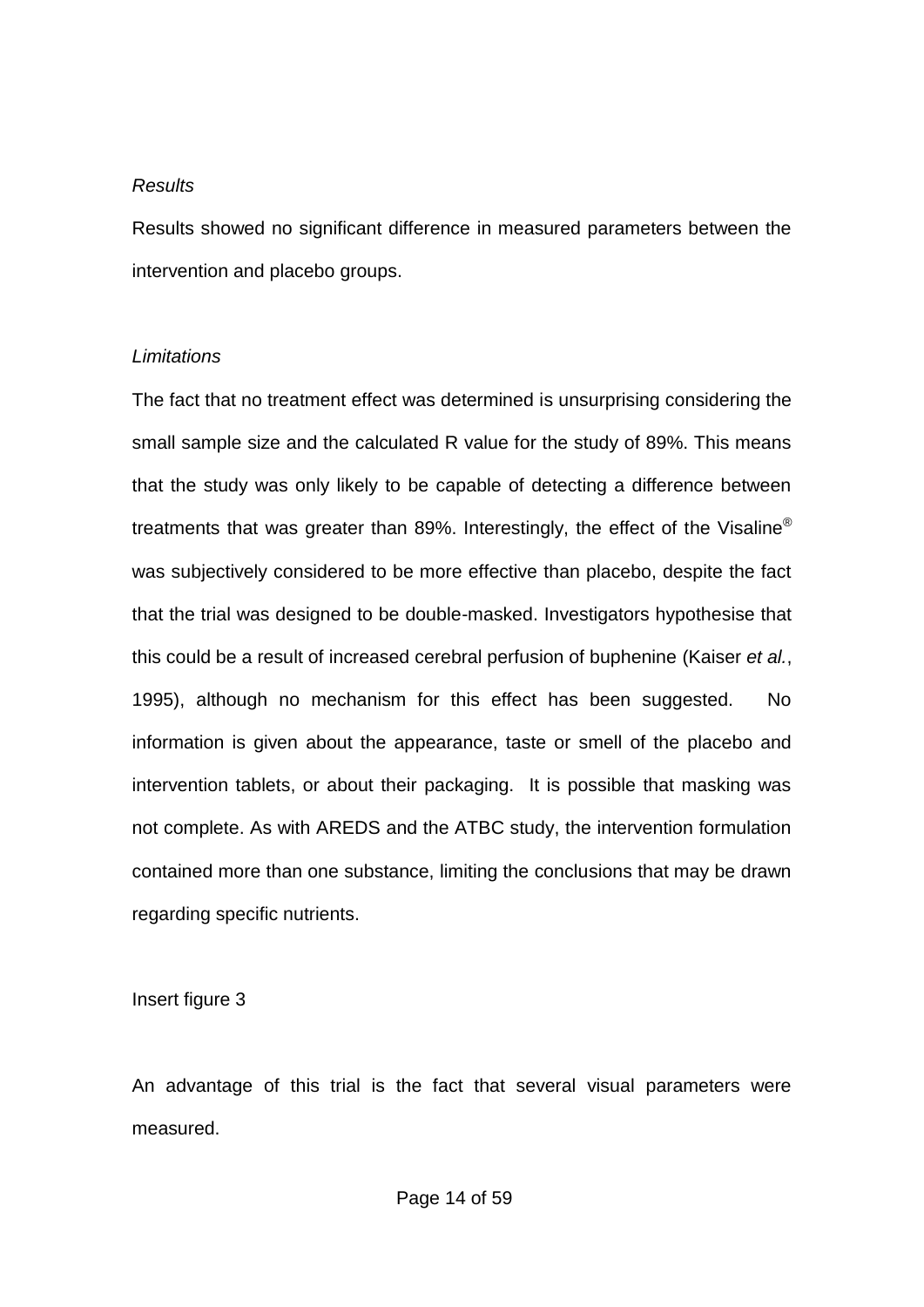#### **Zinc and the second eye in AMD**

This study investigated the effect of zinc supplementation on progression to exudative AMD in the second eye of patients with an exudative form of the disease in the first eye (Stur *et al.*, 1996).

## *Subjects*

One hundred and twelve subjects were enrolled, presenting with AMD and exudative lesions in one eye with a visual acuity better than 20/40, and AMD without any exudative lesion in the second eye.

# *Experimental design*

Subjects were randomised into two groups, one receiving 200mg of zinc sulphate and the other receiving placebo, once daily. Tablets were coded and provided in identical containers, so that participants and investigators were masked. Intervention and placebo tablets were lemon flavoured and effervescent to improve gastrointestinal absorption.

# *Outcomes*

Outcome measures were visual acuity, contrast sensitivity, colour discrimination and retinal grating acuity, as well as serum levels of zinc and copper, red blood cell count, and grading of fundus photography. This trial was the only one to include and grade fluoroscein angiography. Again, copper was not included in the intervention formulation but no significant change in red blood cell count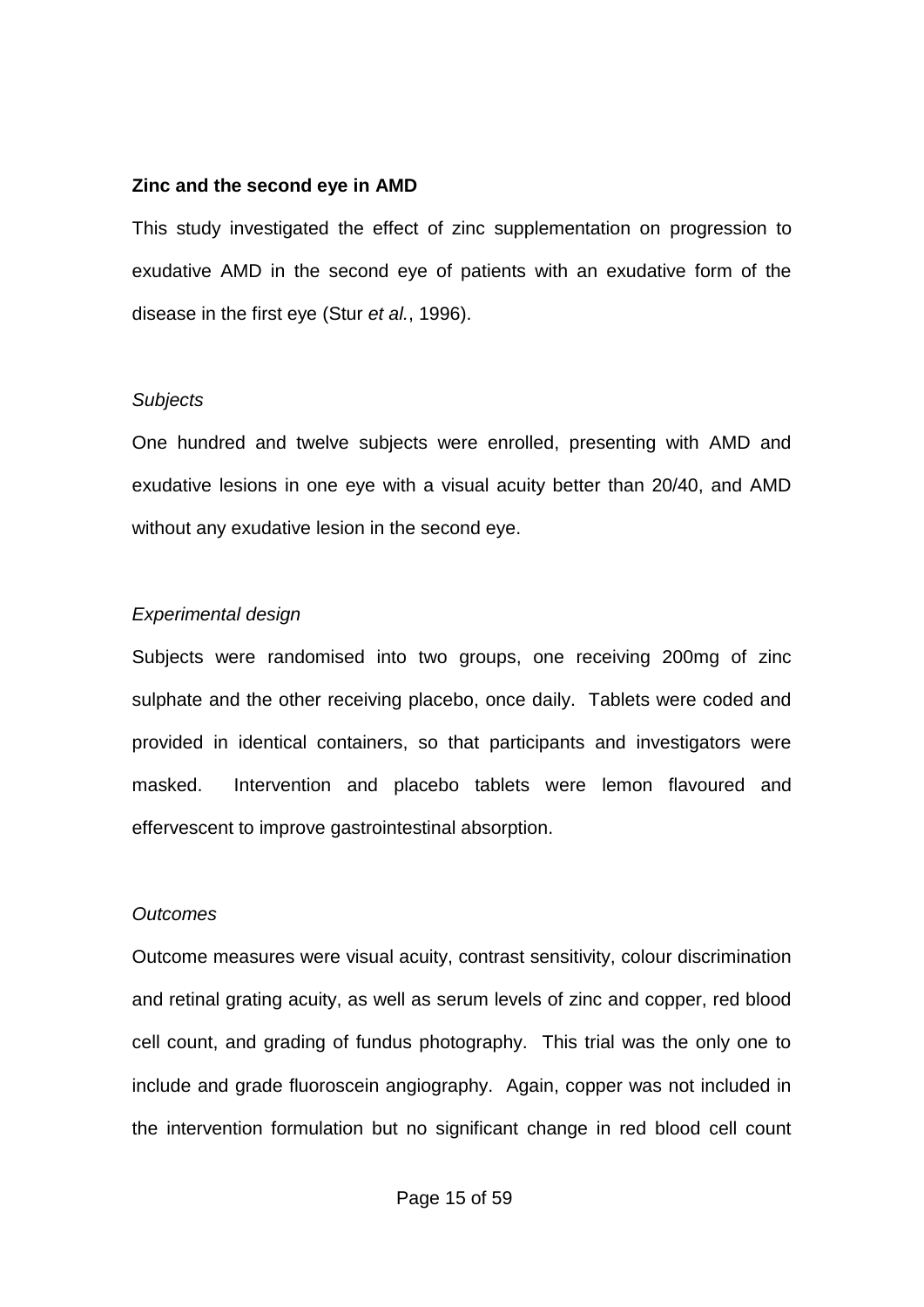was found during the treatment period, providing no evidence for onset of copper-deficiency anaemia.

#### *Results*

Investigators concluded that oral zinc substitution had no short-term effect on the course of AMD in patients with an exudative form of the disease in one eye.

# *Limitations*

The investigators planned to recruit 500 participants, and had calculated the power of the trial to be >80% based on this sample size. Recruitment was stopped in June 1993 after statistical evaluation by their sponsors failed to show any treatment benefit. The calculated R value suggests that the trial was likely to be able to detect a treatment effect greater than 16%, which is a much greater degree of precision than the Newsome *et al*. (1988) study.

# **Alpha-tocopherol Beta-carotene Study (ATBC)**

# *Subjects*

This trial was originally designed to investigate the role of BC and vitamin E (AT) in the prevention of lung cancer in over 29,000 smoking males. At the end of the trial an ophthalmological examination was carried out on a random sample of 941 male participants aged 65 years or over, to determine whether intervention with AT and/or BC had been associated with a difference in AMD prevalence (Teikari *et al.*, 1998). The size of the main cancer trial provided a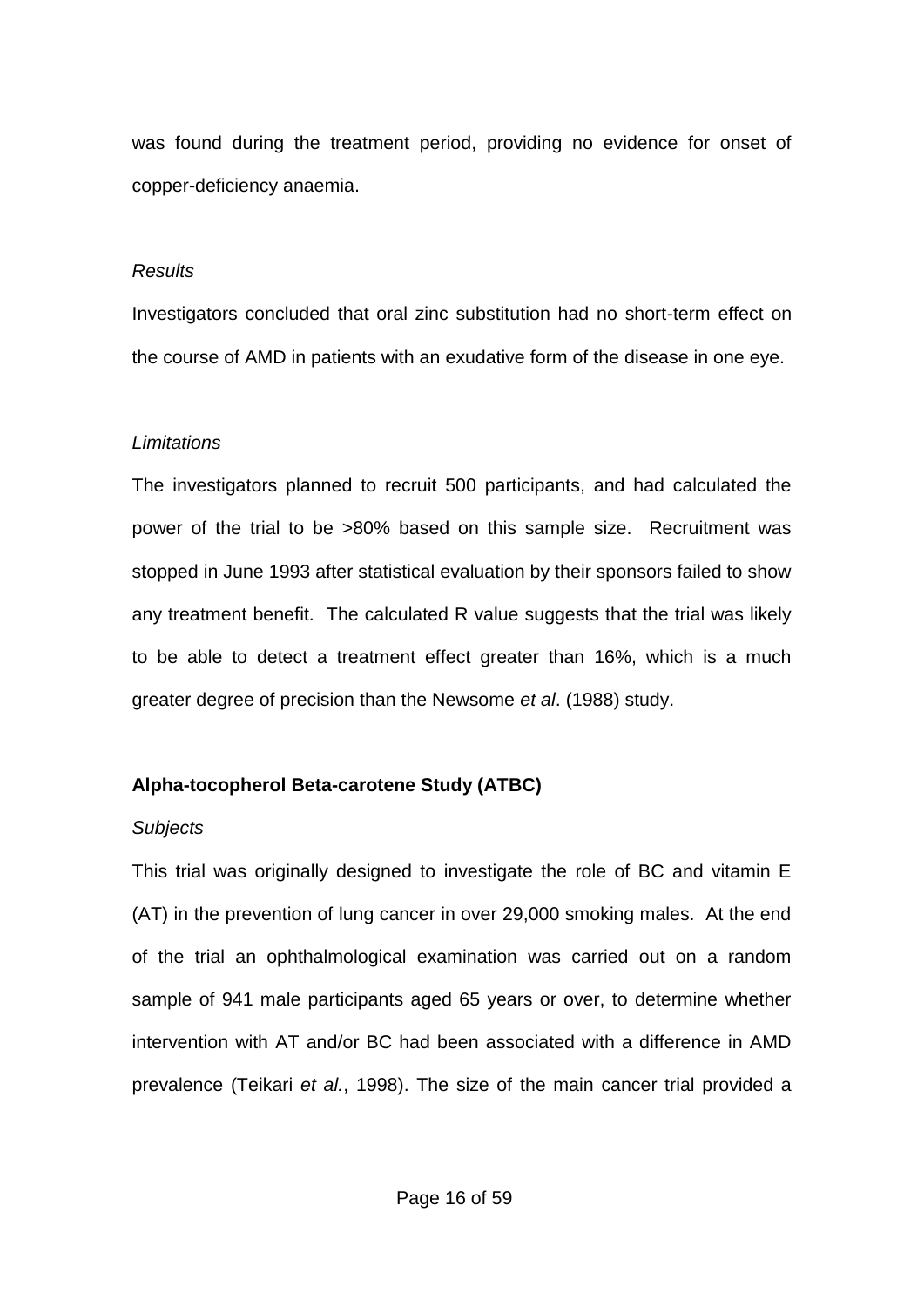large base from which to select participants for the AMD branch, and the timescale increased the likelihood of determining change.

# *Experimental design*

Participants were randomised into four groups, 1) AT only, 2) BC only, 3) AT and BC, 4) placebo. No information is provided about the appearance or packaging of the placebo and intervention tablets, but they are assumed to be identical as the original trial was designed to be double-masked and placebocontrolled.

# *Outcomes*

This trial examined the inter-group differences in AMD prevalence. The level of AMD was assessed from fundus photography

# *Results*

Investigators concluded that long-term supplementation of AT or BC does not affect the prevalence of ARM in smoking males (Teikari *et al.*, 1998). Figure 4 shows the distribution of ARM and AMD by treatment group.

Insert figure 4

# *Limitations*

A disadvantage of the study is that fundus photographs were not taken at baseline, which means that intra-group variation could not be assessed. The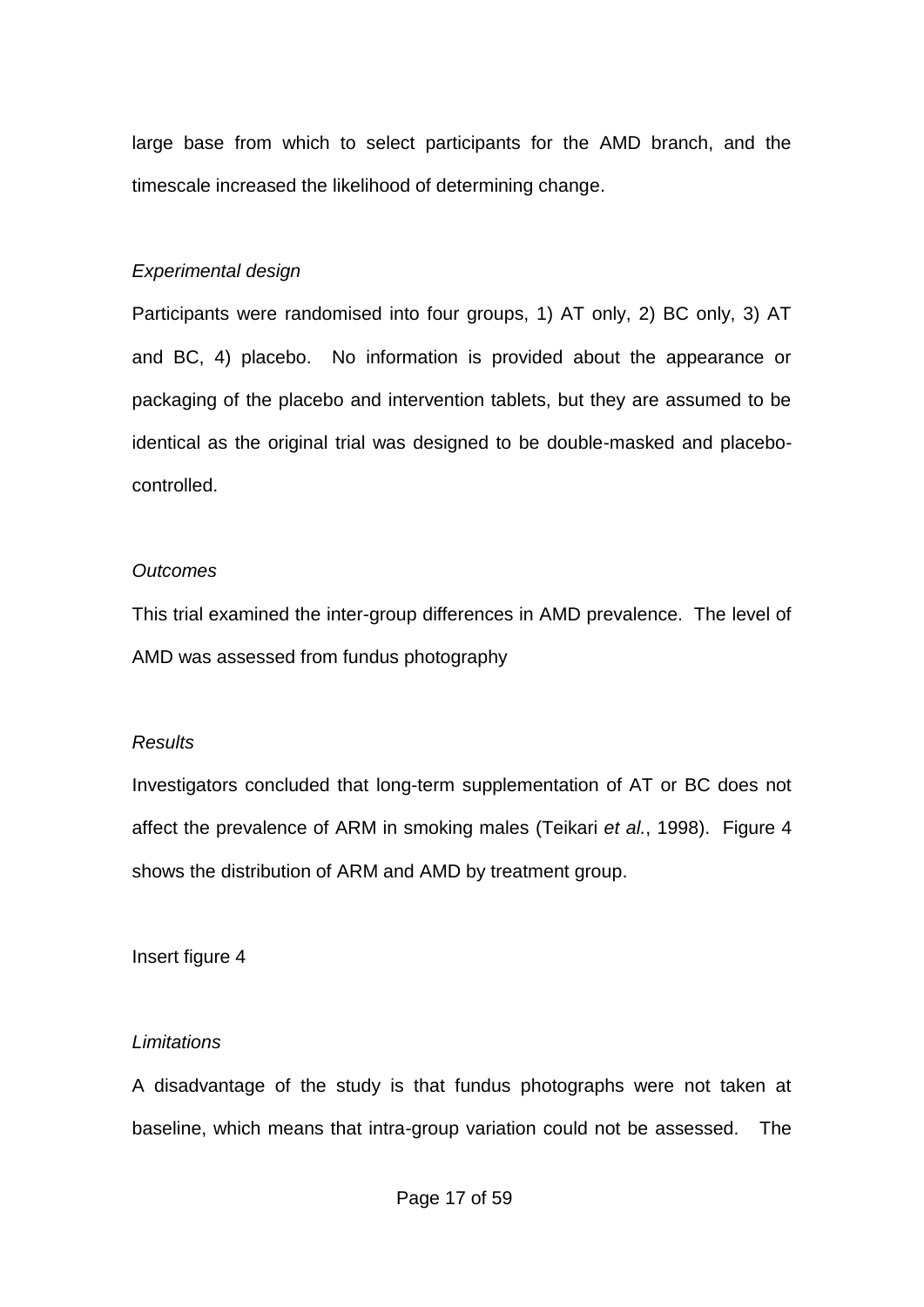study was not likely to be powered to assess treatment effects for AMD as the number of participants graded with disciform degeneration or geographical atrophy was just 8/237 for AT, 3/257 for ATBC, 0/234 for BC, and 1/213 for placebo.

The study could have been improved by including measurement of clinical visual parameters such as central visual field analysis, colour vision, contrast sensitivity, and glare recovery. An equal spread of AMD at baseline is assumed due to randomisation, as well as the fact that mean visual acuity was similar in all four groups. Baseline visual acuity was also similar between those who chose to take part in the AMD section of the trial and those who did not, suggesting that selection bias is unlikely.

# **Age-Related Eye Disease Study (AREDS)**

The AREDS trial had two main branches investigating the role of high dose nutrient supplementation on both AMD and cataract. This review will mainly discuss the results of the AMD branch.

#### *Subjects*

Eleven retinal speciality clinics enrolled 3640 subjects from 1992 to 1998. Potential participants were identified from medical records of patients seen at AREDS clinics, referring physicians, patient lists from hospitals and health maintenance organisations, public advertisements, friends and family of study participants, screenings at shopping centres, health fairs, senior citizen centres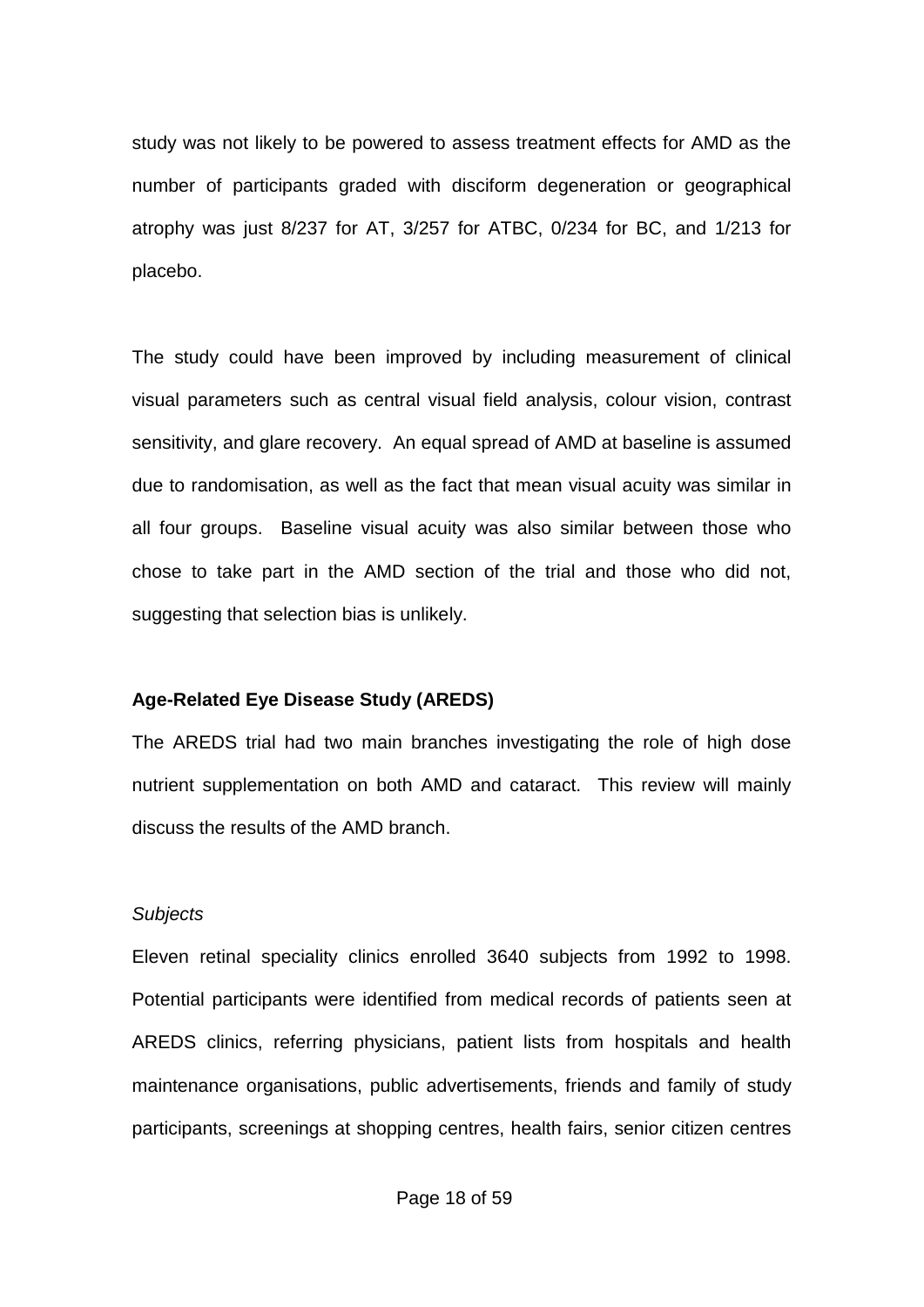and other gathering places. The range of ages was 55-80 years with an average of 69 years. The following inclusion criteria were used; 20/32 in one eye, clear ocular media for fundus photography and one eye free from any disease that could complicate assessment of AMD. Participants were grouped into four main categories according to ARM or AMD stage, as shown in table 5.

## Insert table 5.

Participants in categories 2, 3 and 4 took part in both AMD and cataract branches and were randomised into four arms; 1) antioxidants, 2) zinc, 3) antioxidants plus zinc, 4) placebo. Category 1 patients (those showing no signs of ARM or AMD) were only included in the cataract branch and so were randomised into antioxidant and placebo arms only. Zinc supplementation was not investigated in the cataract branch due to the lack of evidence for any beneficial effect of zinc supplementation on the progression of lens opacities, combined with the possible toxic effects of zinc.

# *Experimental design*

The treatment and placebo tablets were allocated in coded bottles and participants and providers were masked. The placebo used in AREDS was identical in external appearance and similar in taste and internal appearance, to the active tablet. See table 2 for the formulation of the active tablets.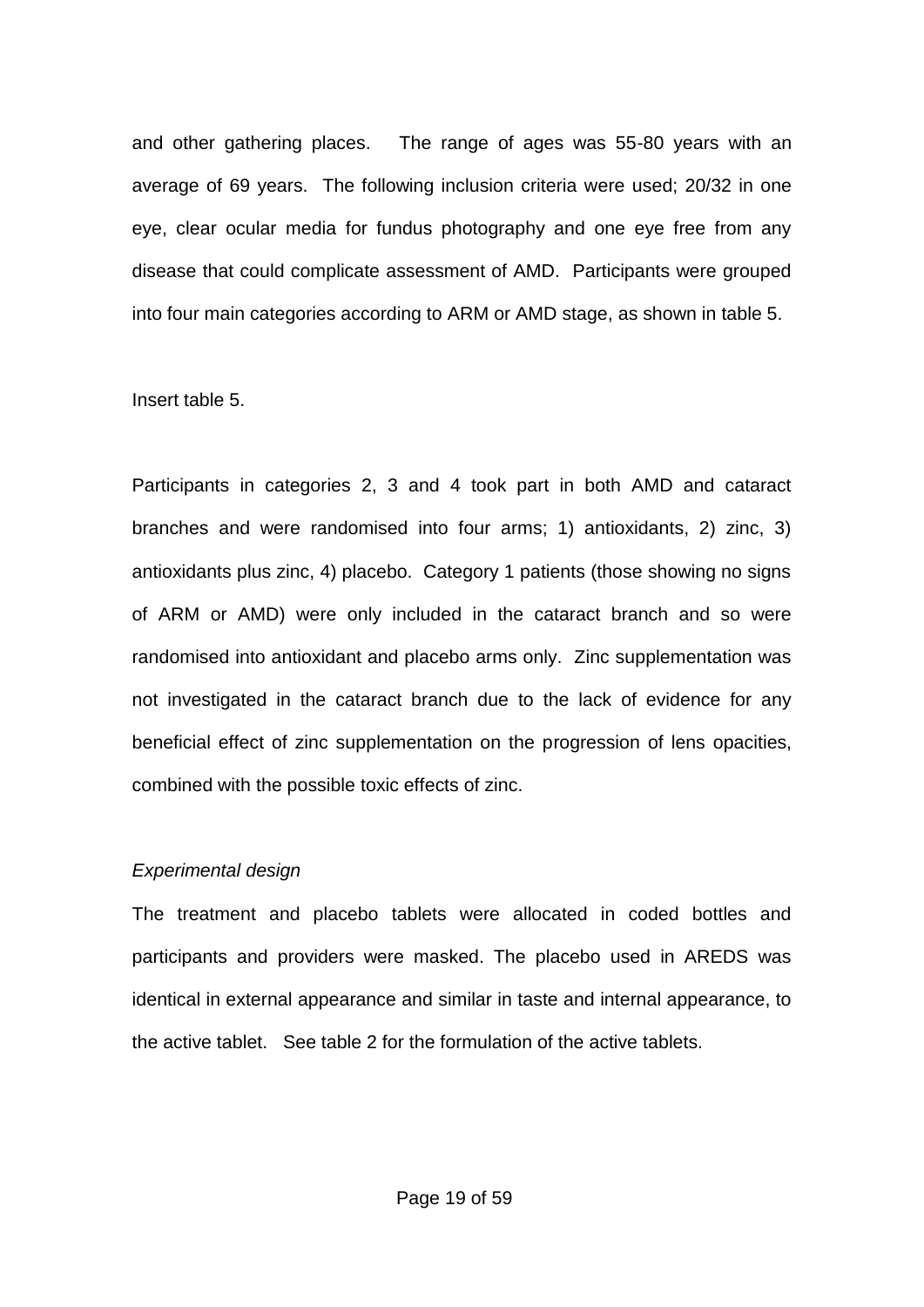Some nutritional supplement ingredients degrade throughout the life of the product and before the expiry date. Nutritional products are formulated with slightly different amounts of ingredients than listed in order to achieve appropriate potency at the expiry date. The AREDS tablets were formulated to give the following minimum amounts of each ingredient throughout the shelf life of the product:

| Vitamin C (ascorbic acid)               | 113mg            |         |
|-----------------------------------------|------------------|---------|
| Vitamin E (dl-alpha tocopheryl acetate) | 68 <sub>mg</sub> | (100IU) |
| Vitamin A (beta-carotene)               | 4871mg           | (7160I) |
| Zinc (zinc oxide)                       | 17.4mg           |         |
| Copper (cupric oxide)                   | 0.4mg            |         |

Cupric oxide was added to the tablet formulation to offset the risk of copper deficiency anaemia. Vitamin C, vitamin E and zinc were included at much higher levels than RDA (see table 3). There is no RDA for beta-carotene. Two years into the AREDS the Alpha-Tocopherol, Beta-Carotene (ATBC) Cancer prevention Study group proved a relationship between beta-carotene and increased incidence of lung cancer in smoking males (The ATBC Cancer Prevention Study Group, 1994) . This was followed in 1996 by a report from the Beta-Carotene and Retinol Efficacy Trial (CARET) who noted that 28% more of the subjects taking beta-carotene developed lung cancer (Leo and Lieber, 1997). In 1996, smokers taking part in AREDS were given the option of discontinuing supplementation. Two percent (18% of smokers in AREDS) discontinued supplementation in 1996.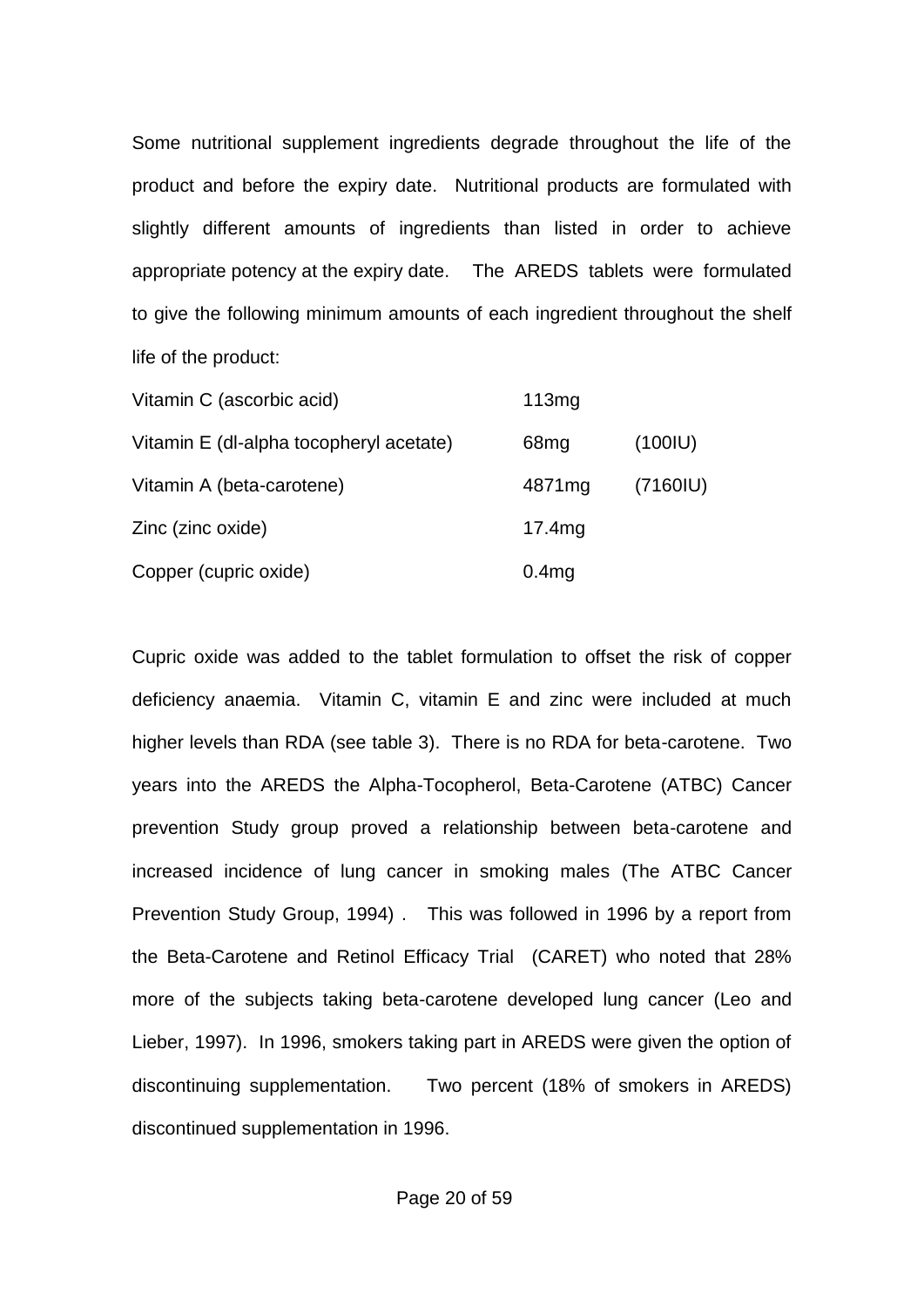#### *Outcomes*

AMD was assessed using fundus photography and visual acuity was measured using logMAR EDTRS charts. Primary outcomes were progression to advanced AMD (AMD event) and a 15 letter or more decrease in visual acuity score (VA event). An AMD event was considered to be the development of neovascular AMD or development of geographical atrophy that involved the central macula.

#### *Results*

Table 6 shows the probability estimates of AMD events for each AMD category after five years.

Insert table 6.

In category 2, only 15 AMD events occurred after five years and these were evenly distributed across treatment arms. The investigators considered it impossible to assess treatment effects in this category with such a low event rate. Table 7 shows the probability of progression to advanced AMD by treatment arm for categories 3 and 4.

Insert table 7.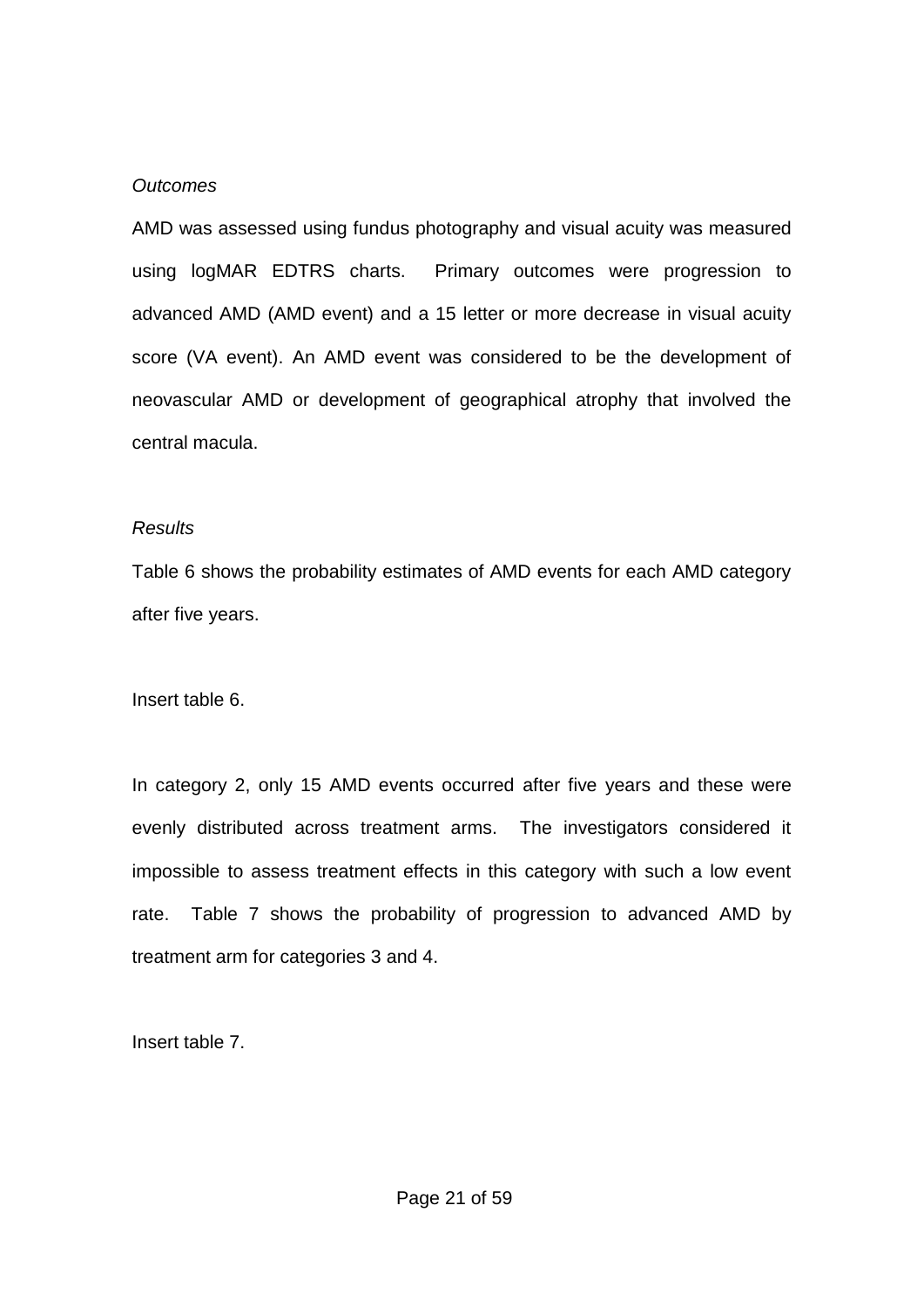There was a 25% reduced risk of disease progression in those participants taking zinc plus antioxidants with intermediate or large drusen, non-central geographic atrophy, or advanced AMD in the second eye, as well as a 'suggestive' reduction in risk for the zinc arm (see figure 5).

Insert figure 5

Table 8 shows the probabilities of a visual acuity event (at least a 15 letter decrease in visual acuity score) between baseline and five years for categories 3 and 4.

Insert table 8.

Analysis of the results from categories 3 and 4 show a statistically significant reduced risk of a visual acuity event occurring in the antioxidant plus zinc arm compared to the placebo arm.

Definite serum responses to the study antioxidants were observed and are shown in tables 9 and 10.

Insert table 9.

Insert table 10.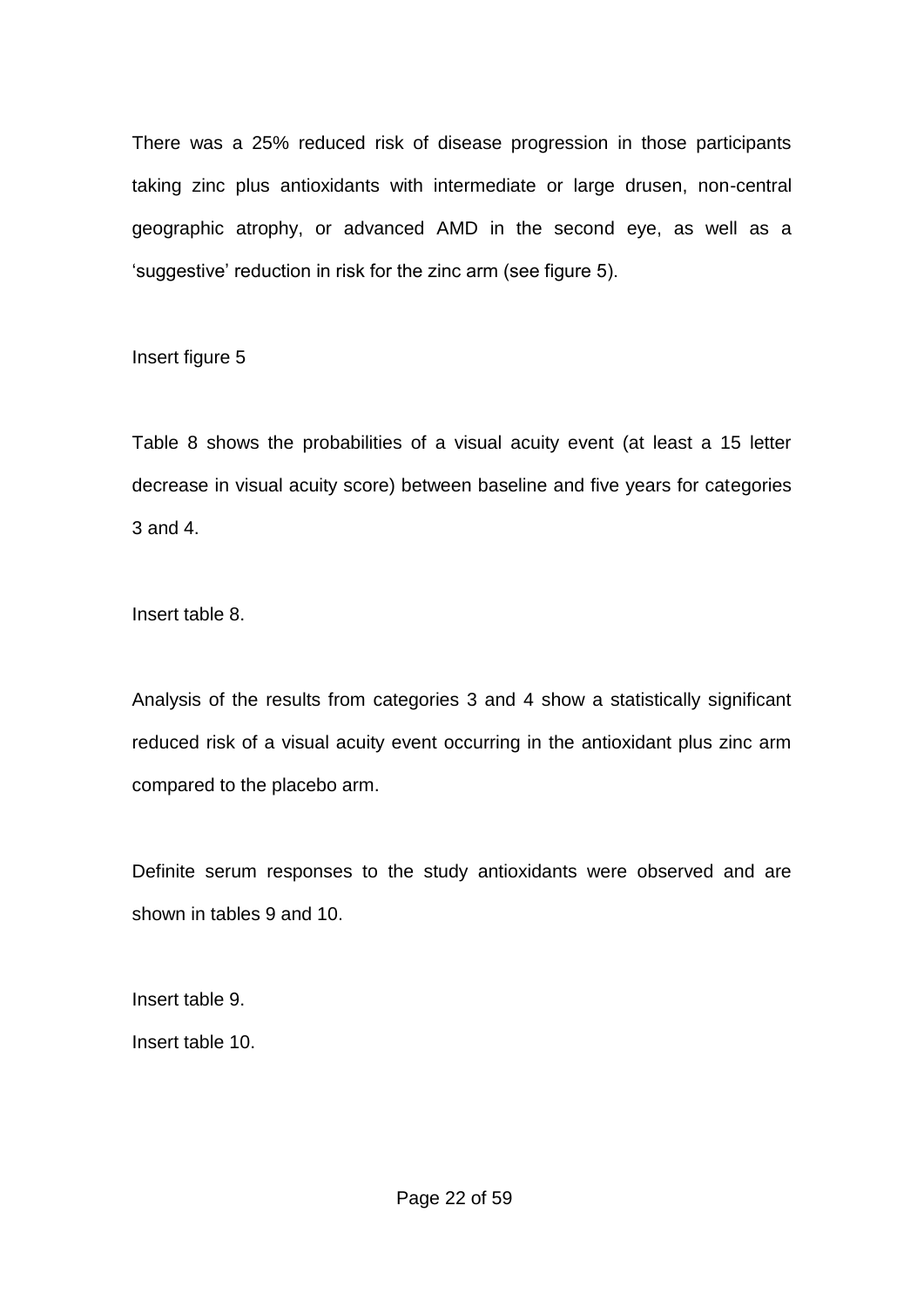Participants taking zinc had an 18% increase in median serum level of zinc from baseline to year 1. This was maintained throughout the 5-year period. Participants not assigned to a zinc group had smaller increases of 3% and 1%. The median percent changes in serum levels of copper ranged from a 3% decrease to a 2% decrease across all treatment arms, indicating that copper levels were not affected by intervention of zinc oxide with cupric oxide.

These results suggest that the combination of zinc and antioxidants was 'modestly' effective in preventing progression to advanced AMD (The AREDS Research Group, 2001). This effect was seen only in those subjects with extensive intermediate drusen, large drusen or non-central geographic atrophy without advanced AMD. The effect was not seen with antioxidants alone, or in subjects with earlier or later stages of the condition. There was no statistically significant effect of delaying the progression of baseline category 2 eyes to categories 3 or 4. The trial was likely to be adequately powered to assess this.

## *Limitations*

In an attempt to standardise extra supplementation, the investigators asked participants who were already supplementing with zinc or antioxidants (57%) to agree to take Centrum (Whitehall-Robins Healthcare, Madison, NJ) rather than any other nutritional supplements. Centrum was supplied to 95% of these participants, as well as an additional 13% who were not taking supplements when recruited. It would have been inappropriate to ask participants to stop taking other supplements as a pre-requisite to recruitment into the study.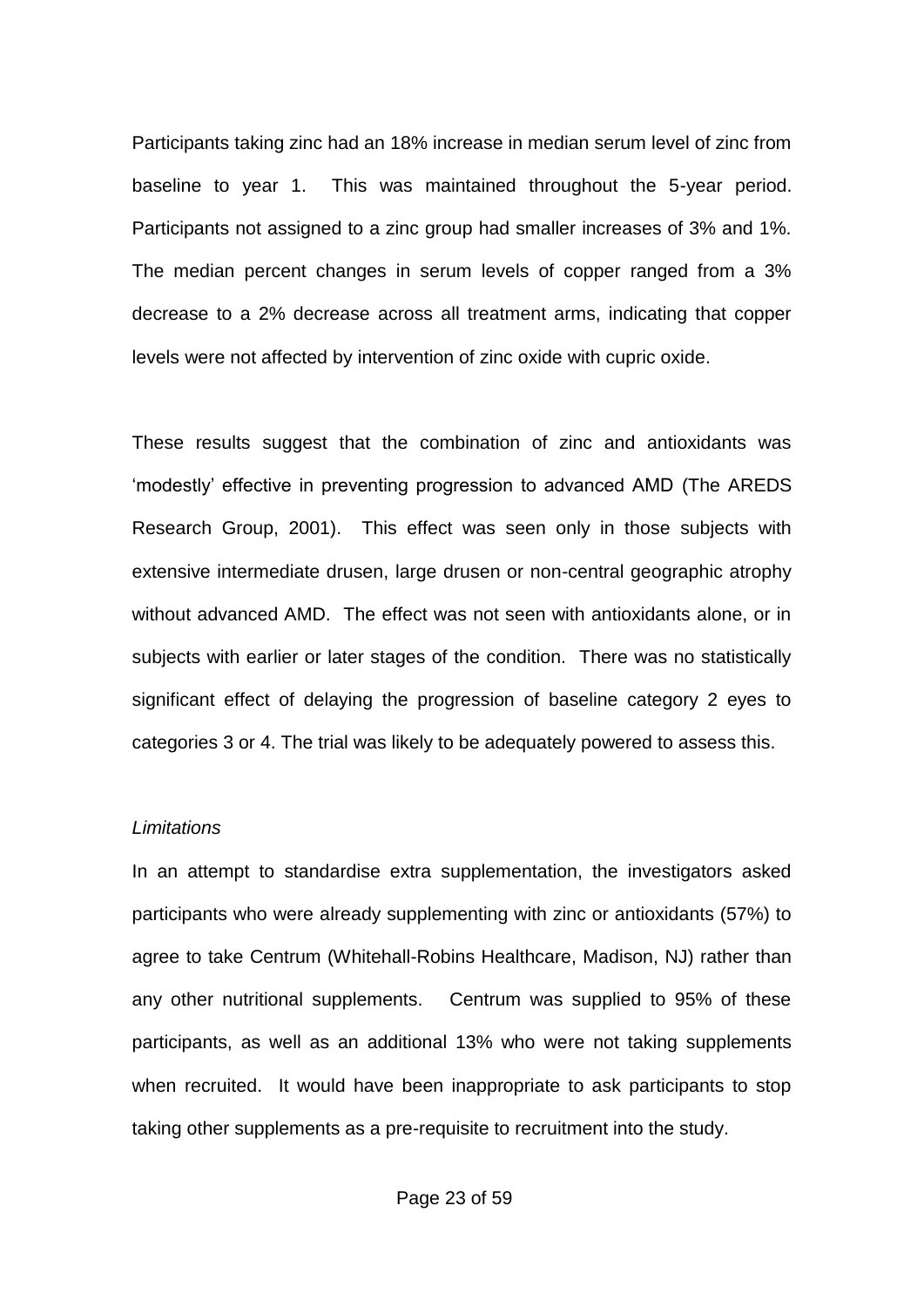It has been argued that the reason an effect was found was because participants were also taking Centrum (Abramson and Abramson, 2002). Centrum, however, provides nutrients in concentrations of no more than 100% RDA (for nutrients where RDA values have been determined), and these levels could be obtained from the diet. As the intervention formulation introduced the study nutrients in much higher concentrations than RDA, the effect shown is more likely to be attributable to this and not variations in diet or extra supplementation.

Statistical analysis was restricted to a subgroup of categories 3 and 4, which goes against standard clinical trial practice. AREDS investigators state that subgroup analysis was appropriate in this case as only 15 out of the expected 50 category 2 participants developed AMD (The AREDS Research Group, 2001). The statistical analysis method used by the AREDS Group does not allow the calculation of R, so that a measure of the degree of precision of this experiment cannot be determined. The AREDS investigators calculated that a sample size of 3600 would provide at least 80% power to detect a treatment effect of 25% to 50% on progression to advanced AMD. This sample size, however, included the category 2 participants.

The results of this trial may support the oxidative stress hypothesis for development of AMD. Unfortunately, it is not known whether this effect was initiated by one, or all of the nutrients, and to what degree. There was no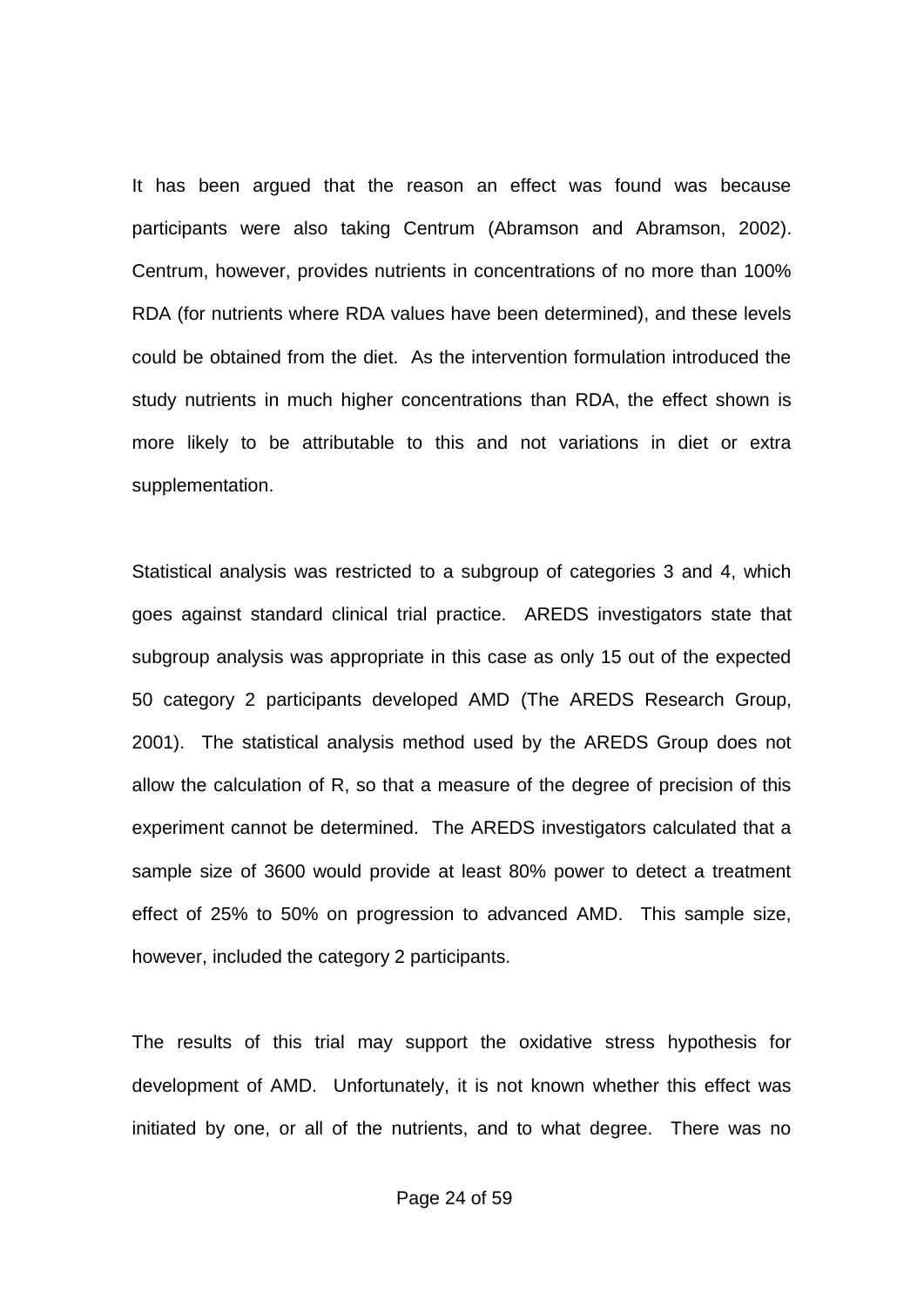statistically significant evidence to show that the intervention slowed the progression of ARM.

## *Summary*

This trial forms an excellent platform for further research into the effect of nutritional supplementation on AMD. The outcome of this study highlights a need for the investigation of, short-term supplementation, individual nutrient supplementation, and the role of nutritional supplementation in preventing the onset of AMD. The AREDS investigators state that lutein and zeaxanthin were considered for inclusion in the formulation but that neither was readily available for manufacturing to a research formulation at AREDS initiation (The AREDS Research Group, 2001). The role of lutein and zeaxanthin in prevention of development and progression of AMD was highlighted for further research.

# **Vitamin E, cataract, and age-related maculopathy trial (VECAT)**

The purpose of the AMD branch of this trial was to determine whether vitamin E supplementation influences the incidence or rate of progression of AMD (Taylor *et al.*, 2002).

#### *Subjects*

In total 1193 participants were randomised into two groups and followed up for four years. The investigators use the term 'early AMD' as opposed to ARM and the grading system used is shown in table 11.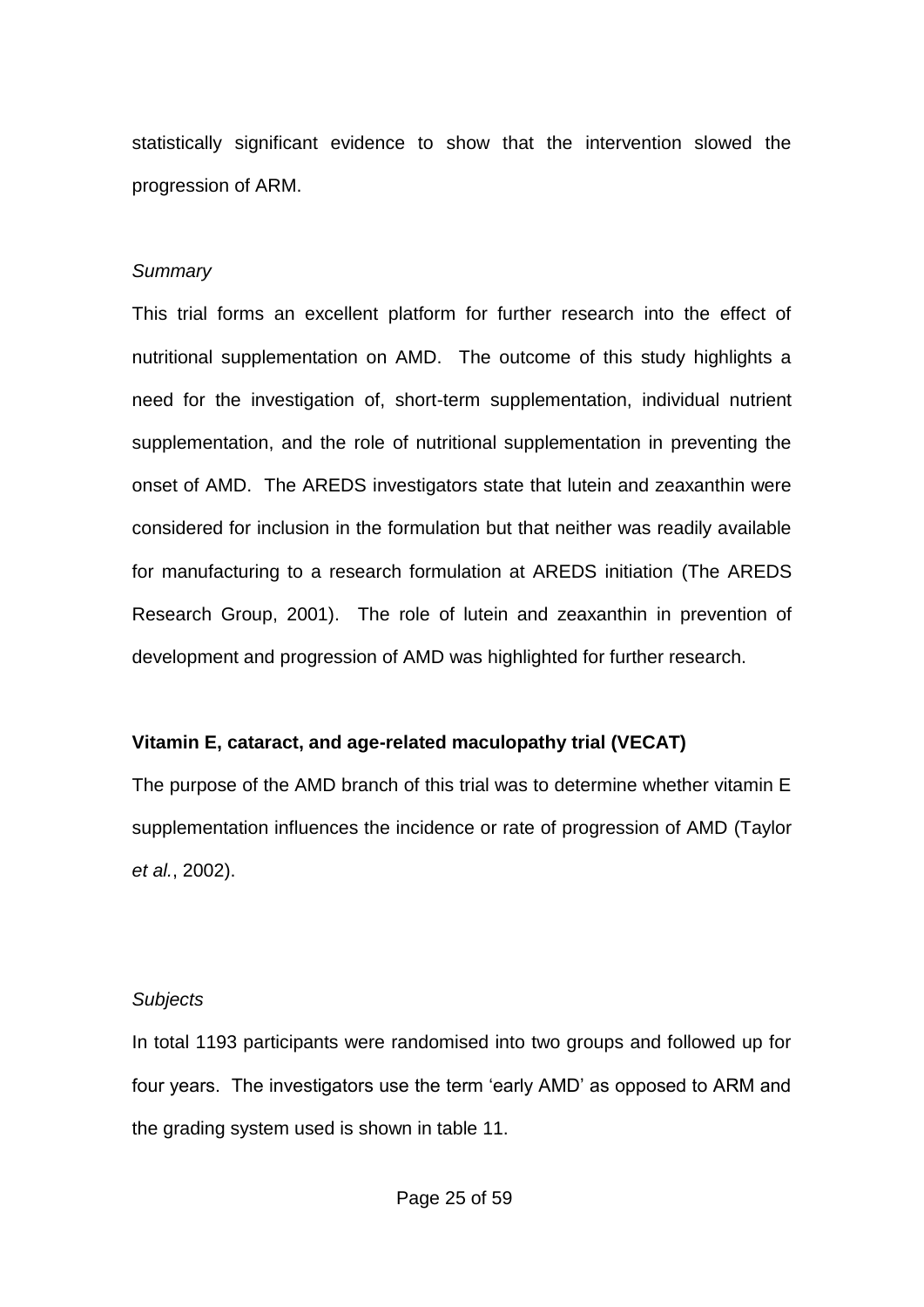Insert table 11.

# *Experimental design*

The intervention group took 500IU (approximately 335mg) of d-α tocopherol daily for four years. The placebo was identical in sight, taste and smell.

# *Outcomes*

The primary outcome was development of 'early AMD 3' and secondary outcomes were the progression of AMD and development of late AMD, changes in visual acuity and changes in visual function. Visual function was measured using the Visual Function Index (VF-14) (Linder *et al.*, 1999). The incidence of early AMD was defined as the appearance of early AMD in at least one eye of participants who did not have early AMD in either eye at baseline. Stereophotographs of the macula were graded independently.

# *Results*

No significant difference was found in incidence or progression of early AMD between intervention and placebo groups. The trial concluded that daily supplementation with vitamin E does not prevent development or progression of early AMD (Taylor *et al.*, 2002).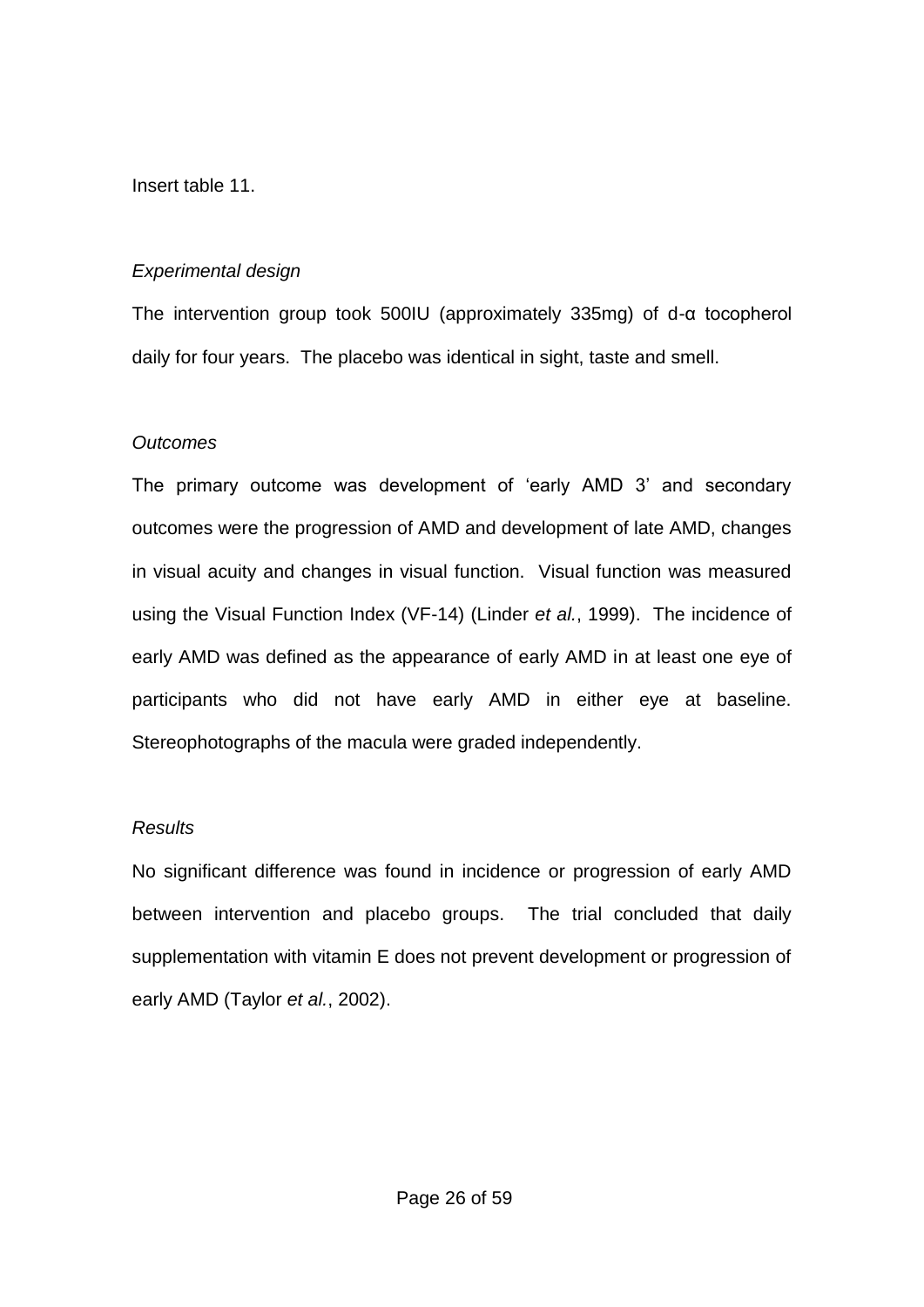#### *Limitations*

No measurement of the degree of precision of the trial is available as the data provided does not permit calculation of R. The trial is unlikely to be adequately powered for assessment of treatment effect in the 'early AMD 4' and 'late AMD' categories as photographs graded for these groups constituted only 2% (vitamin E) and 3% (placebo) of the participants at 4 years. Having said this, photographs appear to have been graded for a total of 56% of the vitamin E group and 61% of the placebo group at baseline, and 55% and 54% respectively at four years. This could indicate that the remaining photographs were not of high enough quality for grading purposes, and the 7% reduction in the number of photographs graded between baseline and four weeks in the placebo group may suggest a high drop-out rate.

The trial was designed with the measurement of various outcome parameters and the masking of treatment and placebo groups. Measurement of parameters such as glare recovery, contrast sensitivity and colour vision would have enhanced the trial. The intervention however, contained a single nutrient, which provides a more conclusive answer to the role of vitamin E in AMD.

# **The Lutein Antioxidant Supplementation Trial (LAST)**

The results of this RCT investigating the role of lutein on progression of atrophic AMD have been published in abstract form.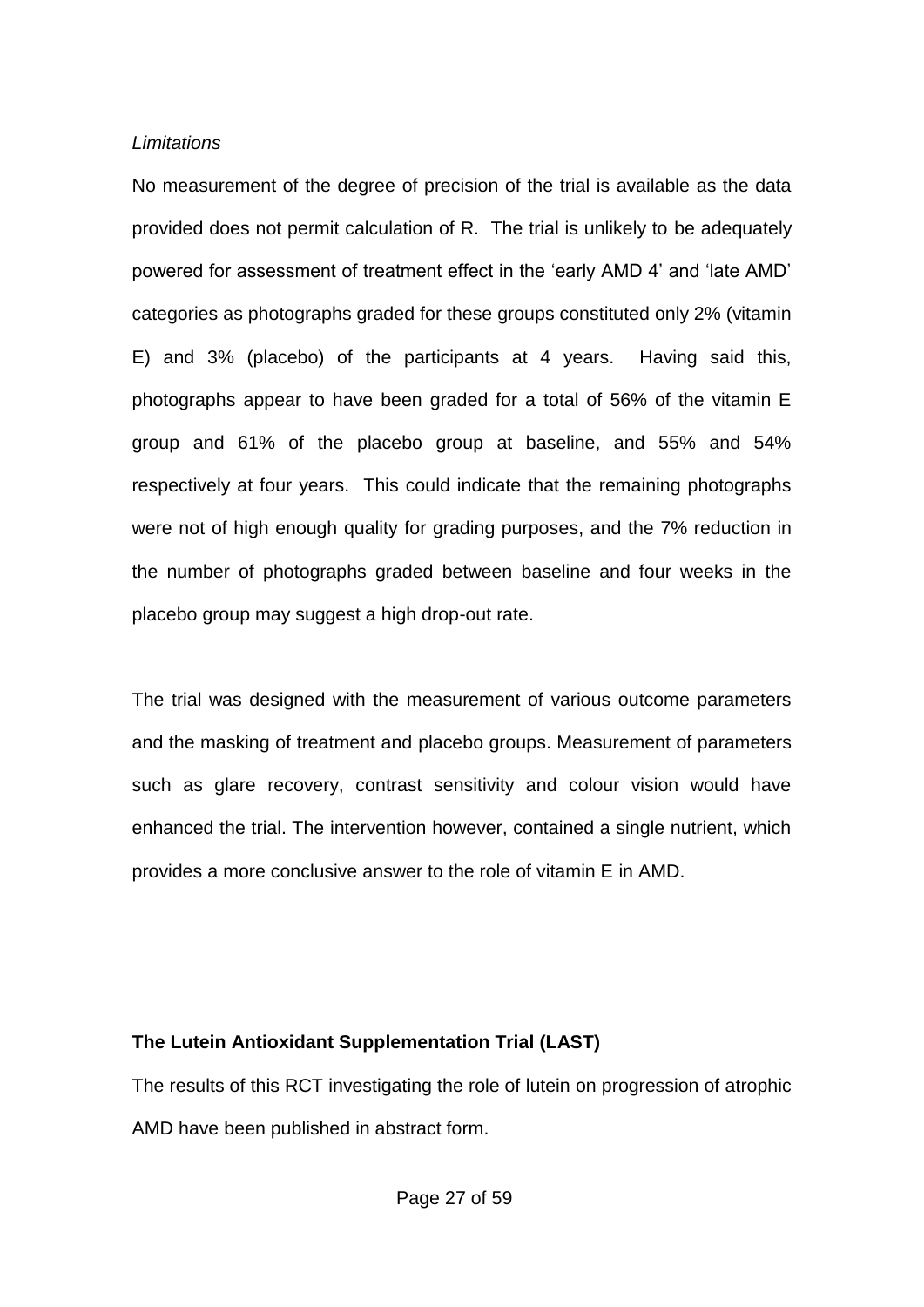## *Subjects*

Ninety, mostly male veterans  $(74.7 +/- 7.1$  years) with atrophic AMD were recruited.

# *Experimental design*

Participants were randomised into three treatment groups; 1) 10mg lutein, 2) 10mg lutein/antioxidants, 3) placebo, and were matched for age, years diagnosed with AMD, smoking/cardiovascular history, iris colour, lens opacification and nutritional status/activity level.

# *Outcomes*

Outcome measures were macular pigment optical density (MPOD) measurement, lens opacification rating, glare recovery, low-luminance lowcontrast visual acuity, contrast sensitivity, and activities of daily living associated with AMD (night driving/glare adaptation disturbance).

# *Results*

Investigators have reported a statistically significant concurrent improvement in glare recovery, contrast sensitivity, and distance/near visual acuity in both treatment groups. Combining lutein with other antioxidants appears to provide added improvement to contrast sensitivity (Richer *et al.*, 2002).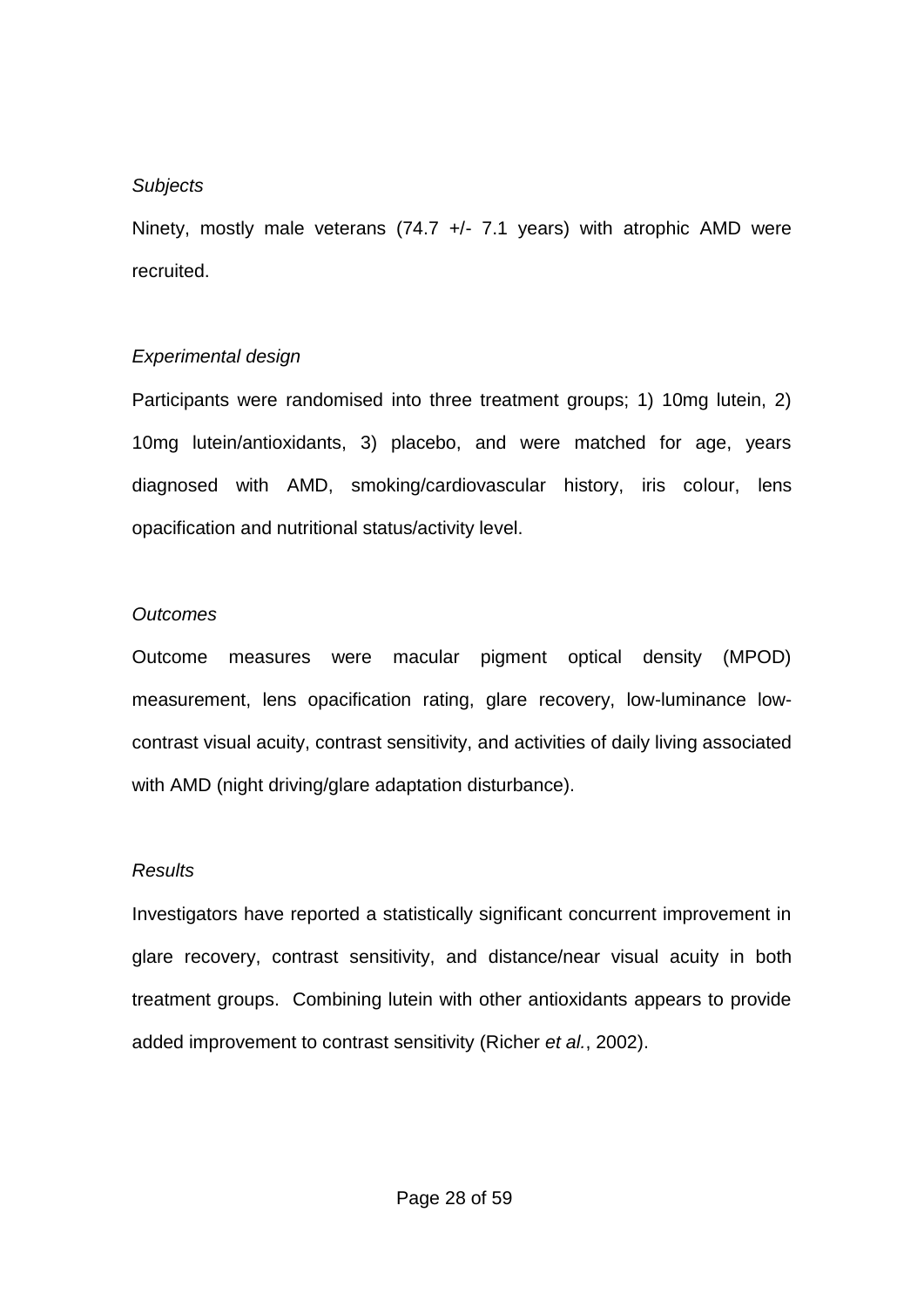See table 12 for a summary of the outcomes of the RCTs discussed in this review.

Insert table 12.

## **Discussion**

#### **Vitamin C in AMD**

Vitamin C is a water-soluble antioxidant and acorbic acid has been shown to react directly with hydroxyl radicals (Bielski, 1982), superoxide (Nishikimi, 1975; Hemila *et al.*, 1985), and singlet oxygen (Bodannes and Chan, 1979). The EDCCS reported that low plasma levels of vitamin C were associated with increased risk of AMD, but high levels were not found to be protective (EDCCS Group, 1993). Its role in protecting against free radical-mediated oxidative tissue damage may have wide implications in retarding disease progression (Department of Health, 1992).

# **Vitamin E in AMD**

Vitamin E exists in four common forms; α-tocopherol, β-tocopherol, γtocopherol, and δ-tocopherol (Drevon, 1991). The most predominant form in the human retina and plasma is α-tocopherol (Handelman *et al.*, 1985; Alvarez *et al.*, 1987), which is also the most effective scavenger of free radicals (Burton. and Ingold, 1984). Evidence that it may protect against AMD comes from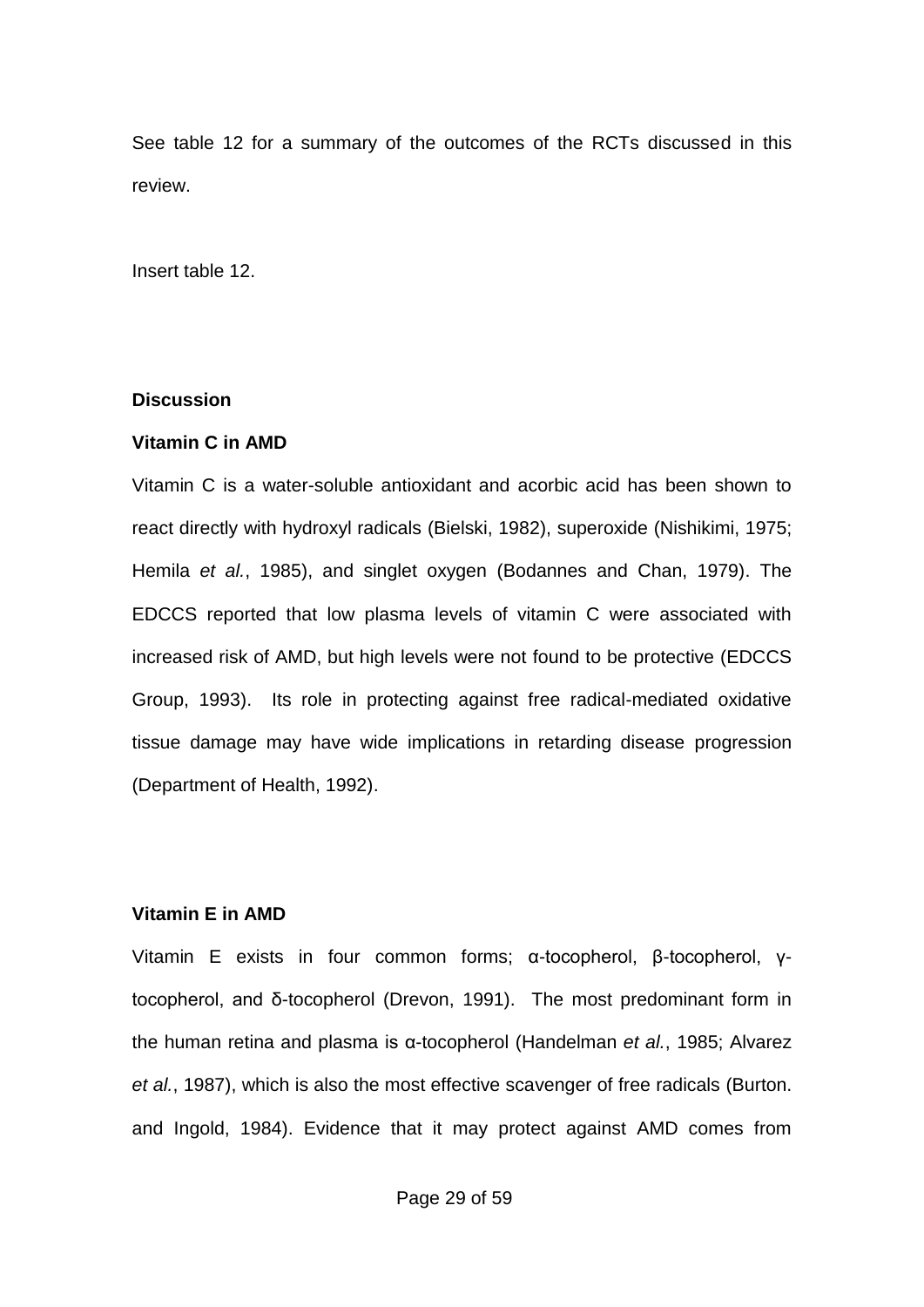observational evidence of dietary and blood levels of vitamins and nutrients in AMD patients (Teikari *et al.*, 1998). It is found in high concentrations within the retina (Dilley, 1970; Hunt, 1984), and as the major lipid-soluble antioxidant present in all cellular membranes, protects against lipid peroxidation (Machlin, 1980). Vitamin E may also have a role as a quencher of singlet oxygen and plasma concentration reduces with age. Higher dietary intake of vitamin E can increase its concentration in the retina (Seddon, 1999), and a relationship has been found between greater plasma vitamin E levels and a reduced risk of AMD (Delcourt *et al.*, 1999).

#### **Zinc in AMD**

Zinc is highly concentrated in ocular tissues, particularly the retina and pigment epithelium (Siegel *et al.*, 1961; Galin *et al.*, 1962; Swanson and Truesdale, 1971; Eckhert, 1979; Ujiie, 1979). It acts as a cofactor for the antioxidant enzymes retinal dehydrogenase and catalase (Sigel, 1983) and is also involved in retinal metabolism. The elderly are at risk from zinc deficiency (Solomons, 1979; Turnland *et al.*, 1981; Wagner *et al.*, 1983; Wagner, 1985), which can lead to a reduction in T lymphocytes and B lymphocytes through increased apoptosis. Zinc deficiency also compromises the function of another immunological cell, the macrophage (Berger, 2002).

Zinc is the second most abundant trace mineral in the body (Karcioglu, 1982) and plays a part in numerous enzyme systems within the eye, including alkaline phosphatase, carbonic anhydrase (important in aqueous production) and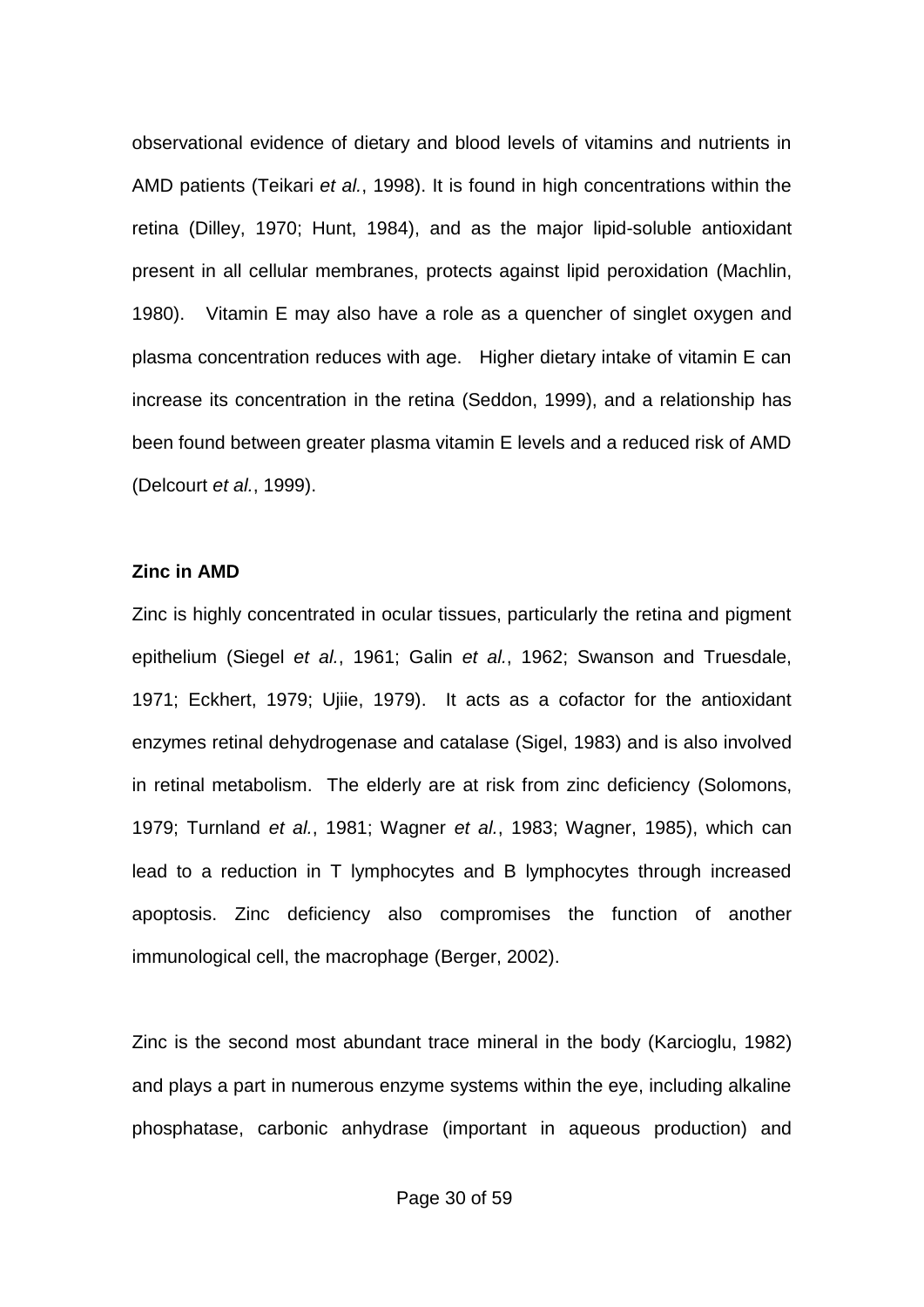enzyme systems concerned with metabolism and nucleic acids (Karcioglu, 1982). Zinc is a cofactor for retinal dehydrogenase, which is involved in metabolism of a vitamin A transport protein, and also the interconversion of retinol to retinal, which is essential for rhodopsin synthesis (Solomons and Russell, 1980). Zinc deficiency can alter the function of alcohol dehydrogenase in the retina (Huber and Gershoff, 1975), which can result in increased overall vitamin A uptake. The possible accumulation of retinyl esters in the RPE may interfere with normal biosynthesis and could also produce a toxic effect. In the same way, zinc deficiency promotes lipid peroxidation and damage to lipid membranes (McClain *et al.*, 1985).

#### **Beta-carotene in AMD**

Carotenoids are regarded as effective antioxidants and beta-carotene has a well documented role as a quencher of singlet oxygen radicals (Burton and Ingold, 1984a). They are pigments which exist in marigolds, coloured fruit and dark green, leafy vegetables (Khachik and Beecher, 1987; Khachik and Beecher, 1988; Khachik *et al.*, 1989; Ong and Tee, 1992; Mangels *et al.*, 1993; Sommerburg *et al.*, 1998). Beta-carotene is the major carotenoid precursor of vitamin A. Vitamin A cannot quench singlet oxygen and has only a very small capacity to scavenge free radicals (Urbach *et al.*, 1951; Mathews-Roth, 1986).

#### **Protective role of carotenoids in AMD**

Over recent years the amount of evidence supporting the protective role of carotenoids in the retina has increased. Lutein, zeaxanthin, and meso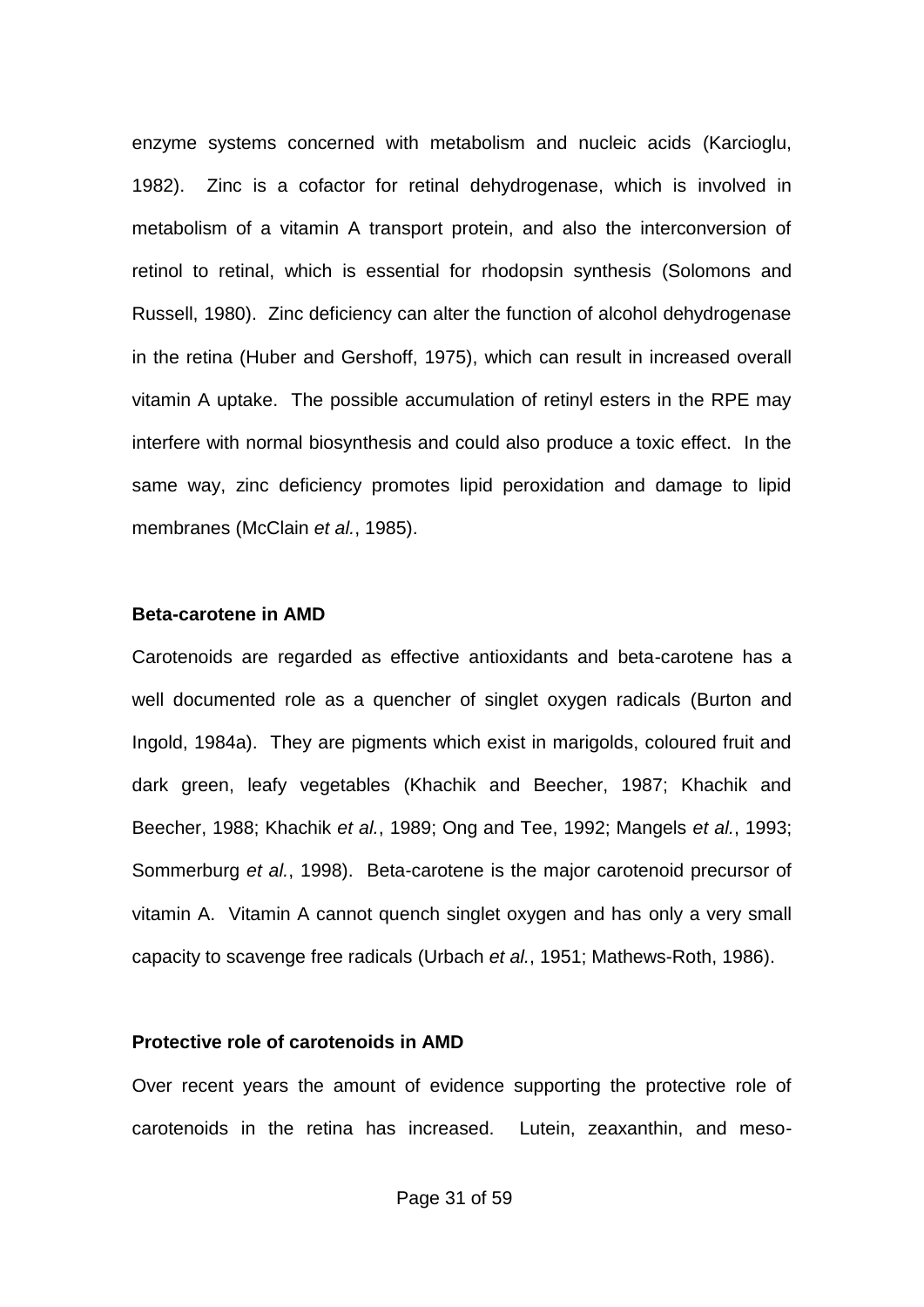zeaxanthin, which are oxygenated carotenoids known as xanthophylls, form the macular pigment (MP) (Bone *et al.*, 1985; Khachik *et al.*, 1997). It has been shown that the xanthophylls have superior antioxidant properties to hydrocarbon carotenoids such as beta-carotene and exhibit a smaller tendency towards pro-oxidant behaviour (Martin *et al.*, 1999). These nutrients are obtained by the human body exclusively from dietary sources (Khachik *et al.*, 1991; Khachik *et al.*, 1992) and are, for example, found in marigold flowers, mango, papya, kiwi, peaches, spinach, squash, and honeydew melon. The normal Western diet contains 1.3-3mg per day of lutein and zeaxanthin combined (Landrum and Bone, 2001); the recommended daily intake of lutein is 6mg (Seddon, 1999). This value was determined by the EDCCS group, where investigators found that participants with a daily lutein intake above the highest quintile (6mg) had a decreased risk of neovascular AMD (EDCCS Group, 1992).

Lutein and zeaxanthin reach their greatest concentrations at the centre of the fovea and diminish with eccentricity (Snodderly *et al.*, 1991; Hammond *et al.*, 1997; Beatty *et al.*, 1999; Landrum and Bone, 2001). They are present in the axons of the photoreceptors and are responsible for the 'yellow spot' at the macula (Snodderly *et al.*, 1984). In vivo the 'yellow spot' appears dark when viewed under blue light due to the absorption of the blue wavelengths by the yellow pigment (Schalch, 2001). Wald first demonstrated that this macular pigment exhibited a characteristic xanthophyll absorption spectrum (Wald,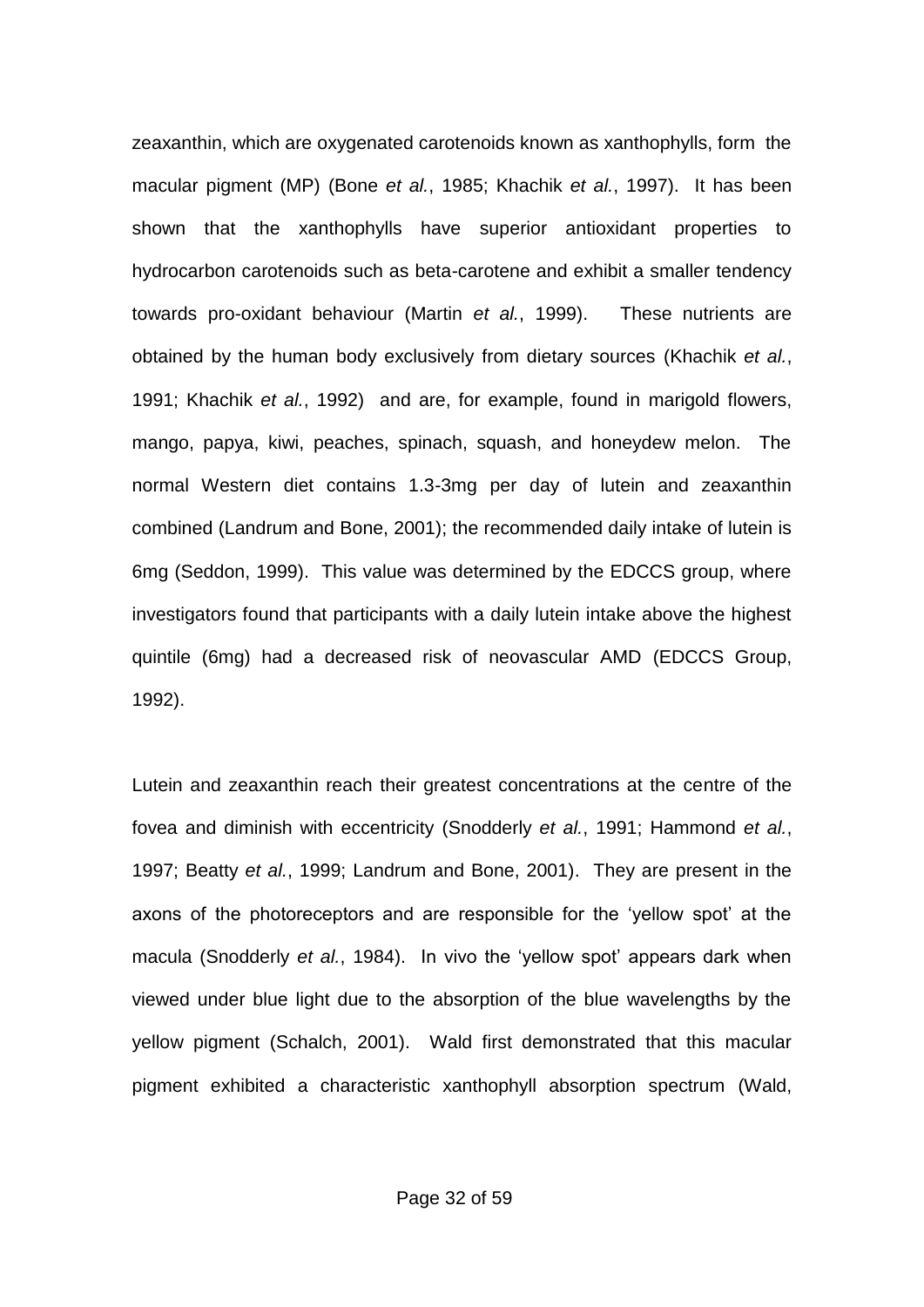1945), and later, the presence of lutein and zeaxanthin in the macula was established (Handelman *et al.*, 1988).

The MPOD can vary within an individual depending on diet and lifestyle (Beatty *et al.*, 2000). Psychophysical techniques used to measure the quantity of MP in the living eye include colour matching, motion anomaloscope, spectral sensitivity and heterochromic flicker photometry (HCFP) (Mellerio, 2001; Bernstein, 2002). Until recently HCFP has been the most commonly used technique, the basic is theory based on the difference between foveal and parafoveal sensitivities to blue light being used as a measure of optical pigment density (Mellerio, 2001). Most recently, a technique based on resonance Raman spectroscopy has been used. Most compounds scatter monochromatic light at the same wavelength, a phenomenon called Rayleigh scattering. A small proportion of the monochromatic light is scattered at different wavelengths that are determined by the molecular structure of the compound, a phenomenon known as Raman scattering. All carotenoids measured in vivo or in vitro have very similar Raman spectra because they share a similar chemical structure. This technique is valuable as an objective measure of macular pigment levels, as opposed to the subjective flicker photometry. Studies using this technique have determined that macular pigment levels decline with age and that levels are significantly lower in non-supplemented AMD eyes compared with agematched controls (Bernstein, 2002).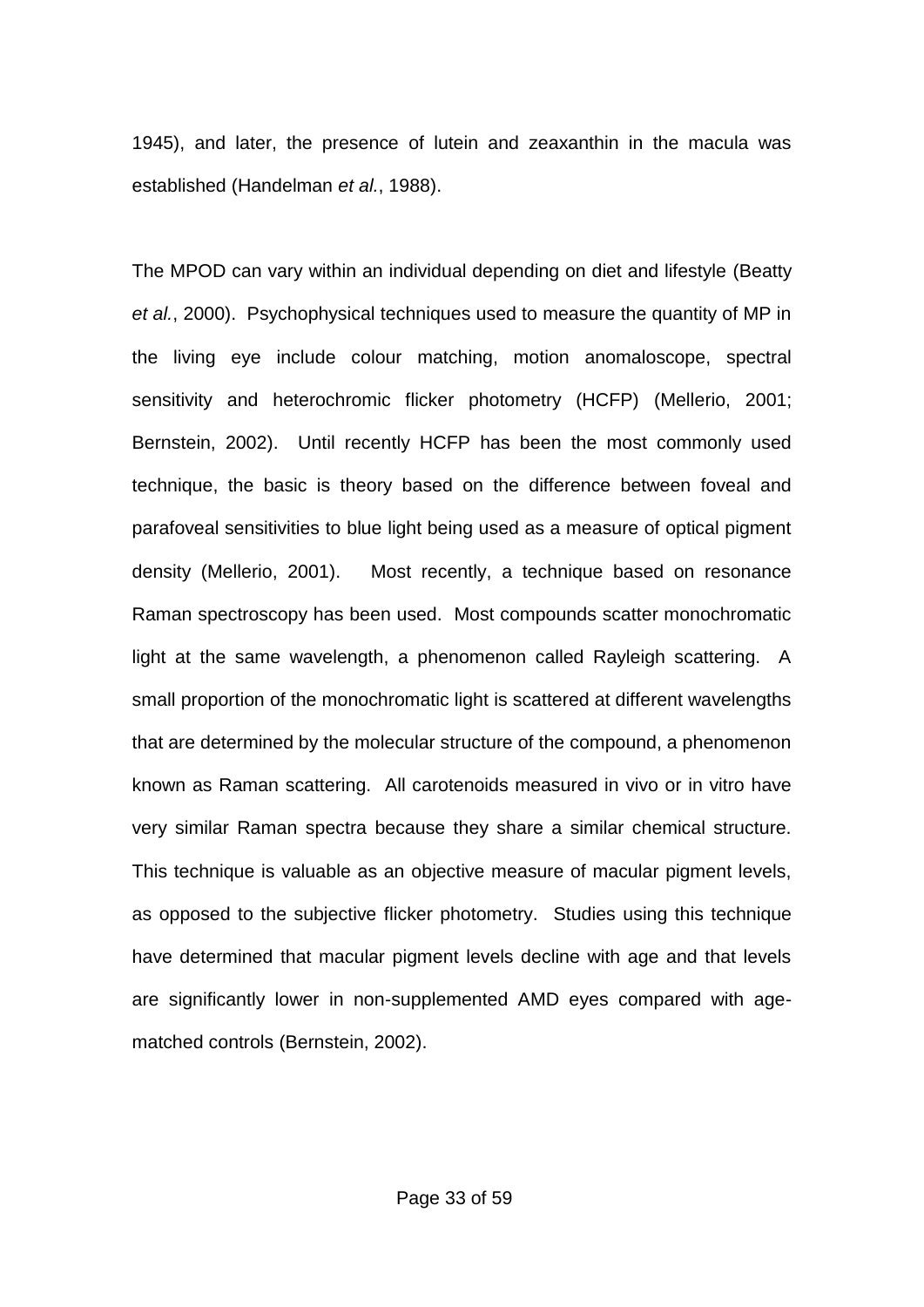Low MPOD, measured using a flicker photometry-based technique, has been found in obese subjects compared with those of normal weight. The MPOD of subjects with body mass index (BMI) greater than 29 was 21% less than subjects with a lower BMI (Hammond *et al.*, 2002). This could be explained by the fact that up to 80% of the total carotenoids in the body are found in adipose tissue (Olson, 1984). Another study using scanning laser ophthalmoscopy and reflectometry techniques found that a daily dose of 6mg of lutein induced an increase in mean plasma lutein by a factor of 5 and a linear 4-week increase in relative macular pigment (MP) density of 4% to 5% (Berendschot *et al.*, 2000).

An age-related decline in the MPOD was found in a group from a Northern European population using heterochromic flicker photometry. This study also found significantly less MP in eyes judged to be at high risk for AMD compared with age-matched controls (Beatty *et al.*, 2001). A previous study had also found a statistically significant inverse relationship between the MPOD and age among subjects living in Arizona (Hammond and Caruso-Avery, 2000). These results contrast with the results of earlier studies on the effects of aging on MPOD (Werner *et al.*, 1987; Bone *et al.*, 1988), although these trials did not take into account more recently identified risk factors such as gender (EDCCS Group, 1992; Klein *et al.*, 1992; Vinding, 1995), and smoking (Klein *et al.*, 1993; Seddon *et al.*, 1996; Smith and Mitchell, 1996; Vingerling *et al.*, 1996; Tamakoshi *et al.*, 1997; Hawkins *et al.*, 1999). A further case-control study found an inverse association between risk of AMD and MPOD, although the authors state that this does not imply a causal association (Bone *et al.*, 2001).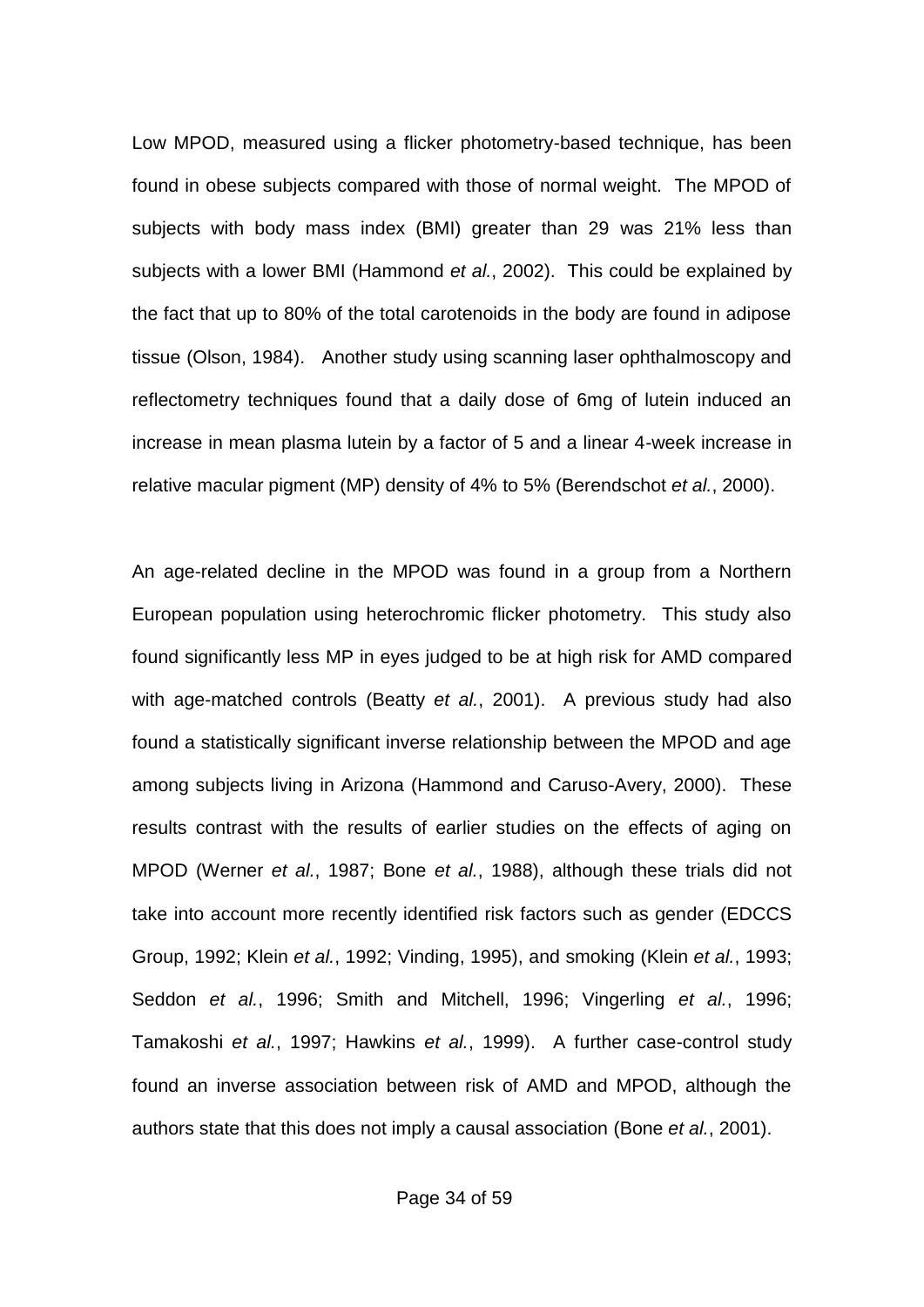#### *Protective mechanisms of lutein and zeaxanthin*

Lutein and zeaxanthin are believed to protect the retina in two ways. Firstly, they filter short wavelengths of light and so reduce the oxidative effect of blue light (Ham, 1983; Ham *et al.*, 1984). These carotenoids act effectively as a bluelight filter for a number of reasons. Action spectrum for light-induced damage shows a maximum at 400nm and 450nm which is consistent with the absorption spectrum of macular pigment (Ham *et al.*, 1984) This is known as the 'blue light hazard function' (Ham and Mueller, 1989). As previously mentioned, the macular pigment reaches its highest concentration in the foveal region, and it has been shown that the orientation of the pigment molecules enhances light absorption (Farber *et al.*, 1985; Beatty *et al.*, 1999). The distribution of macular pigment through photoreceptor cells means that each cell screens other cells as well as itself due to the lateral course of the axons (Farber *et al.*, 1985).

Secondly, carotenoids limit oxidant stress of tissue resulting from metabolism and light (Ham, 1983; Schalch, 1992; Khachik *et al.*, 1997). There are two known mechanisms by which carotenoids quench free radicals. Energy transfer to the carotenoid quenches singlet oxygen. The carotenoid is then able to relax without destructive bond-breaking. The ability to quench free radicals depends on the conjugate double bonds within their molecular structure. Carotenoids are also believed to react with peroxy radicals which are involved with lipid peroxidation (Landrum and Bone, 2001).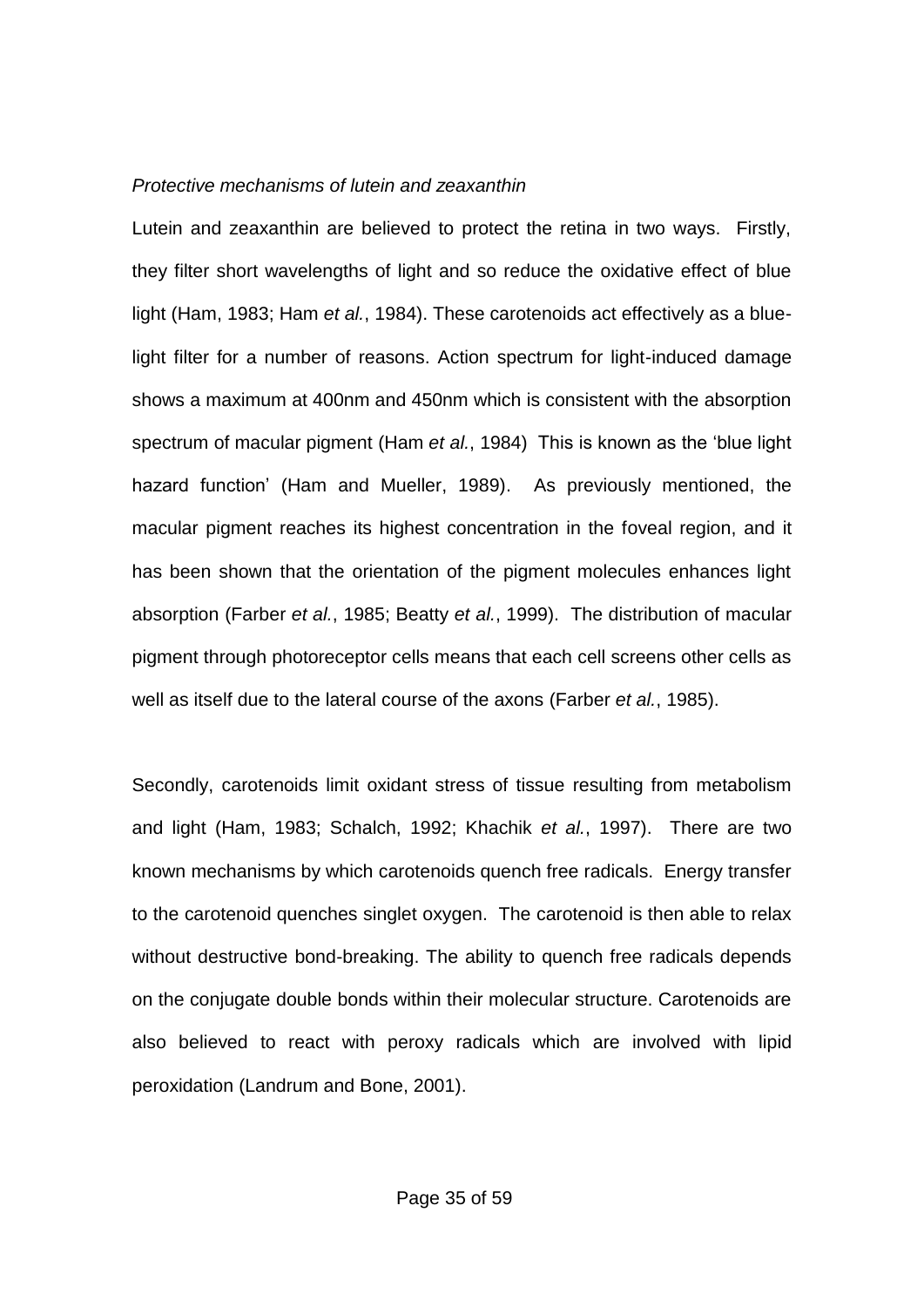#### **Conclusion**

It is difficult to compare the results of the studies described here as there are many variables. The results of zinc supplementation determined by Newsome *et al.* (1988), were not confirmed by Stur *et al*. (1996). This is important in that the participants of this second trial were at higher risk of AMD because they already had an exudative form of the condition in one eye. It is interesting to note that a positive effect of zinc supplementation was determined from the Newsome et al. (1988) trial, despite the lower calculated degree of precision. Widespread use of zinc supplementation was not recommended due to the risk of copper deficiency anaemia (Dunlap *et al.*, 1974; Fischer *et al.*, 1983; Flanagan *et al.*, 1983) as well as a potential side effect of worsening of cardiovascular disease. People with ischaemic heart disease have been shown to have reduced levels of cardiac and leucocyte copper, as well as decreased activity of some copper-dependant enzymes (Klevay, 2000).

The AREDS formed a much larger zinc intervention trial, and found a 'suggestive' reduction in the risk of progression to advanced AMD in category 3 and 4 participants (see table 6). These results may suggest a beneficial role of zinc in this subsection of AMD patients, particularly those who smoke and are therefore contraindicated from beta-carotene.

The Newsome and Stur studies used 200mg zinc sulphate; the AREDS used 80mg zinc oxide. Although zinc oxide has the relatively poorer bioavailibility of the two, the most bioavailable forms of zinc are zinc citrate, gluconate, monomethionine, and picolinate (Lazarides, 1997). Using a more bioavailable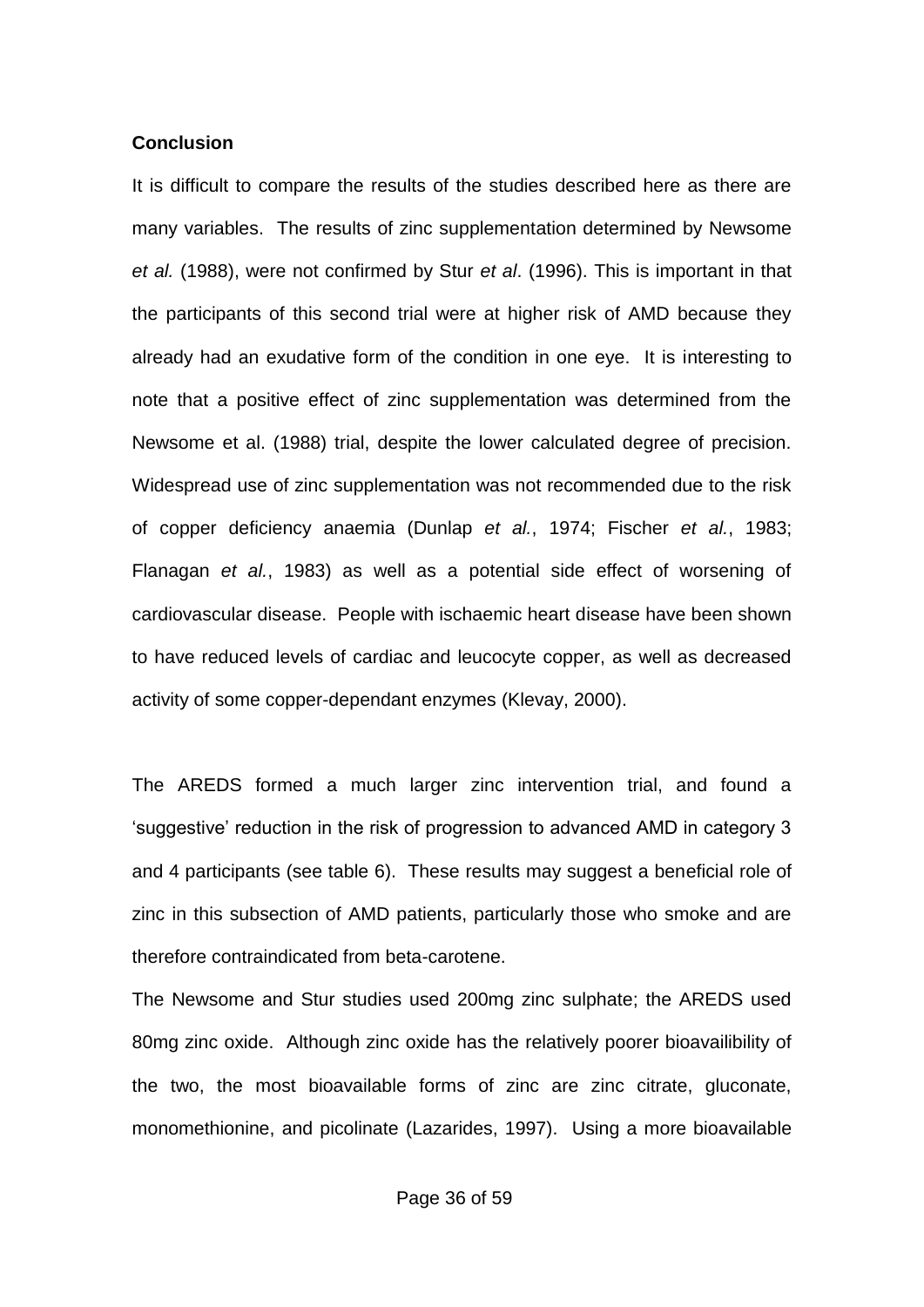form of zinc may have produced a greater treatment effect, but is likely to have also induced more toxicity issues.

Although the amounts of vitamin E used in the VECAT and AREDS differ, (335mg and 273mg respectively), these amounts are both much higher than RDA (15mg). The different conclusions made by these trials could suggest that supplementation with vitamin E is only effective in combination with other nutrients. The negative result from the ATBC trial accommodates this theory, although a lower dose of 50mg was used and it was combined with 20mg of beta-carotene. This trial differs from the others in that only male smokers were enrolled. There was no evidence for a role of nutritional supplementation in slowing the progression of ARM in any of these three studies. The data from the AREDS category 2 participants is positive for patients with extensive small drusen, pigment abnormalities, or at least one intermediate sized druse, as it indicates a 1.3% probability of progression to advanced AMD after 5 years. The antioxidant arm of the AREDS trial contains the same nutrients as the Visaline<sup>®</sup> trial with the exception of buphenine. However, the doses are vastly different making comparison impossible.

There is evidence to support the hypotheses that antioxidants such as vitamin C, E, carotenoids and zinc may play a role in reducing the risk of progression of AMD (The AREDS Research Group, 2001; Richer *et al.*, 2002). Lutein and zeaxanthin were considered for inclusion in the AREDS formulation, and it is known that they are oxygenated carotenoids, which make up the MP. Their role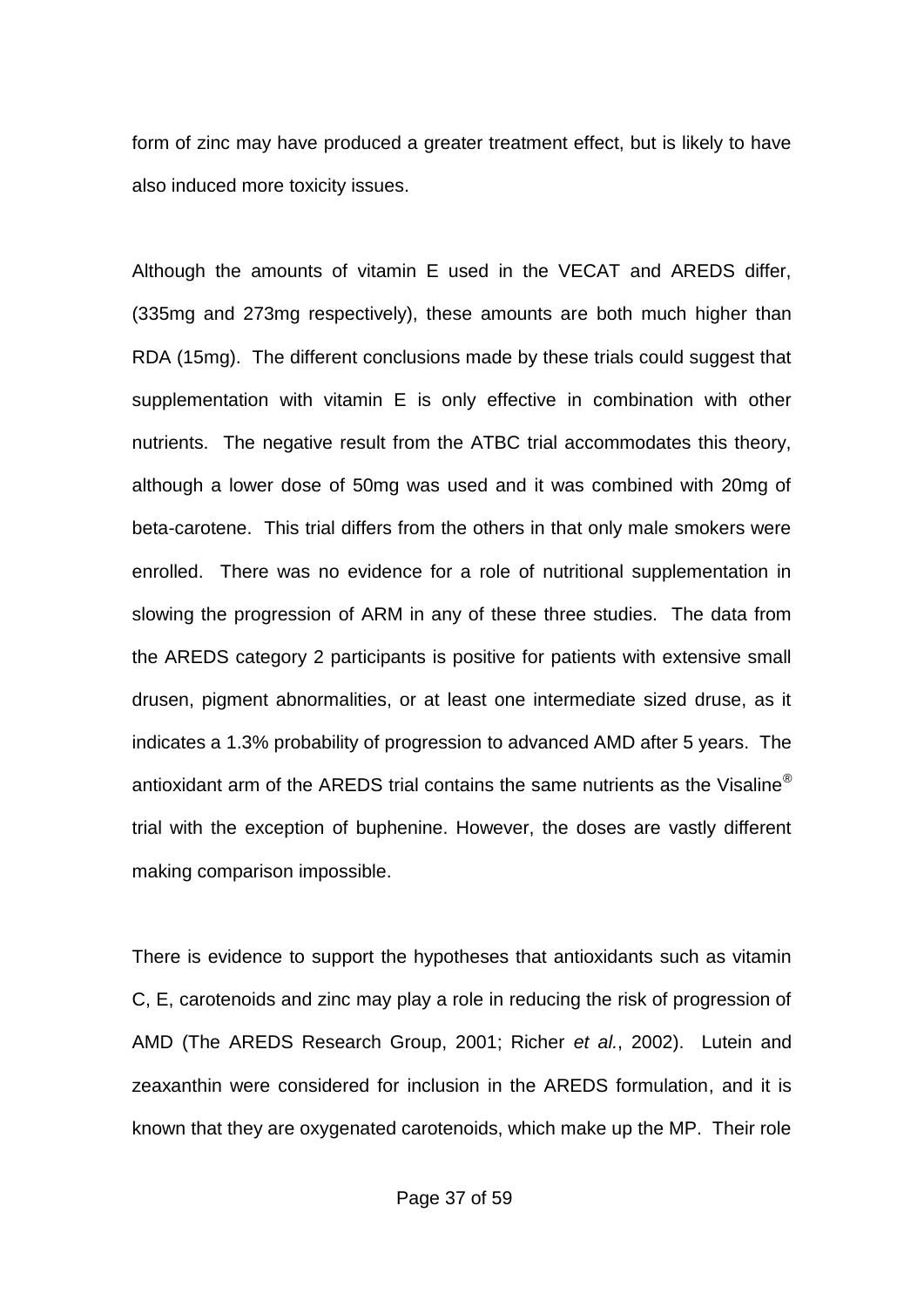in the treatment of AMD has been investigated in the LAST, where results indicated reversal of AMD symptoms. These findings may represent a breakthrough in the therapeutic approach to AMD management, and warrant further investigation.

# **Acknowledgements**

Hannah Bartlett is funded by the College of Optometrists. The authors would like to thank Dr Richard Armstrong for advice on statistical analysis.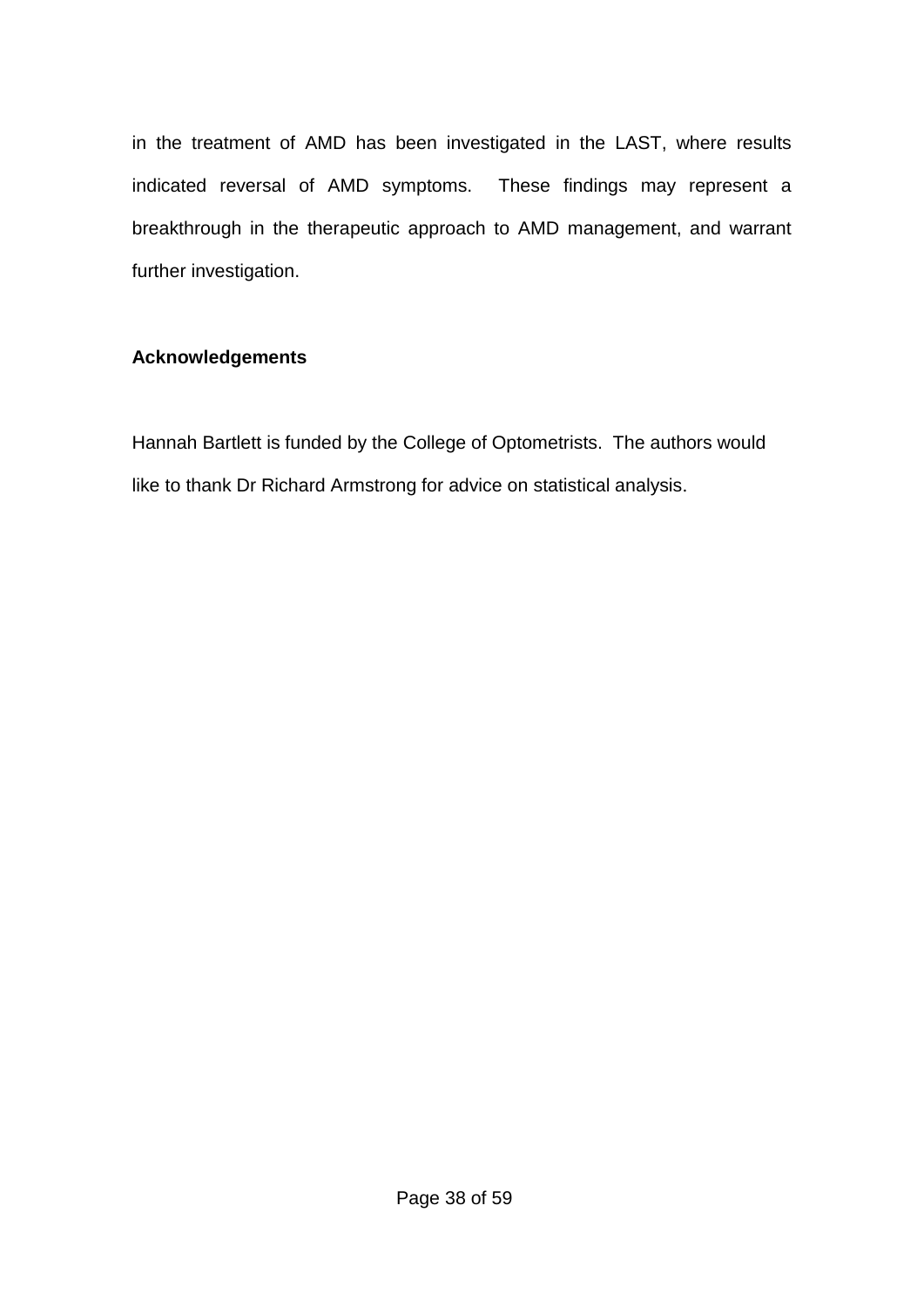# References

- Abramson, D. and Abramson, H. (2002). High-Dose Supplements for Age-Related Macular Degneration: Did You Leave Out Centrum? *Archives of Ophthalmology.* **120,** 1602.
- Algvere, P. V. and Seregard, S. (2002). Age-related maculopathy: pathogenetic features and new treatment modalities. *Acta Ophthalmol. Scand.* **80,** 136-143.
- Alvarez, R., Liou, G. and Fong, S. (1987). Levels of alpha- and gammatocopherol in human eyes: evaluation of the possible role of IRBP in intraocular alpha-tocopherol transport. *Am J Clin Nutr.* **46,** 481-487.
- Armstrong, R., Slade, S. and Eperjesi, F. (2000). An introduction to analysis variance (ANOVA) with special reference to data from clinical experiments in optometry. *Ophthal. Physiol. Opt.* **20,** 235-241.
- Beardsley, T. (1991). The A Team. Vitamin A and its cousins are potent regulators of cells. *Sci. Am.* 16-19.
- Beatty, S., Boulton, M., Henson, D., Koh, H. H. and Murray, I. J. (1999). Macular pigment and age related macular degeneration. *Br. J. Ophthalmol.* **83,** 867-877.
- Beatty, S., Koh, H., Carden, D. and Murray, I. (2000). Macular pigment optical density measurement: a novel compact instrument. *Ophthal. Physiol. Opt.* **20,** 105-111.
- Beatty, S., Murray, I. J., Henson, D. B., Carden, D., Koh, H. and Boulton, M. E. (2001). Macular pigment and risk for age-related macular degeneration in subjects from a Northern European population. *Invest. Ophthalmol. Vis. Sci.* **42,** 439-446.
- Berendschot, T. T., Goldbohm, R. A., Klopping, W. A., van de Kraats, J., van Norel, J. and van Norren, D. (2000). Influence of lutein supplementation on macular pigment, assessed with two objective techniques. *Investigative Ophthalmology & Visual Science.* **41,** 3322-3326.
- Berger, A. (2002). Science commentary: What does zinc do? *Br. Med. J.* **325,** 1063-1063.
- Bernstein, P. S. (2002). New insights into the role of the macular carotenoids in age- related macular degeneration. Resonance Raman studies. *Pure Appl. Chem.* **74,** 1419-1425.
- Bielski, B. (1982). Chemistry of ascorbic acid radicals. Ascorbic acid: chemistry, metabolism, and uses. *Adv Chem Ser.* **200,** 81-100.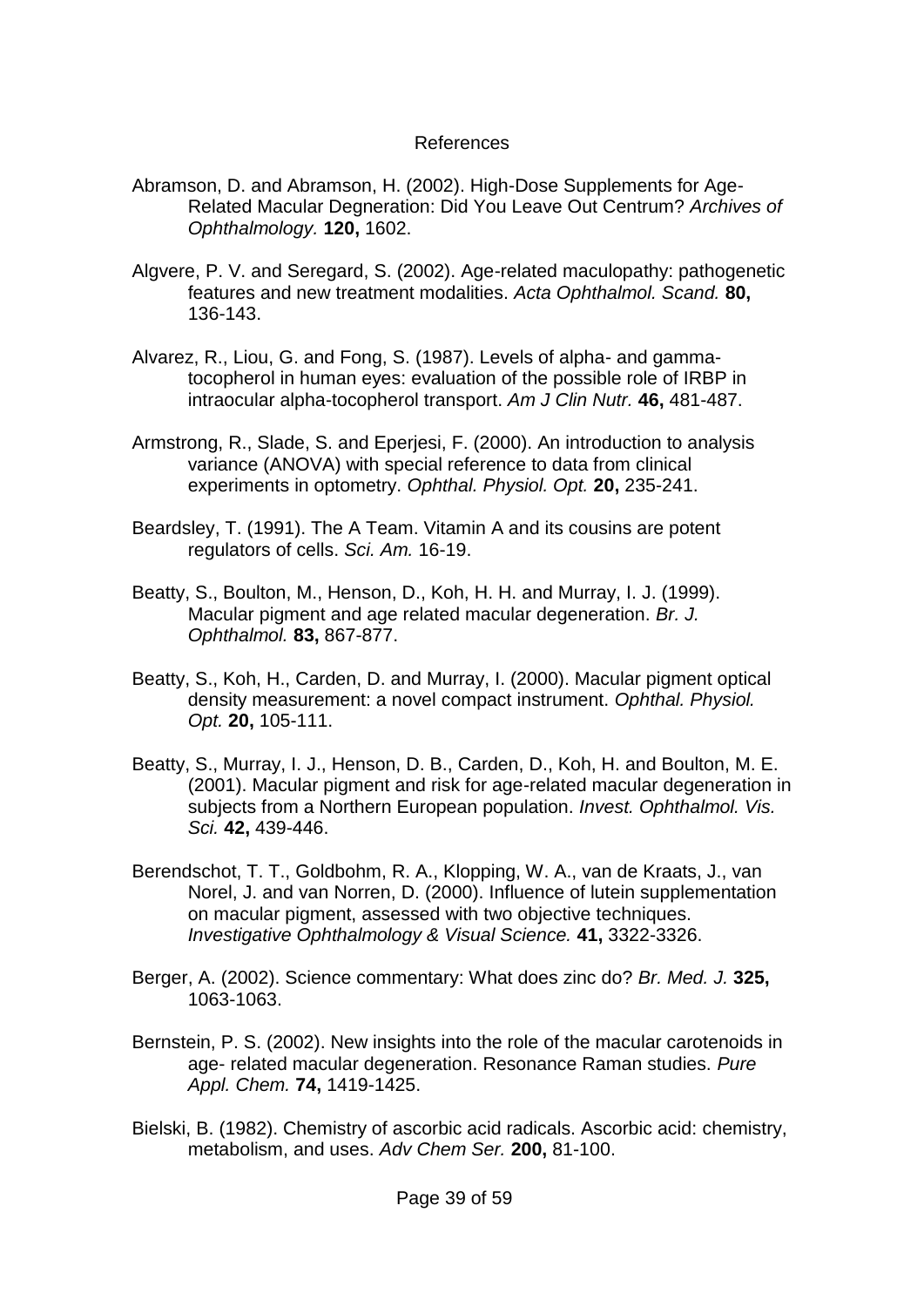- Bird, A. (1996). Age-related macular disease. *Br. J. Ophthalmol.* **80,** 2-3.
- Bird, A. and Marshall, J. (1986). Retinal pigment epithelium detachments in the elderly. *Trans Ophthalmol Soc UK.* **105,** 674-682.
- Bird, A. E. C., Bressler, N. M., Bressler, S. B., Chisholm, I. H., Coscas, G., Davis, M. D., Dejong, P., Klaver, C. C. W., Klein, B. E. K., Klein, R., Mitchell, P., Sarks, J. P., Sarks, S. H., Sourbane, G., Taylor, H. R. and Vingerling, J. R. (1995). An International Classification and Grading System for Age- Related Maculopathy and Age-Related Macular Degeneration. *Surv. Ophthalmol.* **39,** 367-374.
- Bischoff, P. and Flower, R. (1983). High blood pressure in choroidal arteries as a possible pathogenetic machanism in senile macular degeneration. *Am. J. Ophthalmol.* **96,** 398-399.
- Bodannes, R. and Chan, P. (1979). Ascorbic acid as a scavenger of singlet oxygen. *FEBBS Lett.* **105,** 195-196.
- Bone, R., Landrum, J. and Tarsis, S. (1985). Preliminary identification of the human macular pigment. *Vision Res.* **25,** 1531-1535.
- Bone, R., Landrum, J. T. and Fernandez, L. (1988). Analysis of the macular pigment by HPLC: retinal distribution and age study. *Invest. Ophthalmol. Vis. Sci.* **29,** 843-849.
- Bone, R. A., Landrum, J. T., Mayne, S., Gomez, C., Tibor, S. and Twaroska, E. (2001). Macular pigment in donor eyes with and without AMD: A casecontrol study. *Invest Ophthalmol Vis Sci.* **42,** 235-240.
- Bressler, N. M. and Bressler, S. B. (1995). Preventative Ophthalmology Age-Related Macular Degeneration. *Ophthalmology.* **102,** 1206-1211.
- Burton, G., Foster, D., Perly, B., Slater, T., Smith, I. and Ingold, K. (1985). Biological antioxidants. *Philos. Trans. R. Soc. Lond. B Biol. Sci.* **311,** 565-578.
- Burton, G. and Ingold, K. (1984a). Beta-carotene: an unusual type of lipid antioxidant. *Science.* **224,** 569-573.
- Burton., G. and Ingold, K. (1984). Autoxidation of biological molecules: 1: The antioxidant activity of vitamin E and related chain-breaking phenolic antioxidants in vitro. *J Am Chem Assoc.* **103,** 6472-6477.
- Chuang, E. and Bird, A. (1988). The pathogenesis of tears of the retinal pigment epithelium. *Am. J. Ophthalmol.* **105,** 185-190.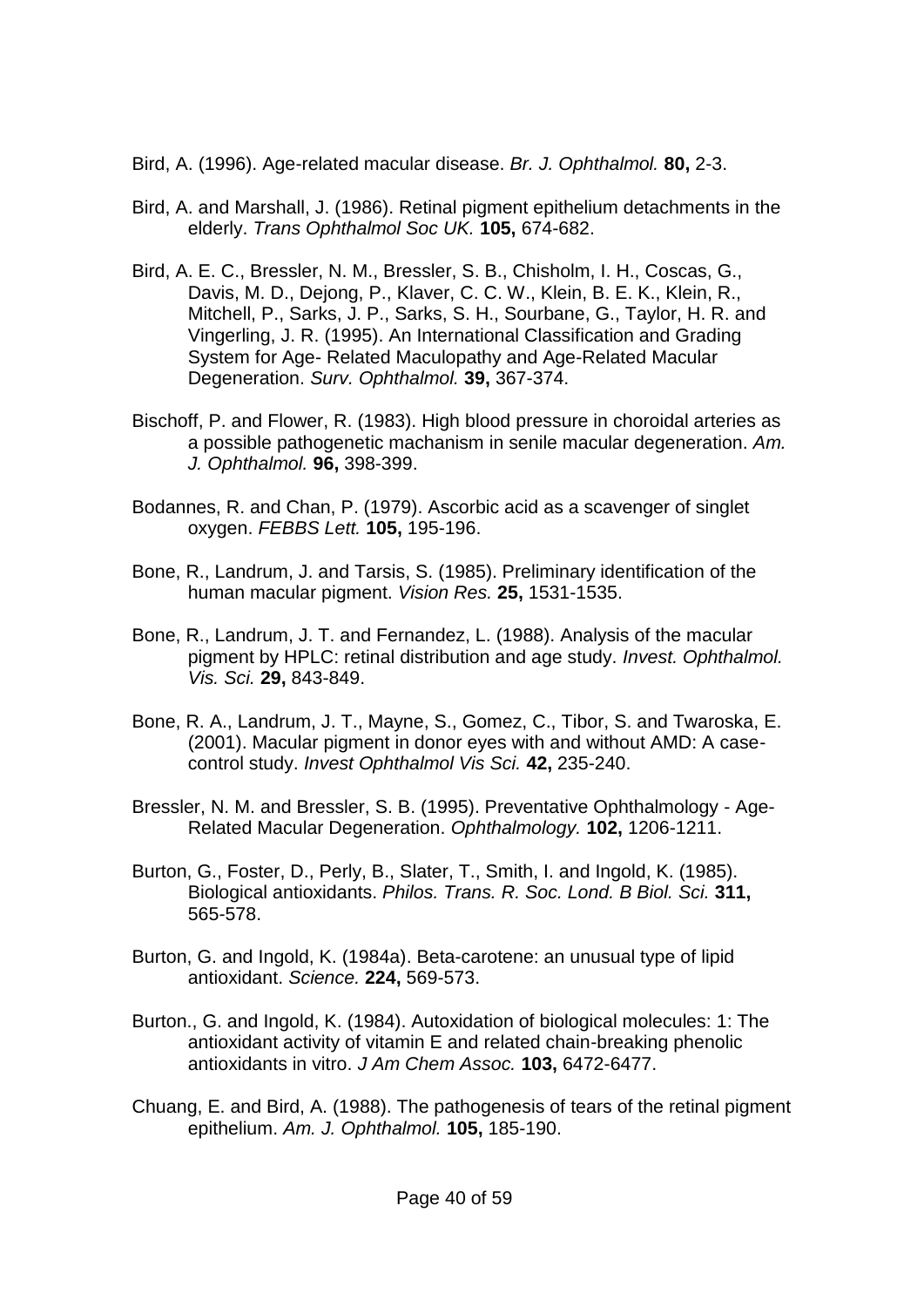- Clarke, M. P., Pearson, J. C. G., Vernon, S. A. and Matthews, J. C. (1990). Influence of Pupil Size on Measurements Made with the Lens Opacity Meter 701. *Br. J. Ophthalmol.* **74,** 526-527.
- Costagliola, C., Iuliano, G., Marino, E., Paolercio, F., Trapanese, A. and Apponibattini, G. (1990). Quantification and Measurement of Human Lens Opacities Using the Lens Opacity Meter. *Ophthalmologica.* **201,** 45- 48.
- Curcio, C. and Millican, C. (1999). Basal linear deposits and large drusen are specific for early age-related maculopathy. *Arch. Ophthalmol.* **117,** 329- 339.
- Delcourt, C., Cristol, J. P., Tessier, F., Leger, C. L., Descomps, B. and Papoz, L. (1999). Age-related macular degeneration and antioxidant status in the POLA study. *Arch. Ophthalmol.* **117,** 1384-1390.
- Department of Health 1992 The Nutrition of Elderly People *Report on Health and Social Subjects.* HMSO, London,
- Dilley, R., A; McConnell,D,G. (1970). Alpha-tocopherol in the retinal outer segment of bovine eyes. *J. Membr. Biol.* **2,** 317-323.
- Drevon, C. (1991). Absorption, transport and metabolism of vitamin E. *Free Radic Res Commun.* **14,** 229-246.
- Dunlap, W., James, G. and Hume, D. (1974). Anaemia and neutropenia caused by copper deficiency. *Annals of Internal Medicine.* **80,** 470-476.
- Eckhert, C. (1979). A comparative study of the concentrations of Ca, Fe, Zn and Mn in ocular tissues. *Fed Proc.* **38,** 872.
- EDCCS Group (1993). Antioxidant status and neovascular age-related macular degeneration. The Eye Disease Case Control Study Group. *Arch. Ophthalmol.* **111,** 104-109.
- EDCCS Group (1992). Risk Factors for age-related macular degeneration. The Eye Disease Case-Control Study Group. *Arch. Ophthalmol.* **110,** 1701-8.
- Evans, J. (2002). Antioxidant vitamin and mineral supplementation for preventing age-related macular degeneration. *The Cochrane Library.*
- Evans, J. and Wormald, R. (1996). Is the incidence of registrable age-related macular degeneration increasing? *Br. J. Ophthalmol.* **80,** 9-14.
- Farber, D., Flannery, J., Lolley, R. and Bok, D. (1985). Distribution patterns of photoreceptors, protein, and cyclic nucleotides in the human retina. *Invest. Ophthalmol. Vis. Sci.* **26,** 1558-68.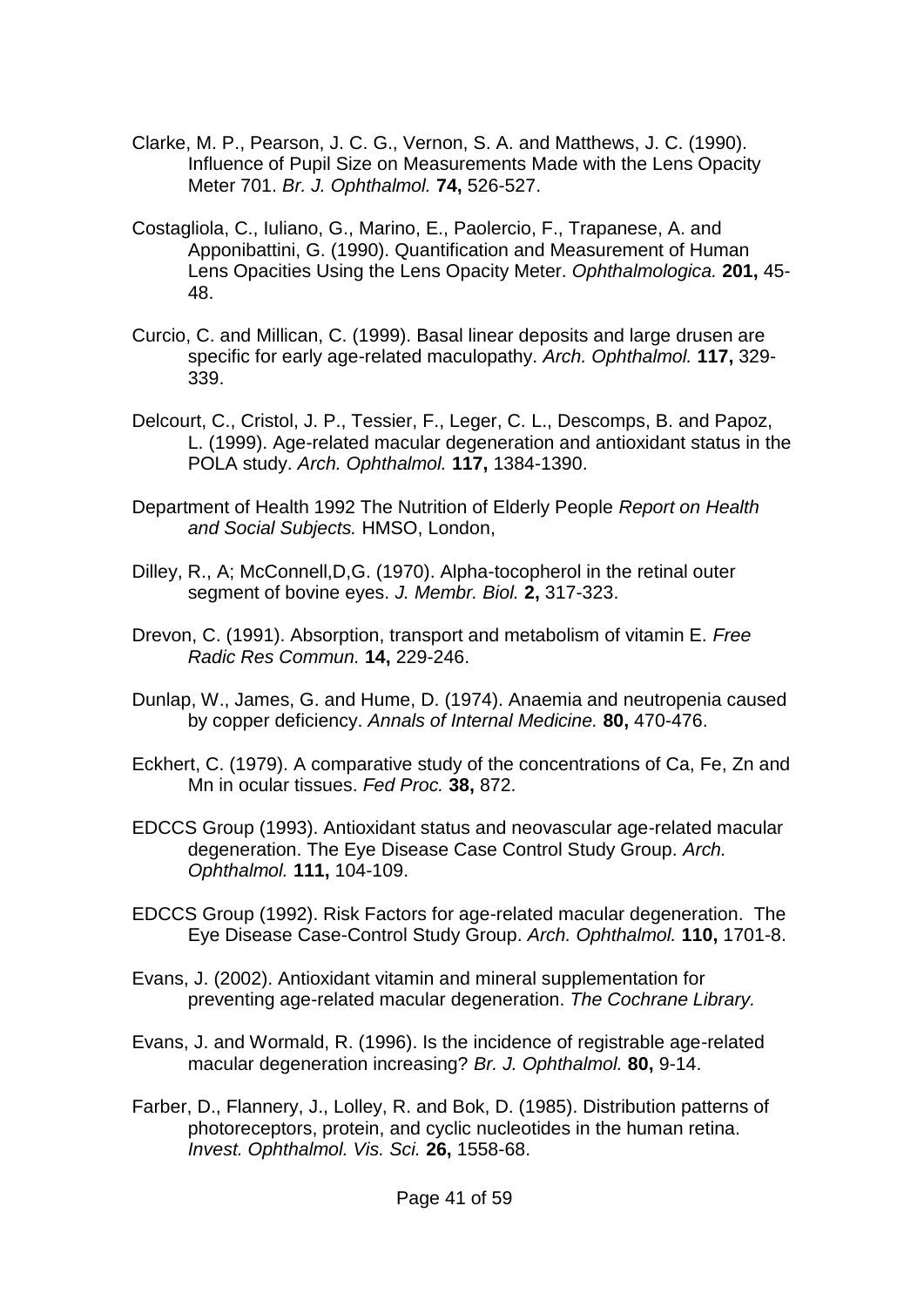- Feeney-Burns, L. and Ellersieck, M. (1985). Age-related changes in the ultrastructure of Bruch's membrane. *Am. J. Ophthalmol.* **100,** 686-697.
- Fischer, P., Giroux, A. and L'Abbe, M. (1983). Effects of zinc on mucosal copper binding and on the kinetics of copper absorption. *J. Nutr.* **113,** 462-469.
- Flanagan, P., Haist, J. and Valberg, L. (1983). Zinc absorption, intraluminal zinc and intestinal metallothionein levels in zinc-deficient and zinc-replete rodents. *J. Nutr.* **113,** 962-972.
- Friedman, E., Krupsky, S., Lane, A., Oak, S., Friedman, E., Egan, K. and Gragoudas, E. (1995). Ocular blood flow velocity in age-related macular degeneration. *Ophthalmology.* **102,** 640-646.
- Fukuzawa, K. and Gebicki, J. (1983). Oxidation of alpha-tocopherol in micelles and liposomes by the hydroxyl, perhydroxyl, and superoxide free radicals. *Arch. Biochem. Biophys.* **226,** 242-251.
- Galin, M., Nano, H. and Hall, T. (1962). Ocular zinc concentration. *Invest Ophthalmol Vis Sci.* **1,** 142-148.
- Gey, K., Stahalin, H. and Eichholzer, M. (1993). Poor plasma status of carotene and vitamin C is associated with higher mortality from ischaemic heart disease and stroke: Basel Prospective Study. *Clin. Investig.* **71(1),** 3-6.
- Gray, J. A. M. (1997). Evidence-based healthcare. How to make health body and mangement decisions. Churchill Livingstone,
- Halliwell, B. G. J., M,C. (1999). Free Radicals in Biology and Medicine. *Oxford University Press.* **3rd edition,**
- Ham, W. (1983). Ocular hazards of light sources: review of current knowledge. *J Occup Med.* **25,** 101-103.
- Ham, W., Mueller, H. and Ruffolo, J. (1984). Basic mechanisms underlying the production of photochemical lesions in the mammalian retina. *Curr Eye Res.* **3,** 165-174.
- Ham, W. and Mueller, W. 1989 The photopathology and nature of the blue-light and near-UV retinal lesion produced by lasers and other optical sources *Laser Applications in Medicine and Biology* Plenum Press, New York, 191-246.
- Hammond, B. and Caruso-Avery, M. (2000). Macular pigment optical density in a Southwestern sample. *Invest Ophthalmol Vis Sci.* **41,** 1492-1497.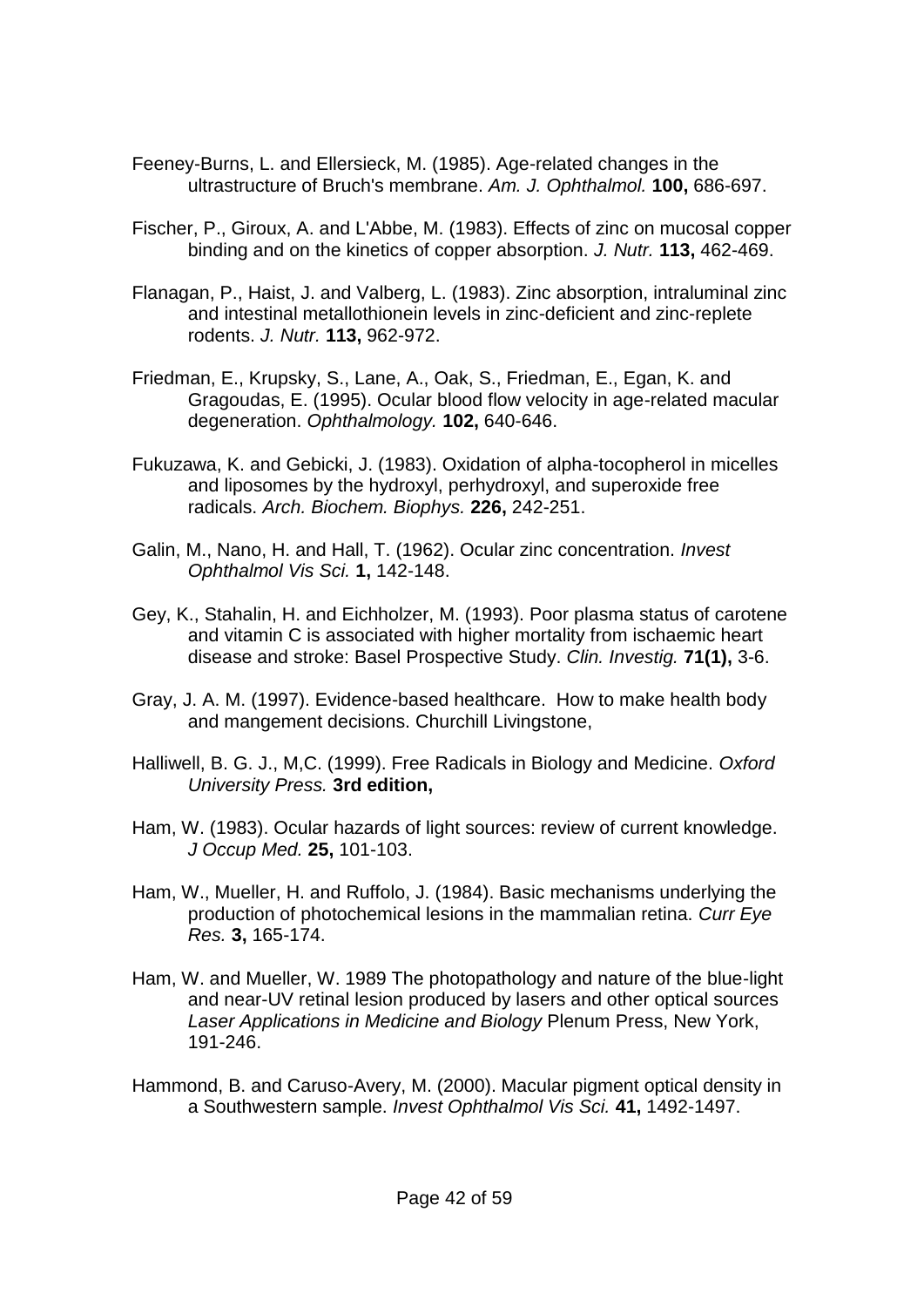- Hammond, B. J., Wooten, B. and Snodderly, D. (1997). Individual variations in the spatial profile of human macular pigment. *J Am Optom Assoc.* **14,** 1187-1196.
- Hammond, B. R., Ciulla, T. A. and Snodderly, D. M. (2002). Macular pigment density is reduced in obese subjects. *Invest. Ophthalmol. Vis. Sci.* **43,** 47-50.
- Handelman, G., Dratz, E. and Reay, C. (1988). Carotenoids in the human macula and the whole retina. *Invest Ophthalmol Vis Sci.* **29,** 850-855.
- Handelman, G., Machlin, L. and Fitch, K. (1985). Oral alpha-tocopherol supplements decrease plasma gamma-tocopherol levels in humans. *J Nutr.* **115,** 807-813.
- Hawkins, B. S., Bird, A., Klein, R. and West, S. K. (1999). Epidemiology of agerelated macular degeneration. *Mol. Vis.* **5,** U7-U10.
- Hemila, H., Roberts, P. and Wikstrom, M. (1985). Activated polymorphonuclear leucocytes consume vitamin C. *FEBS Letters.* **178,** 25-30.
- Huber, A. and Gershoff, S. (1975). Effects of zinc deficiency on the oxidation of etinol and ethanol in rats. *Nutrition.* **105,** 1486-1490.
- Hulley, S., Cummings, S., Browner, W., Grady, D., Hearst, N. and Newman, T. (2001). Designing Clinical Research. Lippincott Williams & Wilkins, Philadelphia.
- Hunt, D., F; Organisciak,D,T; Wu,R,C (1984). Alpha-tocopherol in the developing rat retina: a high pressure liquid chromatographic analysis. *Curr. Eye Res.* **3,** 1281-1288.
- Huwiler-Muntener, K., Juni,P., Junker,C., Egger,M. (2002). Quality of Reporting Randomized Trials as a Measure of Methodologic Quality. *J. Am. Med. Soc.* **287,** 2801-2804.
- Hyman, L. G., Lilienfeld, A. M., Ferris, F. L. and Fine, S. L. (1983). Senile Macular Degeneration - a Case-Control Study. *Am. J. Epidemiol.* **118,** 213-227.
- Ishibashi, T., Sorgente, N., Patterson, R. and Ryan, S. (1986). Pathogenesis of drusen in the primate. *Invest Ophthalmol Vis Sci.* **27,** 184-193.
- Jacques, P. (1992a). Relationship of vitamin C status to cholesterol and blood pressure. *Ann. N. Y. Acad. Sci.* **669,** 205-214.
- Jacques, P. F. (1992b). Effects of vitamin C on high density lipoprotein cholesterol and blood pressure. *Am J Coll Nutr.* **11(2),** 139-144.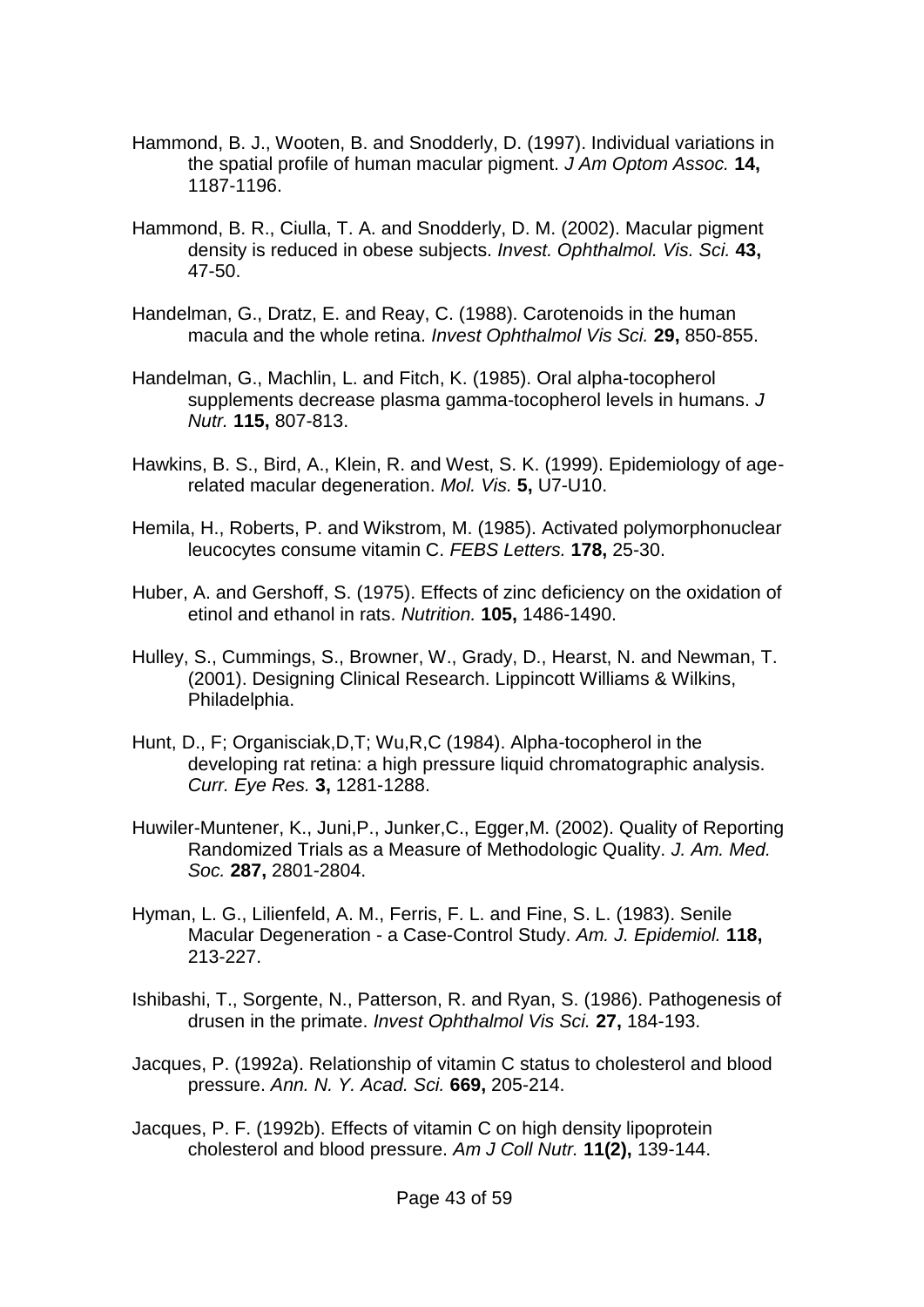- Kaiser, H. J., Flammer, J., Stumpfig, D. and Hendrickson, P. (1995). Visaline(R) in the Treatment of Age-Related Macular Degeneration - a Pilot-Study. *Ophthalmologica.* **209,** 302-305.
- Kaplan, J., BGerber, S. and Larget-Piet, D. (1993). A gene for Stargardt's disease(fundus flavimaculatus) maps to the short arm of chromosome 1. *Nat. Genet.* **5,** 308-311.
- Karcioglu, Z. (1982). Zinc and the eye. *Surv. Ophthalmol.* **27,** 114-122.
- Khachik, F. and Beecher, G. (1987). Application of a c-45-b-carotene as an internal standard for the quantification of carotenoids in yellow/orange vegetables by liquid chromatography. *J. Agric. Food Chem.* **35,** 732-738.
- Khachik, F. and Beecher, G. (1988). Separation and identification of carotenoids and carotenol fatty acid esters in some squash products by liquid chromatography. 1. Quantification of carotenoids and related esters by HPLC. *J. Agric. Food Chem.* **36,** 929-937.
- Khachik, F., Beecher, G. and Goli, M. 1992 Separation and quantification of carotenoids in foods *Methods Enzymol.* Academic Press, San Diego, 347-359.
- Khachik, F., Beecher, G. and Goli, M. (1991). Separation, identification, and quantification of carotenoids in fruits, vegetables and human plasma by higg performance liquid chromatography. *Pure Appl. Chem.* **63,** 71-80.
- Khachik, F., Beecher, G. and Lusby, W. (1989). Separation, identification, and quantification of the major carotenoids in extracts of apricots, peaches, cantaloupe and pink grapefruit by liquid chromoatography. *J. Agric. Food Chem.* **37,** 1465-1473.
- Khachik, F., Bernstein, P. S. and Garland, D. L. (1997). Identification of lutein and zeaxanthin oxidation products in human and monkey retinas. *Invest Ophthalmol Vis Sci.* **38,** 1802-1811.
- Klein, R., Klein, B. and Franke, T. (1993). The relationship of cardiovascular disease and its risk factors to age-related maculopathy: the Beaver Dam Eye Study. *Ophthalmology.* **100,** 406-414.
- Klein, R., Klein, B. E. K. and Linton, K. L. P. (1992). Prevalence of Age-Related Maculopathy - the Beaver Dam Eye Study. *Ophthalmology.* **99,** 933-943.
- Klein, R., Wang, Q. and Klein, B. (1995). The relationship of age-related maculopathy, cataract, and glaucoma to visual acuity. *Invest Ophthalmol Vis Sci.* **36,** 182-191.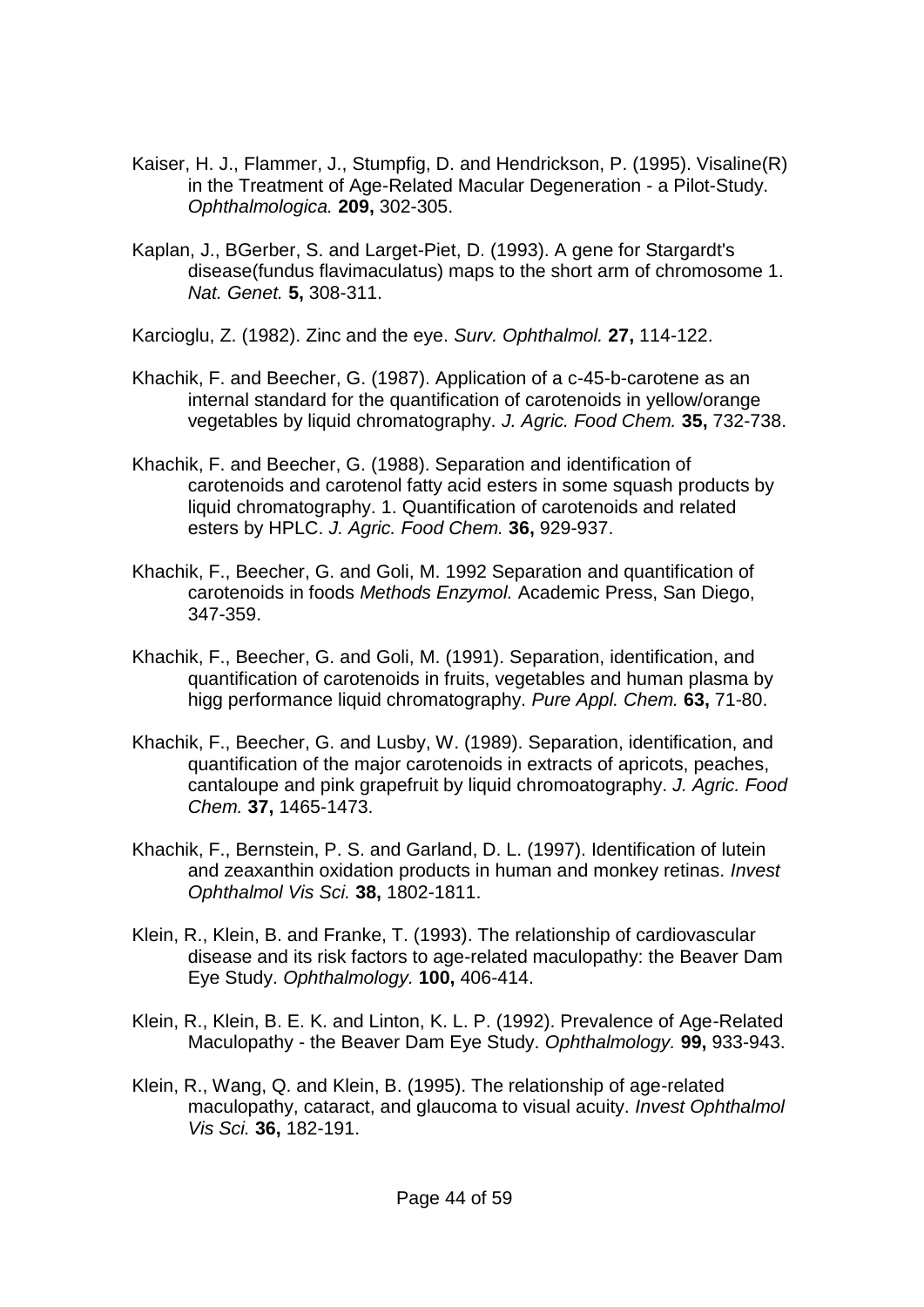- Klevay, L. M. (2000). Cardiovascular disease from copper deficiency a history. *J. Nutr.* **130 (2),** 489S-492S.
- Kornzweig, A. (1977). Changes in the choriocapillaris associated with senile macular degeneration. *Ann Ophthalmol.* **9,** 753-764.
- Landrum, J. T. and Bone, R. A. (2001). Lutein, zeaxanthin, and the macular pigment. *Arch. Biochem. Biophys.* **385,** 28-40.
- Lazarides, L. (1997). The Nutritional Health Bible. Harper Collins, London.
- Leo, M. A. and Lieber, C. S. (1997). Risk factors for lung cancer and for intervention effects in CARET, the Beta-Carotene and Retinol Efficacy Trial. *J. Natl. Cancer Inst.* **89,** 1722-1723.
- Linder, M., Chang, T. S., Scott, I. U., Hay, D., Chambers, K., Sibley, L. M. and Weis, E. (1999). Validity of the Visual Function Index (VF-14) in patients with retinal disease. *Arch. Ophthalmol.* **117,** 1611-1616.
- Machlin, L. (1980). Vitamin E: a comprehensive treatise. Dekker, New York.
- Machlin, L. and Bendich, A. (1987). Free radical tissue damage:protective role of antioxidant nutrients. *Faseb J.* **1,** 441-445.
- Mangels, A., Holden, J. and Beecher, G. (1993). Carotenoid content of fruits and vegetables: an evaluation of analytic data. *J. Am. Diet. Assoc.* **93,** 284-296.
- Manson, J., Stampfer, M. and Willett, W. (1991). A prospective study of antioxidant vitamins and incidence of coronary heart disease in women. *Circulation.* **84(II),** 546 (abstract).
- Martin, H., Ruck, C., Schmidt, M., Sell, S., Beutner, S., Mayer, B. and Walsh, R. (1999). Chemistry of carotenoid oxidation and free radical reactions. *Pure and Applied Chemistry.* **71,** 2253-2262.
- Mathews-Roth, M. (1986). Beta-carotene therapy for erythropoietic protoporphyria and other photosensitivity diseases. *Biochemie.* **68,** 875- 884.
- McCay, P. (1985). Vitamin E: interactions with free radicals and ascorbate. *Ann. Rev. Nutr.* **5,** 323-340.
- McClain, C., Kararskis, E. and Allen, J. (1985). Functional consequences of zinc deficiency. *Prog Food Nutr Sci.* **9,** 185-226.
- Mellerio, J. (2001). Characteristics of Macular Pigment May Be Used to Measure Pigment Density Psychophysically. *Report of the Special*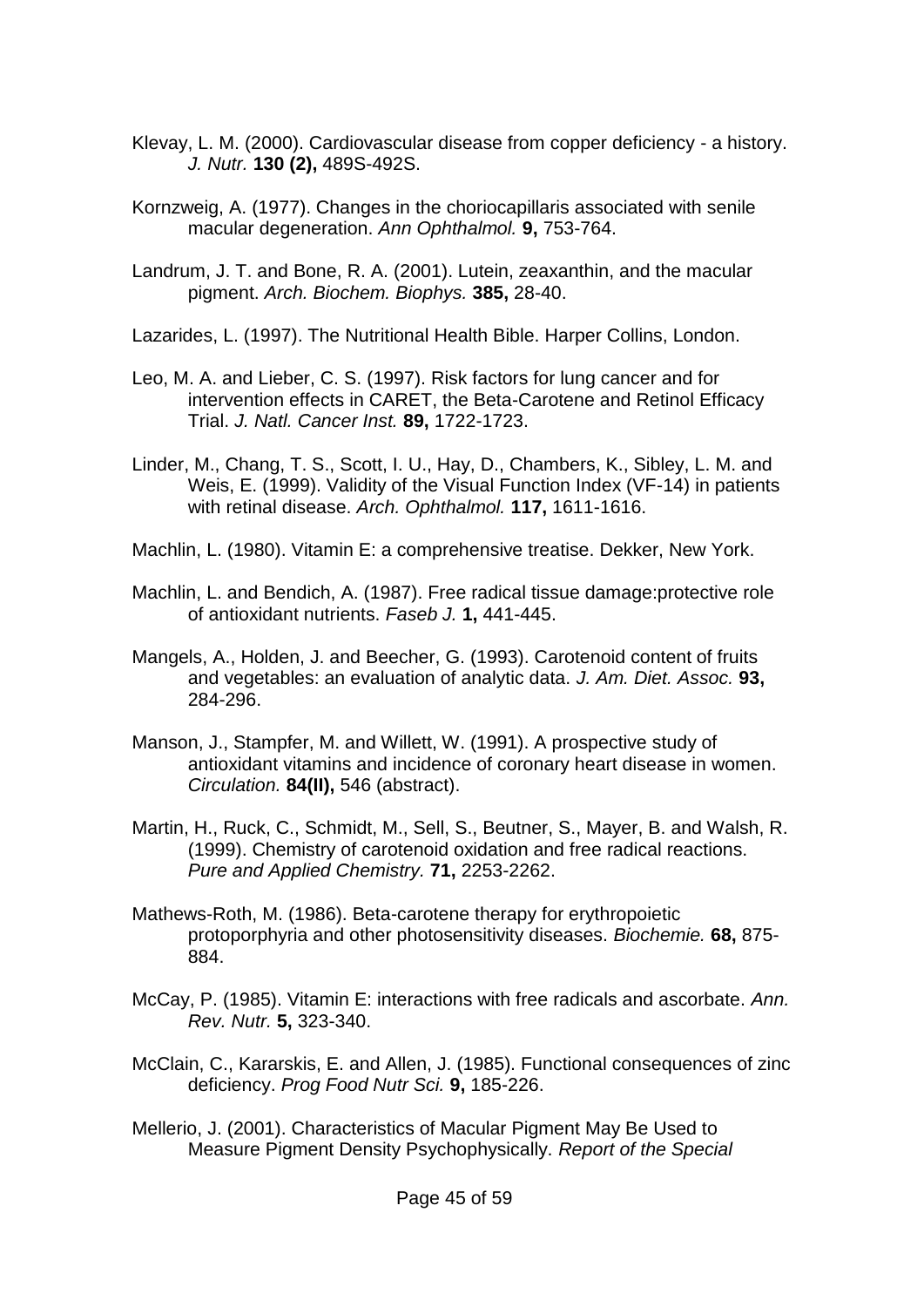*Interest Symposium: Xanthophyll Carotenoids and the Macular Pigment Lutein.*

- Moore, D., Hussain, A. and Marshall, J. (1995). Age-related variation in the hydraulic conducitivity of bruch's membrane. *Invest Ophthalmol Vis Sci.* **36,** 1290-1297.
- Newsome, D. A., Swartz, M., Leone, N. C., Elston, R. C. and Miller, E. (1988). Oral Zinc in Macular Degeneration. *Arch. Ophthalmol.* **106,** 192-198.
- Nishikimi, M. (1975). Oxidation of ascorbic acid with superoxide anion generated by the xanthine-xanthine oxidase system. *Biochem. Biophys. Res. Commun.* **63,** 463-468.
- Olson, J. A. (1984). Serum levels of vitamin A and carotenoids as reflectors of nutritional status. *J Natl Cancer Inst.* **73,** 1439-1444.
- Ong, A. and Tee, E. 1992 Natural sources of carotenoids from plants and oils *Methods Enzymol.* Academic Press, London, 142-167.
- Osilesi, O., Trout, D. and Ogunwole, J. (1991). Blood pressure and plasma lipids during ascorbic acid supplementation in borderline hypertensive and normotensive adults. *Nutr. Res.* **11,** 402-412.
- Ozawa, T., Hanaki, A. and Matsuo, M. (1983). Reactions of superoxide ion with tocopherol and model compounds: correleation between the physiological activities of tocopherols and the concentration of chromanoxyl-radicals. *Biochem. Int.* **6,** 685-692.
- Pauleikhoff, D., Harper, C., Marshall, J. and Bird, A. (1990). Ageing changes in Bruch's membrane. A histochemical and morphological study. *Ophthalmology.* **97,** 171-178.
- Pippenger, C., Zianzhong, M. and Rothner, D. 1991 Free radical scavenging enzyme activity profiles in risk assessment of idiosyncratic drug reactions *Idiosyncratic reactions to valproate: clinical risk patterns and mechanisms of toxicity* Raven Press, New York, 75-88.
- Potts, A. (1966). An hypothesis on macular disease. *Trans Am Acad Ophthalmol Otolaryngol.* **70,** 1058-1062.
- Richer, S., Stiles, W., Statkute, L., Pei, K., Frankowski, J., Nyland, J., Pulido, J. and Rudy, D. (2002). The Lutein Antioxidant Suplementation Trial (E-Abstract 2542). *Invest Ophthalmol Vis Sci.* **43,**

Ridgman, W. (1975). Experimentation in Biology. Blackie, London.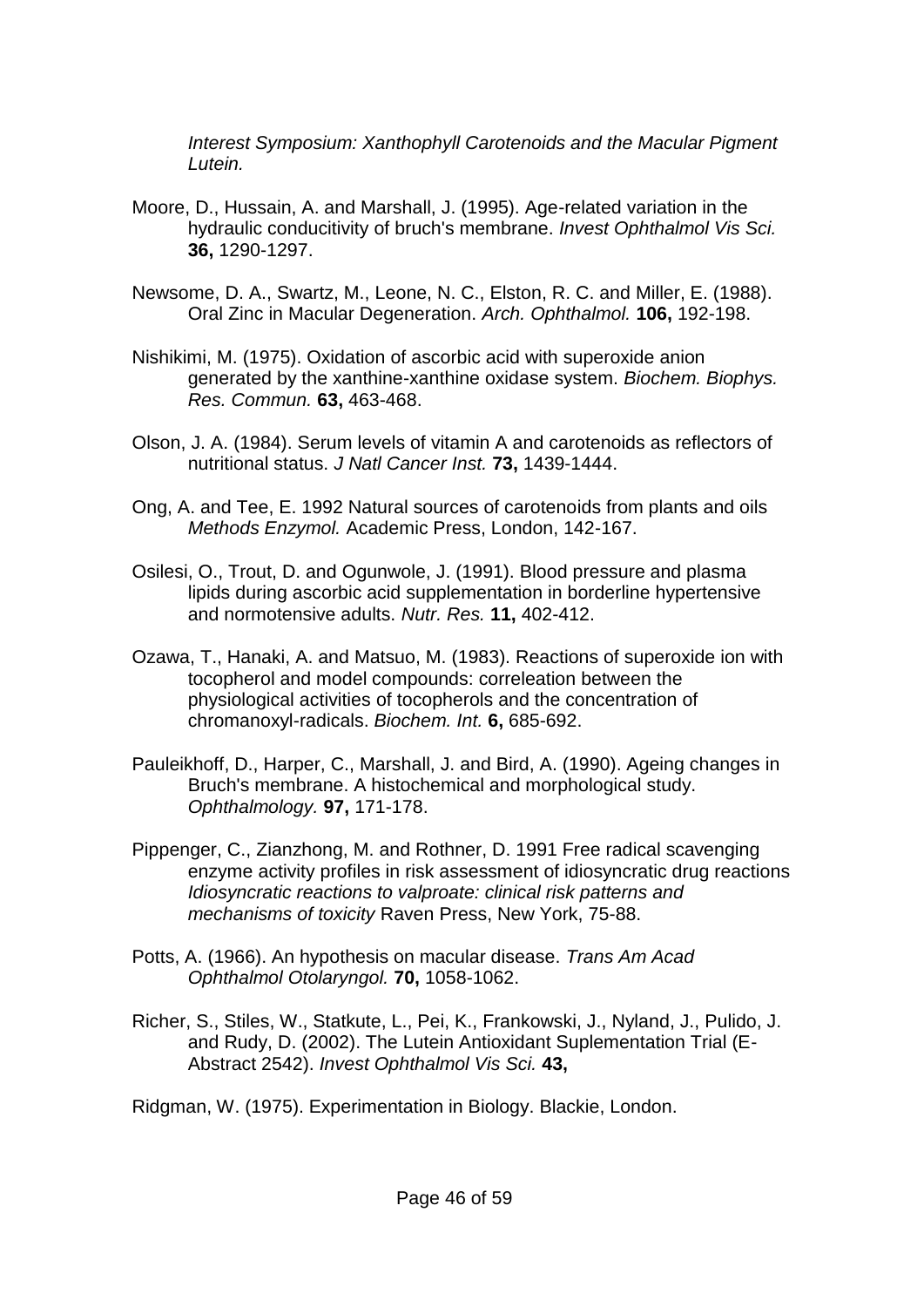- Schalch, W. 1992 Carotenoids in the retina a review of their possible role in preventing or limiting light damage caused by light and oxygen *Free Radicals and Aging* Birkhauser, Verlag, Basel, 280-298.
- Schalch, W. (2001). Importance of the carotenoids lutein and zeaxanthin for the human eye. Part 1. *Chim. Oggi-Chem. Today.* **19,** 12-15.
- Seddon, J. M. (1999). Nutrition and age-related eye disease. *Vitamin Nutrition Information Service. Backgrounder.* **2,**
- Seddon, J. M., Smith and Smith (1996). A prospective study of cigarette smoking and age-related macular degeneration in women. *JAMA.* **276,**
- Sheraidah, G., Syeinmetz, R., Maguire, J., Pauleikhoff, D., Marshall, J. and Bird, A. (1993). Corelation between lipids extracted from Bruch's membrane with age. *Ophthalmology.* **100,** 47-51.
- Siegel, E., Craig, G. and Crystal, M. (1961). Distribution of Zn in the prostate and other organs of man. *Br J Cancer.* **15,** 647-664.
- Sies, H. (1991). Oxidative stress: from basic research to clinical application. *Am J Med.* **91 (Suppl),** 31-37.
- Sigel, H. 1983 Metal Ions in Biological Systems *Zinc and Its Role in Biology and Nutrition* New York,
- Silvestri, G. (1997). Age-related macular degeneration: Genetics and implications for detection and treatment. *Mol. Med. Today.* **3,** 84-91.
- Smith, W. and Mitchell, P. (1996). Alcohol intake and age-related maculopathy. *Am. J. Ophthalmol.* **122,** 743-745.
- Smith, W. and Mitchell, P. (1998). Family history and age-related maculopathy: the Blue Mountains Eye Study. *Arch. Ophthalmol.* **26,** 203-206.
- Snodderly, D. M., Auran, J. and Delori, F. (1984). The macular pigment II. Spatial distribution in primate retinas. *Invest. Ophthalmol. Vis. Sci.* **25,** 674-685.
- Snodderly, D. M., Handelman, G. J. and Adler, A. J. (1991). Distribution of individual macular pigment carotenoids in central retinal of macaque and squirrel monkeys. *Invest Ophthalmol Vis Sci.* **32,** 268-279.
- Solomons, M. (1979). On the assessment of zinc and copper nutriture in man. *Am J Clin Nutr.* **32,** 856-871.
- Solomons, N. and Russell, R. (1980). The interaction of vitamin A and zinc: implications for human nutrition. *Am J Clin Nut.* **33,** 2031-2040.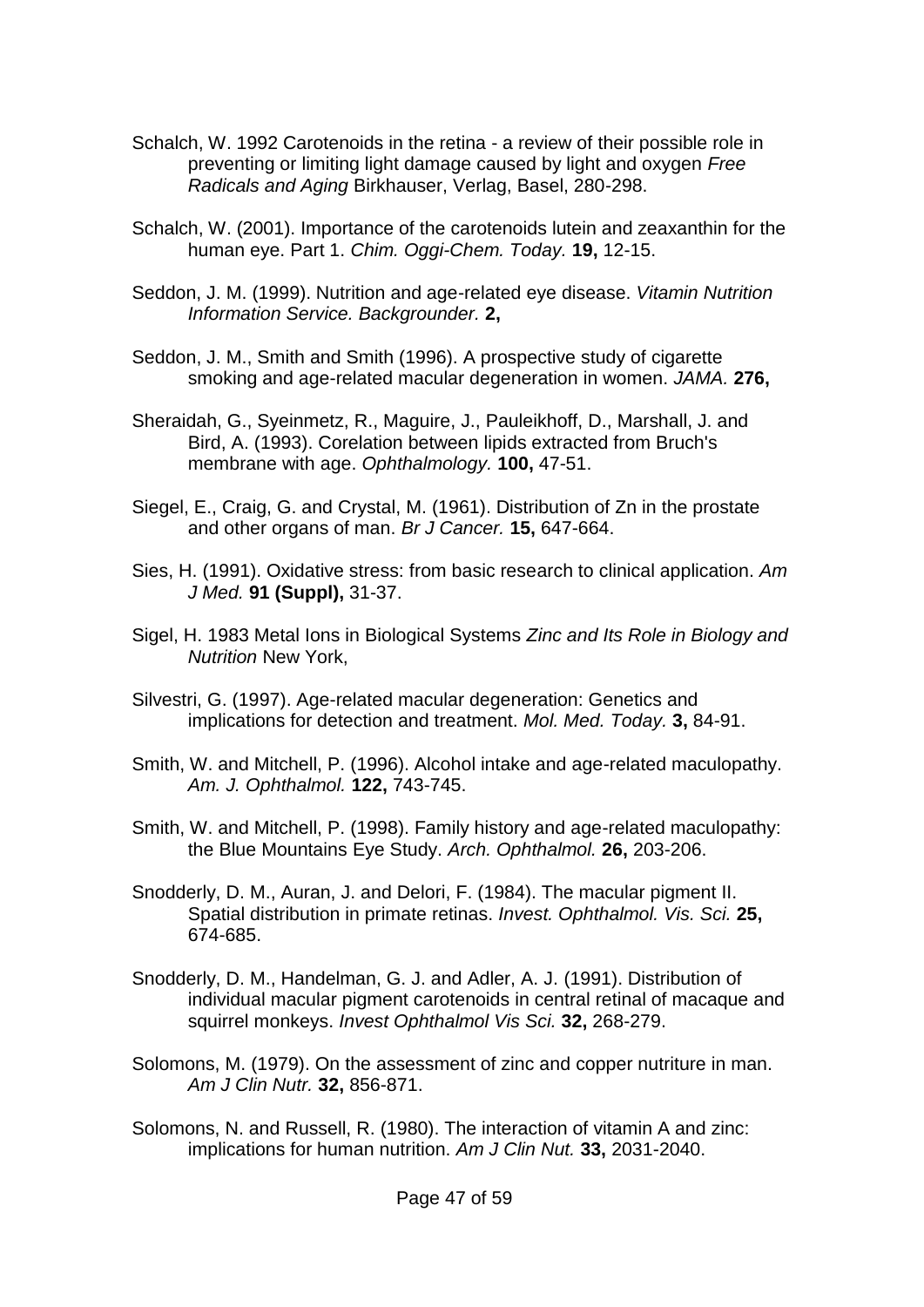- Sommerburg, O., Keunen, J. E., Bird, A. C. and van Kuijk, F. J. (1998). Fruits and vegetables that are sources for lutein and zeaxanthin: the macular pigment in human eyes. *Br. J. Ophthalmol.* **82,** 907-910.
- Stainer, L., A; Eperjesi, F (2002). Literature review of randomised controlled trials (RCT) investigating the effects of nutritional supplements on agerelated eye disease. *Unpublished report. Alcon.*
- Stone, E., Nichols, B., Kimura, A. and Weingeist, T. (1994). Clinical features of a Stargardt-like dominant progressive macular dystrophy with genetic linkage to chromosome 6q. *Arch. Ophthalmol.* **112,** 765-772.
- Stone, E., Nichols, B. and Streb, L. (1992). Genetic linkage of vitelliform macular degeneration (Best's disease) to chromosome 11 q13. *Nat. Genet.* **1,** 246-250.
- Stur, M., Tittl, M., Reitner, A. and Meisinger, V. (1996). Oral zinc and the second eye in age-related macular degeneration. *Invest. Ophthalmol. Vis. Sci.* **37,** 1225-1235.
- Swanson, A. and Truesdale, A. (1971). Elemental analysis of normal and caractous human lens tissue. *Biochem Biophys Res Commun.* **45,** 1488- 1496.
- Tamakoshi, A., Yuzawa, M., Matsui, M., Uyama, M., Fujiwara, N. K. and Ohno, Y. (1997). Smoking and neovascular form of age-related macular degeneration in late middle aged males: findings from a case- control study in Japan. *British Journal of Ophthalmology.* **81,** 901-904.
- Taylor, H. R., Tikellis, G., Robman, L. D., McCarty, C. A. and McNeil, J. J. (2002). Vitamin E supplementation and macular degeneration: randomised controlled trial. *Br. Med. J.* **325,** 11.
- Teikari, J. M., Laatikainen, L., Virtamo, J., Haukka, J., Rautalahti, M., Liesto, K., Albanes, D., Taylor, P. and Heinonen, O. P. (1998). Six-year supplementation with alpha-tocopherol and beta- carotene and agerelated maculopathy. *Acta Ophthalmol. Scand.* **76,** 224-229.
- The AREDS Research Group (2001). A randomized, placebo-controlled, clinical trial of high-dose supplementation with vitamins C and E, beta carotene, and zinc for age-related macular degeneration and vision loss - AREDS Report No. 8. *Arch. Ophthalmol.* **119,** 1417-1436.
- The ATBC Cancer Prevention Study Group (1994). The effect of vitamin E and beta-carotene on the incidence of lung cancer and other cancers in male smokers. *New Engl J Med.* **330,** 1029-1035.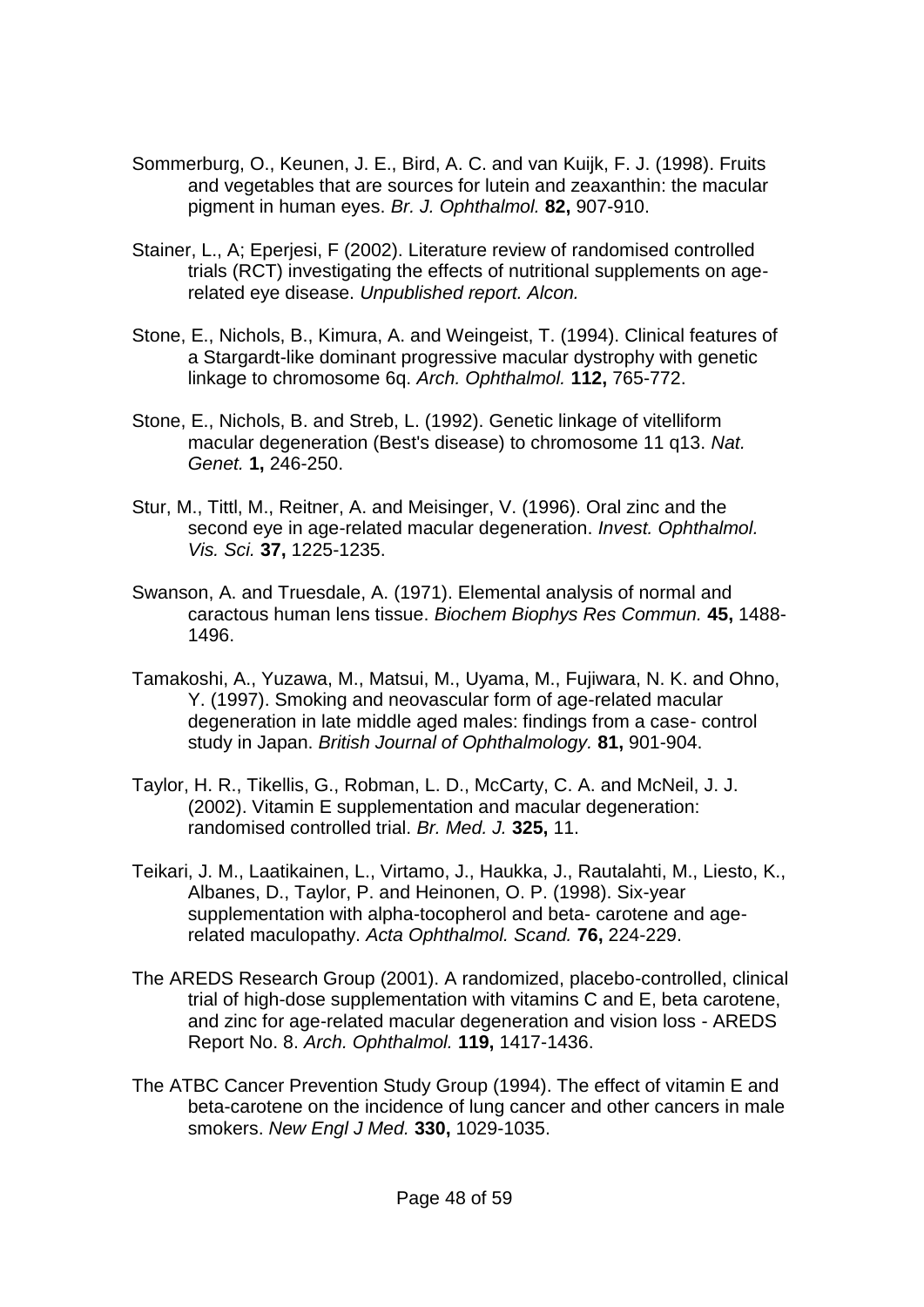- Turnland, J., Costa, F. and Fargen, S. (1981). Zinc, copper and iron balance in elderly men. *Am J Clin Nutr.* **34,** 2641-2647.
- Ujiie, M. (1979). Studies on metabolism of trace metals in aqueous humour, ocular tissues and other organ tissues of albino rabbit. *Acta Soc Ophthal.* **83,** 2149-2157.
- Urbach, C., Hickman, K. and Harris, P. (1951). Effect of individual vitamins A, C, E and carotene administered at high levels and their concentration in the blood. *Exp. Med. Surg.* **10,** 7-20.
- Van der Hagen, A., Yolton, D., Kaminski, M. and Yolton, R. (1993). Free radicals and antioxidant supplementation: a review of their roles in age related macular degeneration. *J Am Optom Assoc.* **64,** 871-878.
- Verhoeff, F. and Grossman, H. (1937). Pathogenesis of disciform degeneration of the macula. *Arch. Ophthalmol.* **18,** 561-585.
- Vinding, T. (1995). Age-related macular degeneration. *Acta Ophthalmol. Scand.* **217,** 1-32.
- Vingerling, J. R., Hofman, A., Grobbee, D. E. and deJong, P. (1996). Agerelated macular degeneration and smoking - The Rotterdam study. *Arch. Ophthalmol.* **114,** 1193-1196.
- Vitale, S., West, S. and Hallfrisch, J. (1993). Plasma antioxidants and risk of cortical and nuclear cataract. *Epidemiology.* **43,** 195-203.
- Wagner, P. (1985). Zinc nutriture in the elderly. *Geriatrics.* **40,** 111-125.
- Wagner, P., Jernigan, J. and Bailey, L. (1983). Zinc nutriture and cell-mediated immunity in the aged. *Int J Vitam Nutr Res.* **53,** 94-101.
- Wald, G. (1945). Human vision and the spectrum. *Science.* **101,** 653-658.
- Werner, J., Donnelly, S. and Kliegl, R. (1987). Aging and human macular pigment density: appended with translations from the work of Max Schultze and Ewald Hering. *Vision Res.* **27,** 257-268.
- West, S., Vitale, S., Hallfrisch, J., Munoz, B., Muller, D., Bressler, S. and Bressler, N. M. (1994). Are Antioxidants or Supplements Protective for Age-Related Macular Degeneration. *Arch. Ophthalmol.* **112,** 222-227.
- Williams, H., Fenna, D. and MacBeth, R. (1971). Alpha-tocopherol in the treatment of intermittent claudication. *Surg. Gynecol. Obstet.* **132(4),** 662-666.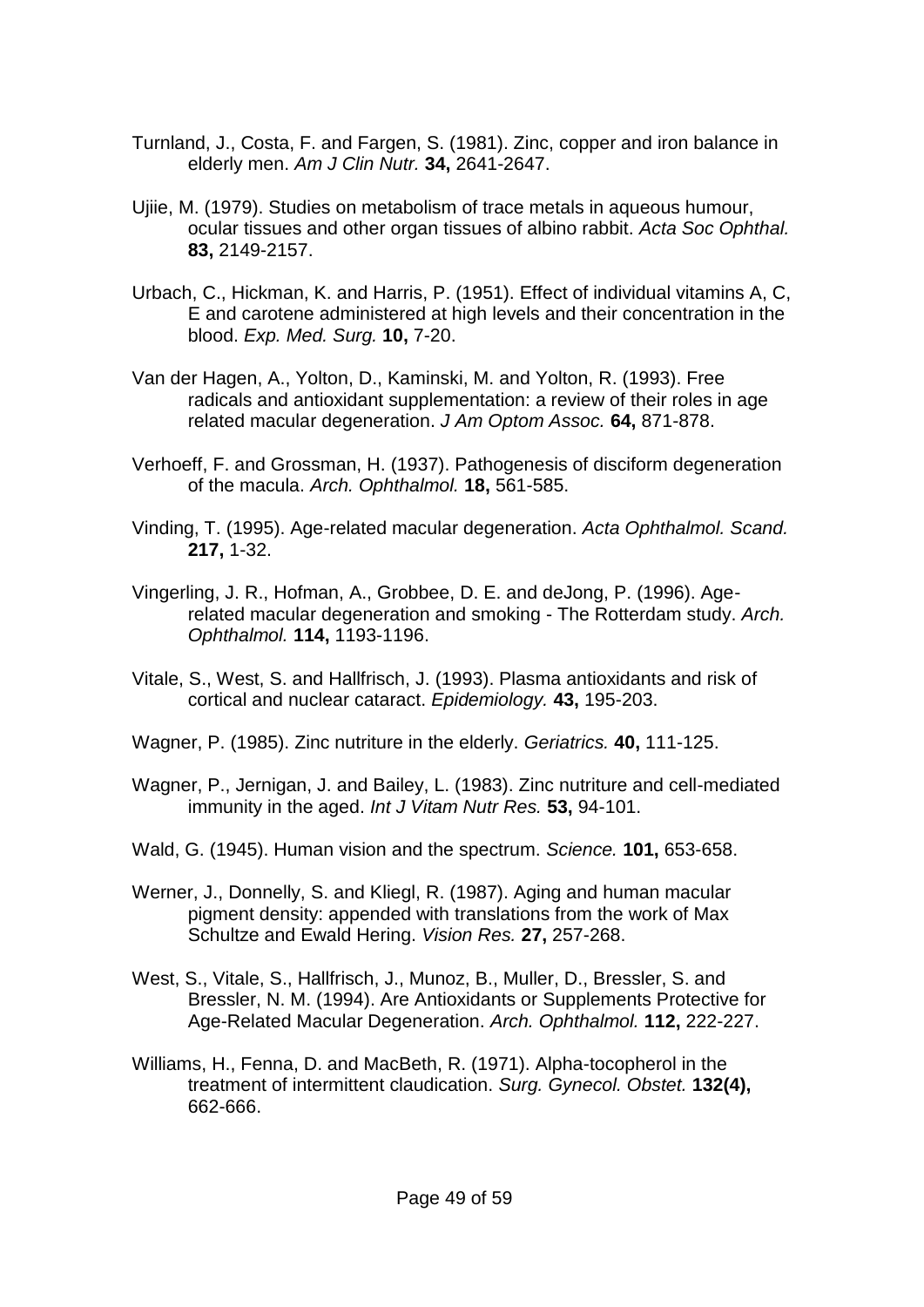Zhang, K., Bither, P. and Park, R. (1994). A dominant Stargardt's macular dystrophy locus maps to chromosome 13q34. *Arch. Ophthalmol.* **112,** 759-764.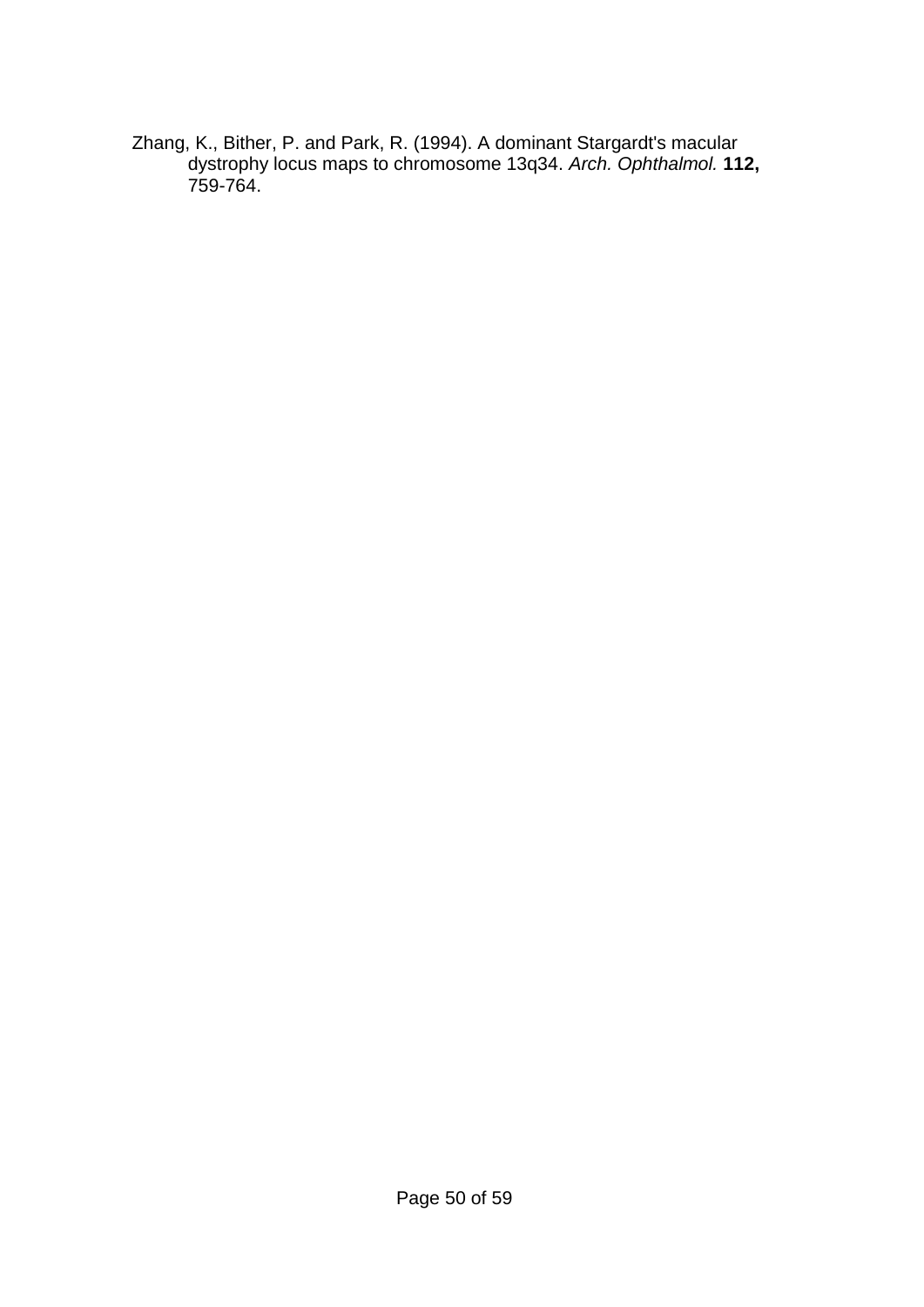# **Tables**

Table 1: RCTs included in the review

| able 1. INC IS INCRUGUED IN LIFE TEXTER                                        |                                        |             |           |                          |      |                 |
|--------------------------------------------------------------------------------|----------------------------------------|-------------|-----------|--------------------------|------|-----------------|
| Name of study                                                                  | Reference                              | Location    |           | Follow-up period         |      | Completion date |
| Zinc in macular degeneration                                                   | Newsone et al.<br>1988                 | <b>USA</b>  | 1-2 years |                          |      |                 |
| Visaline® in the treatment of AMD                                              | Kaiser et al.<br>(1995)                | Switzerland | 6 months  |                          |      |                 |
| Zinc and the second eye in AMD                                                 | Stur et al. (1996) Austria             |             | 2 years   |                          | 1994 |                 |
| Alpha-Tocopherol, Beta-Carotene Trial<br>(ATBC)                                | Teikari et al.<br>(1998)               | Finland     | 5-8 years |                          | 1993 |                 |
|                                                                                | The AREDS                              |             |           |                          |      |                 |
| Age-Related Eye Disease Study (AREDS) Research Group, USA                      | (2001)                                 |             |           | 6.3 years (average) 2001 |      |                 |
| Vitamin E, Cataract and AMD Trial<br>(VECAT)                                   | Taylor et al.<br>(2002)                | Australia   | 4 years   |                          | 2000 |                 |
| The Lutein Antioxidant Supplementation<br>Trial (LAST)                         | Richer et al.<br>(2002)                | <b>USA</b>  | 1 year    |                          |      |                 |
| Table 2: Nutrients included in RCT formulations                                |                                        |             |           |                          |      |                 |
|                                                                                |                                        |             |           | <b>AMOUNT</b>            |      |                 |
| TRIAL                                                                          | NUTRIENTS INCLUDED                     |             |           | (mg)                     |      |                 |
| Zinc in macular degeneration                                                   | Zinc                                   |             |           | 200                      |      |                 |
| Visaline®                                                                      | Vitamin C                              |             |           | 200                      |      |                 |
|                                                                                | Vitamin E                              |             |           | 40                       |      |                 |
|                                                                                | Beta-carotene                          |             |           | 40                       |      |                 |
|                                                                                | <b>Buphenine</b>                       |             |           | $1.5*$                   |      |                 |
| Zinc and the second eye in ARMD Zinc                                           |                                        |             |           | 200                      |      |                 |
|                                                                                | Vitamin E                              |             |           | 50                       |      |                 |
| <b>ATBC</b>                                                                    | Beta-carotene                          |             |           | 20                       |      |                 |
|                                                                                | Vitamin C                              |             |           | 500                      |      |                 |
|                                                                                | Vitamin E                              |             |           | 273                      |      |                 |
| <b>AREDS</b>                                                                   | Beta-carotene                          |             |           | 15                       |      |                 |
|                                                                                | Zinc                                   |             |           | 80                       |      |                 |
|                                                                                | Copper                                 |             |           | $\overline{2}$           |      |                 |
| <b>VECAT</b>                                                                   | Vitamin E                              |             |           | 335                      |      |                 |
| Lutein Antioxidant                                                             | Lutein                                 |             |           | 10                       |      |                 |
| Supplementation Trial                                                          | Lutein/antioxidants (not specified) 10 |             |           |                          |      |                 |
| * Buphenine is not a nutrient but a beta-adrenergic stimulant, which increases |                                        |             |           |                          |      |                 |
| peripheral blood flow, mainly by acting directly on arteries and arterioles of |                                        |             |           |                          |      |                 |
| skeletal muscle.                                                               |                                        |             |           |                          |      |                 |
|                                                                                |                                        |             |           |                          |      |                 |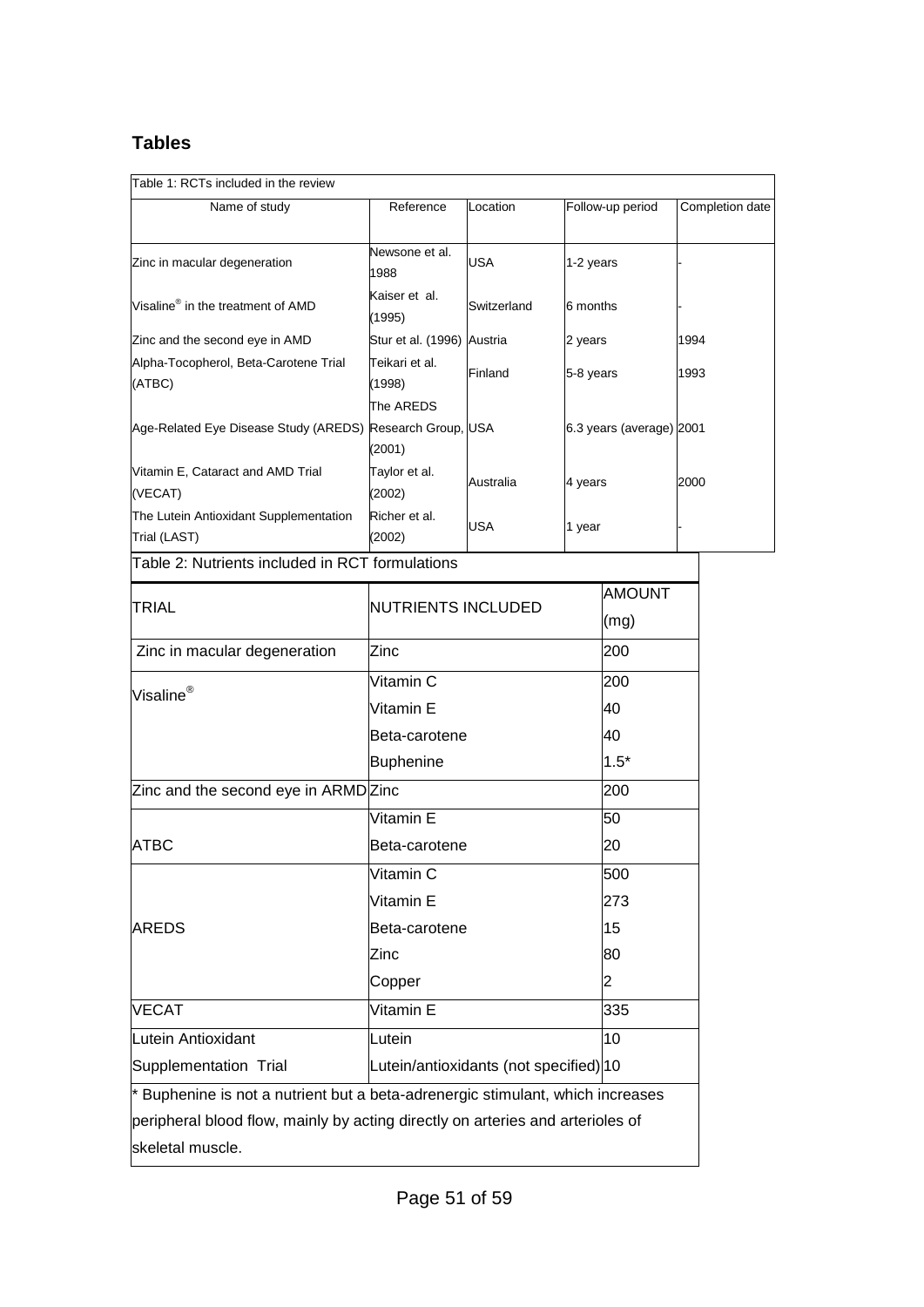| [Table 3: Recommended Daily Allowances (RDA) (mg) |      |    |     |                                  |
|---------------------------------------------------|------|----|-----|----------------------------------|
|                                                   | Male |    |     | Female Male Smoker Female Smoker |
| Vitamin C                                         | 90   | 75 | 125 | 110                              |
| Vitamin E                                         | 15   | 15 | 15  | 15                               |
| Zinc                                              | 15   | 15 | 15  | 15                               |
| Lutein                                            | 6    | 6  | 6   | 6                                |

| Table 4: Trials for which R values could be<br>calculated |         |  |
|-----------------------------------------------------------|---------|--|
| Trial                                                     | R value |  |
| Visaline <sup>®</sup>                                     | 88.5    |  |
| Zinc in the second eye<br>(Stur et al. 1996)              | 16.1    |  |
| Zinc in macular degeneration<br>(Newsome et al. 1988)     | 71.9    |  |

| Table 5: Definitions of AREDS ARM/AMD categories |                                                                                                                                                                                                                                                                                                                                                                        |  |  |
|--------------------------------------------------|------------------------------------------------------------------------------------------------------------------------------------------------------------------------------------------------------------------------------------------------------------------------------------------------------------------------------------------------------------------------|--|--|
| Category                                         | Definition                                                                                                                                                                                                                                                                                                                                                             |  |  |
| 1                                                | No drusen or drusen <63µm with an area <125µm<br>diameter circle and no pigment abnormalities                                                                                                                                                                                                                                                                          |  |  |
| 2                                                | Small drusen (<63µm) with an area $\leq$ 125µm<br>circle with<br>possible pigment<br>diameter<br>abnormalities but no geographical atrophy<br>OR no drusen if pigment abnormalities are<br>present                                                                                                                                                                     |  |  |
| За                                               | Intermediate drusen (≥63<125µm) with ≥360µm<br>diameter circle if soft indistinct drusen are<br>present, ≥656µm diameter circle if soft indistinct<br>drusen are absent. Pigment abnormalities could<br>be absent or present but geographical atrophy<br>was absent<br>OR large ≥125µm drusen<br>OR no drusen required if non-central geographic<br>atrophy is present |  |  |
| 3b                                               | First eye same as category 3a. $VA < 20/32$ in the<br>second eye not due to AMD                                                                                                                                                                                                                                                                                        |  |  |
| 4a                                               | First eye same as category 1, 2 or 3a with<br>advanced AMD in the second eye                                                                                                                                                                                                                                                                                           |  |  |
| 4b                                               | First eye same as category 1, 2, or 3a with VA $\lt$<br>20/32 in the second eye due to AMD but not<br>presenting advanced AMD.                                                                                                                                                                                                                                         |  |  |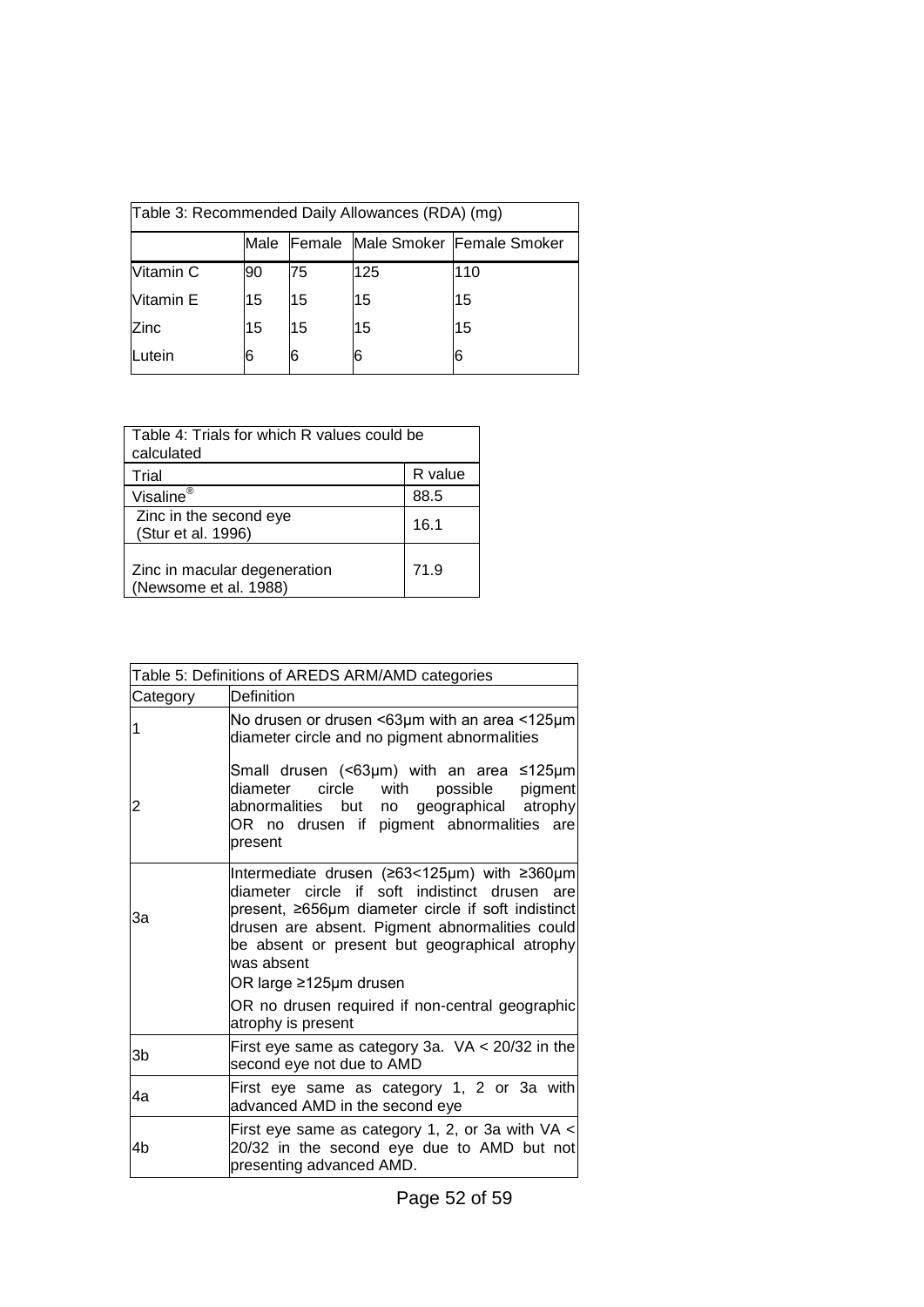| Table 6: Probability of AMD event for each category |                                    |  |
|-----------------------------------------------------|------------------------------------|--|
| AMD category                                        | Probability of AMD event at year 5 |  |
| 2                                                   | 1.3%                               |  |
| 13                                                  | 18.3%                              |  |
| 14                                                  | 42.9%                              |  |
|                                                     |                                    |  |

| Table 7: Probability of AMD event by treatment arm |                                    |  |
|----------------------------------------------------|------------------------------------|--|
| Treatment arm                                      | Probability of AMD event at year 5 |  |
| lPlacebo                                           | 27.8%                              |  |
| Antioxidants                                       | 22.6%                              |  |
| Zinc                                               | 21.6%                              |  |
| $Zinc + antioxidants$                              | 20.2%                              |  |

| Table 8: Probability of VA event by treatment arm |                                   |  |
|---------------------------------------------------|-----------------------------------|--|
| Treatment arm                                     | Probability of VA event at year 5 |  |
| Placebo                                           | 29.1%                             |  |
| Antioxidants                                      | 25.9%                             |  |
| <b>Zinc</b>                                       | 25.5%                             |  |
| Zinc + antioxidants $ 23.1\% $                    |                                   |  |

| Table 9: Increase in median serum levels from baseline to |            |  |
|-----------------------------------------------------------|------------|--|
| year 1 in the antioxidants arm                            |            |  |
| Antioxidant                                               | % increase |  |
| Vitamin C                                                 | 25         |  |
| Vitamin E-cholesterol                                     | 82         |  |
| Ratio                                                     |            |  |
| Beta-carotene                                             | 485        |  |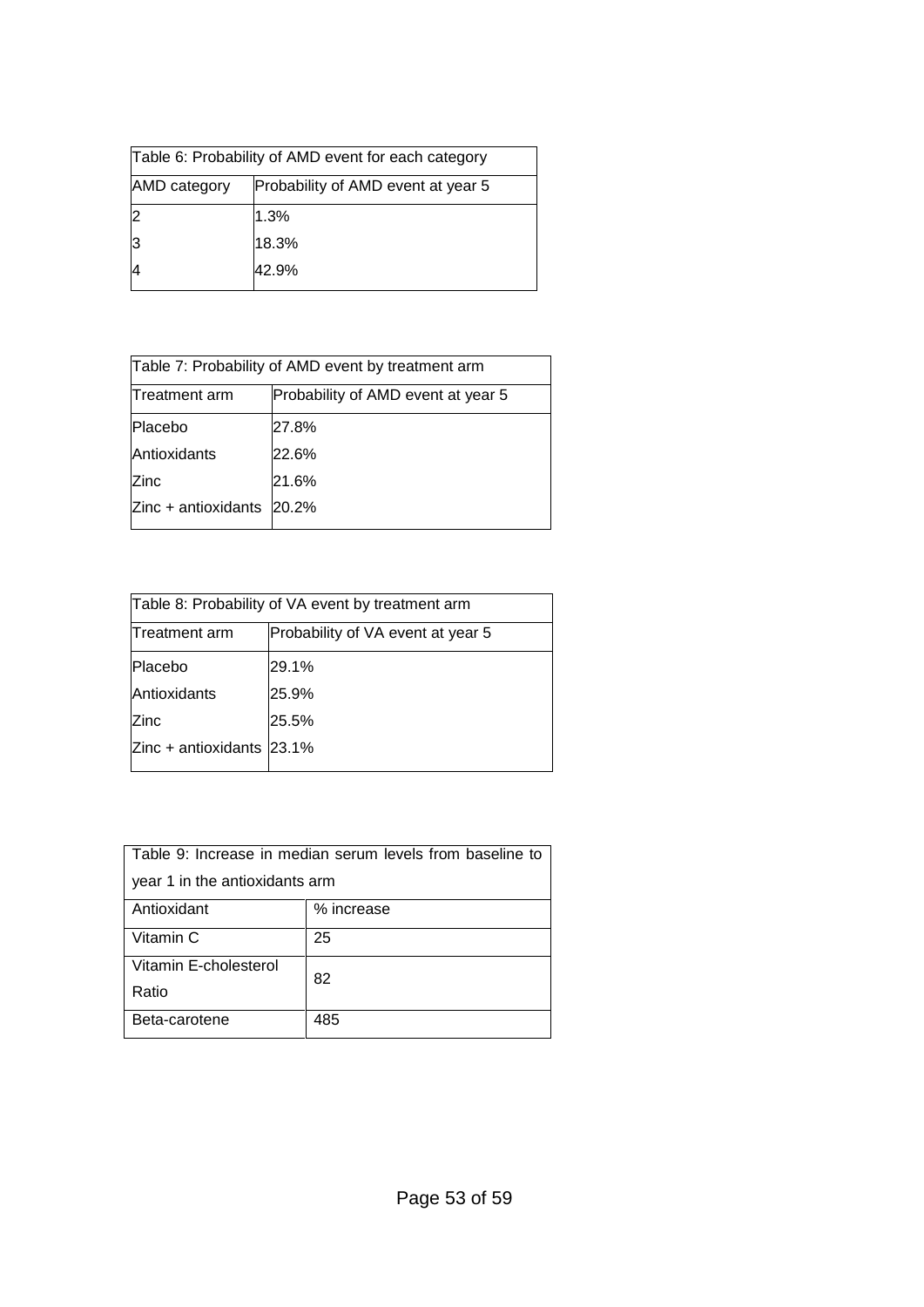| Table 10: Changes in median serum levels in the placebo<br>and zinc arms from baseline to year 5 |          |       |  |
|--------------------------------------------------------------------------------------------------|----------|-------|--|
|                                                                                                  | % change |       |  |
| Antioxidant                                                                                      | Placebo  | Zinc  |  |
| Vitamin C                                                                                        | -7       | $-12$ |  |
| Vitamin E-cholesterol<br>Ratio                                                                   | +6       | +6    |  |
| Beta-carotene                                                                                    | +4       |       |  |

| Table 11: VECAT early AMD grading system |                                                                                                                            |                                                                 |  |
|------------------------------------------|----------------------------------------------------------------------------------------------------------------------------|-----------------------------------------------------------------|--|
| Feature                                  | Grading of photographs                                                                                                     | Clinical<br>grading                                             |  |
| Early AMD                                | Soft intermediate or soft distinct or<br>soft indistinct or pigment changes<br>(hyperpigmentation or<br>hypopigmentation)  | <b>Not</b><br>applicable                                        |  |
| Early AMD<br>2                           | Soft intermediate or soft distinct or<br>soft indistinct and pigment<br>changes (hyperpigmentation or<br>hypopigmentation) | <b>Not</b><br>applicable                                        |  |
| Early AMD<br>3                           | Soft distinct or soft indistinct or<br>pigment changes<br>(hyperpigmentation or<br>hypopigmentation)                       | Large/soft<br>drusen or<br>non-<br>geographical<br>RPE atrophy  |  |
| Early AMD<br>4                           | Soft distinct or soft indistinct and<br>pigment changes<br>(hyperpigmentation or<br>hypopigmentation)                      | Large/soft<br>drusen and<br>non-<br>geographical<br>RPE atrophy |  |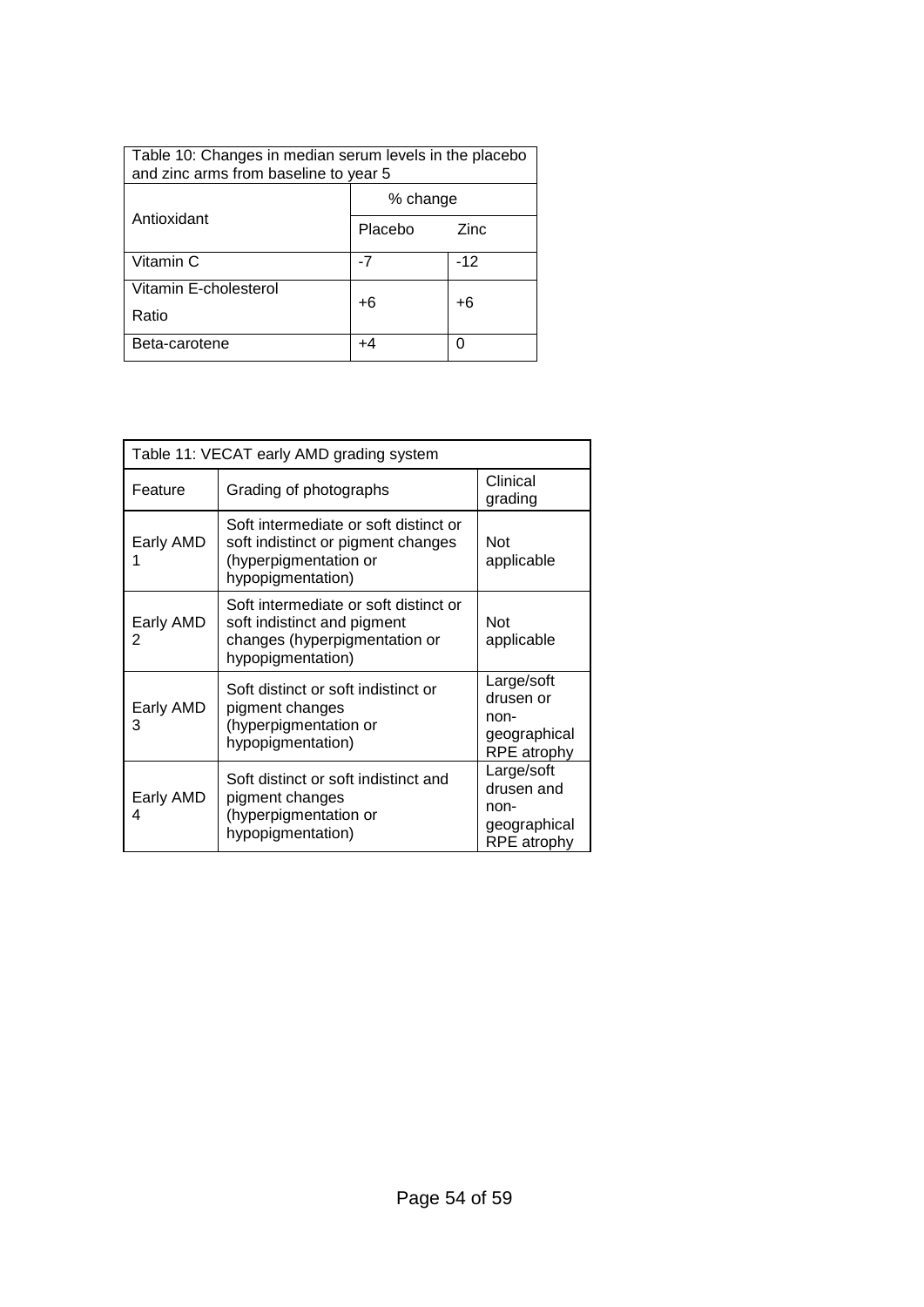| Table 12: Summary of RCT results              |                                        |                     |
|-----------------------------------------------|----------------------------------------|---------------------|
| <b>RCT</b>                                    | Nutrients Included                     | <b>IEffect Seen</b> |
| <b>AREDS</b>                                  | Vit C, Vit E, beta-carotene, zinc      | Positive result in  |
|                                               |                                        | combination         |
| <b>ATBC</b>                                   | Vit E, beta-carotene                   | <b>No effect</b>    |
| <b>NECAT</b>                                  | Vit E                                  | No effect           |
| Visaline <sup>®</sup> in the treatment of AMD | Vit C, Vit E, beta-carotene, buphenine | No effect           |
| Zinc in macular degeneration                  | Zinc                                   | Positive effect     |
| Zinc and the second eye in AMD                | lZinc                                  | No effect           |
| <b>LAST</b>                                   | Lutein, antioxidants                   | Positive effect     |
| Table 9: Summary of RCT results               |                                        |                     |

# **Abbreviated title**

AMD and nutrition – a review of randomised controlled trials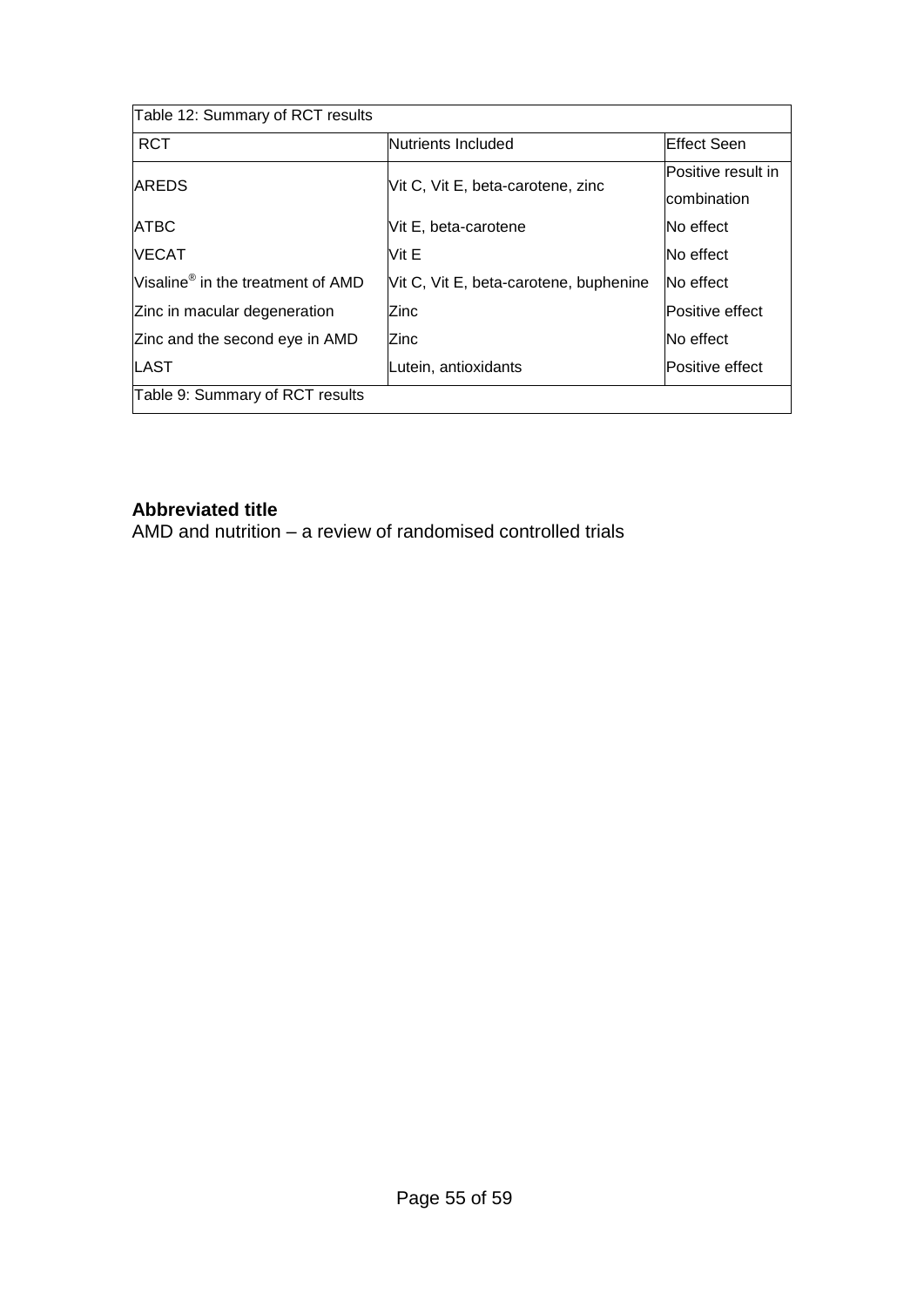





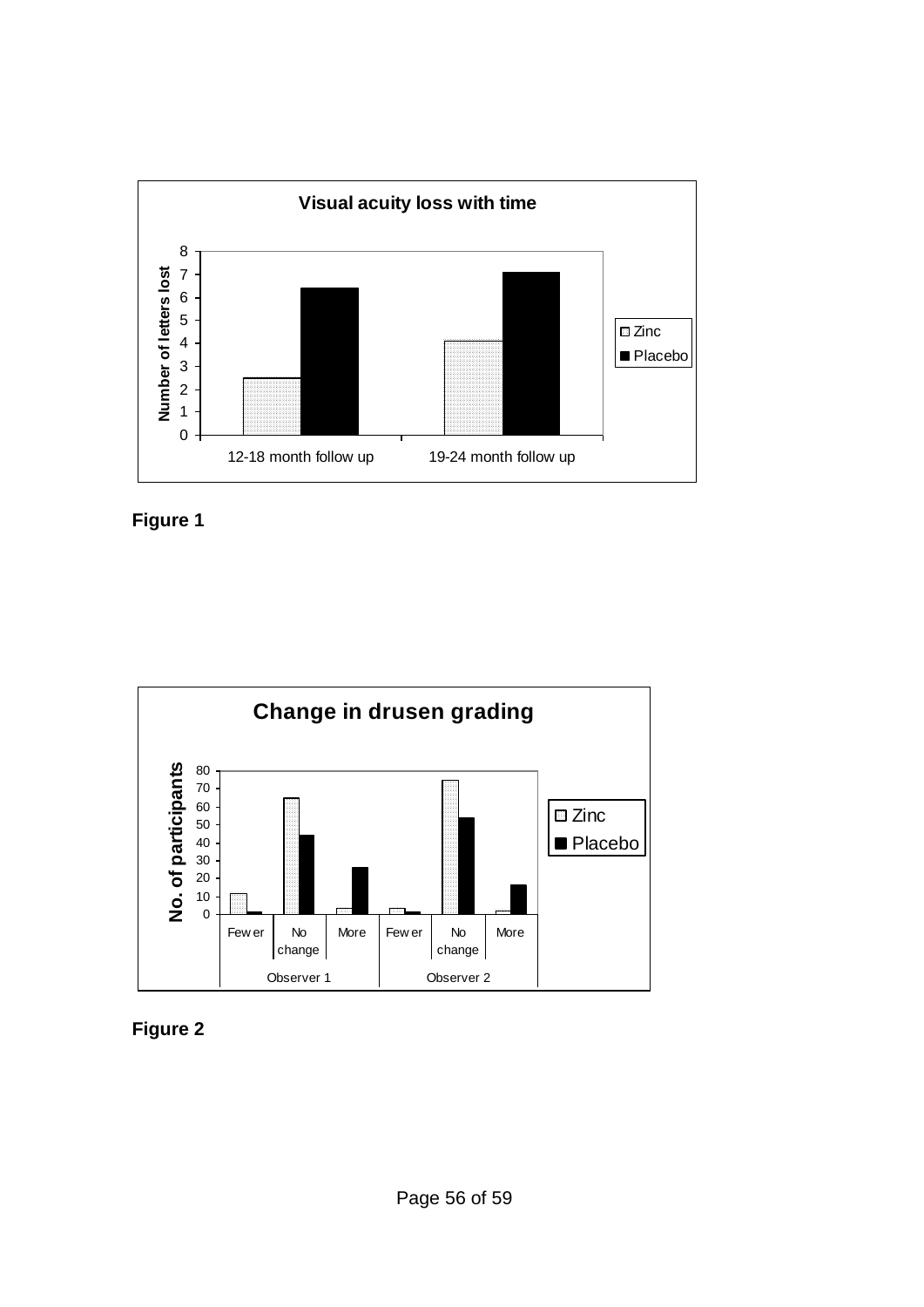





**Figure 4**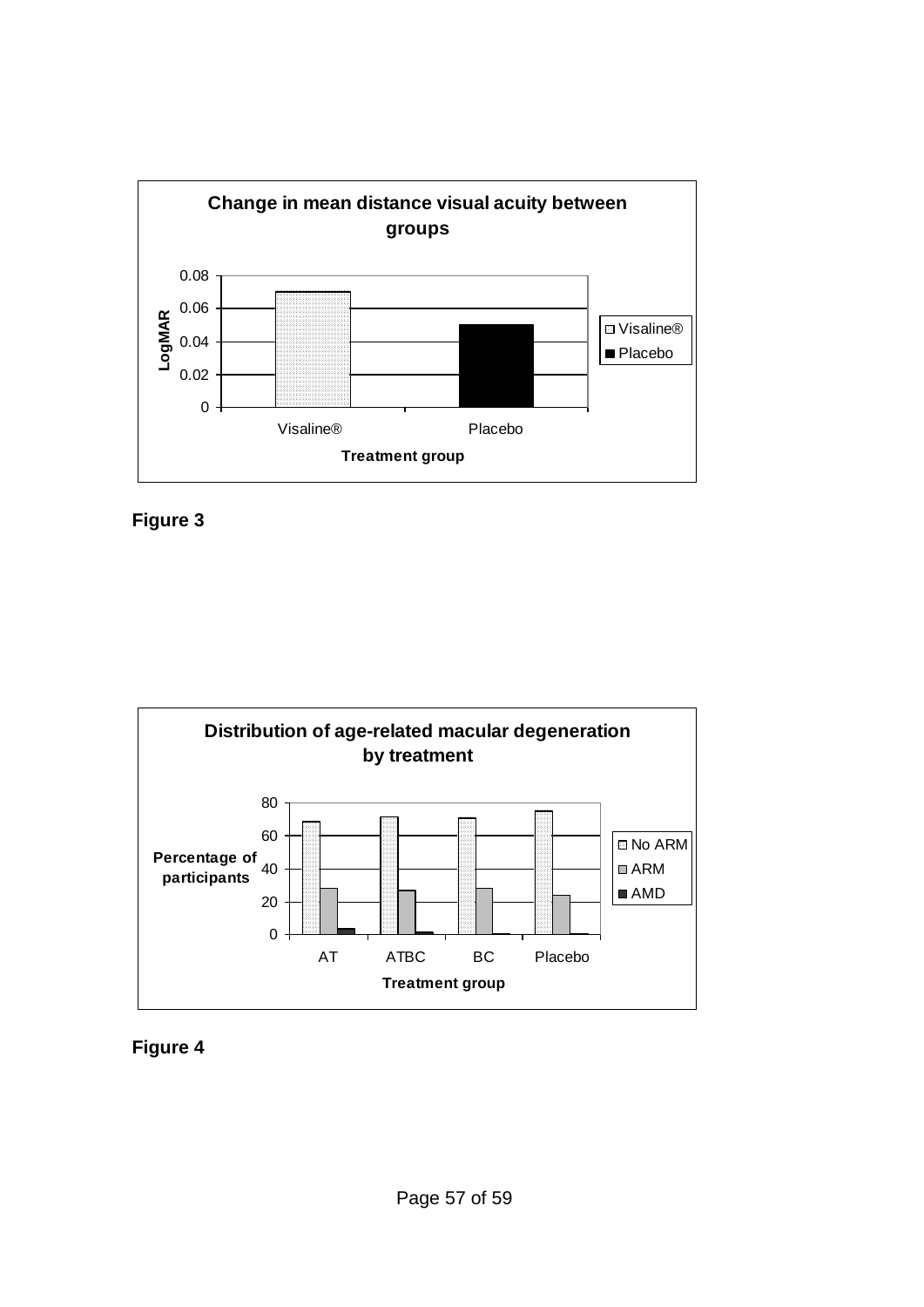

**Figure 5**